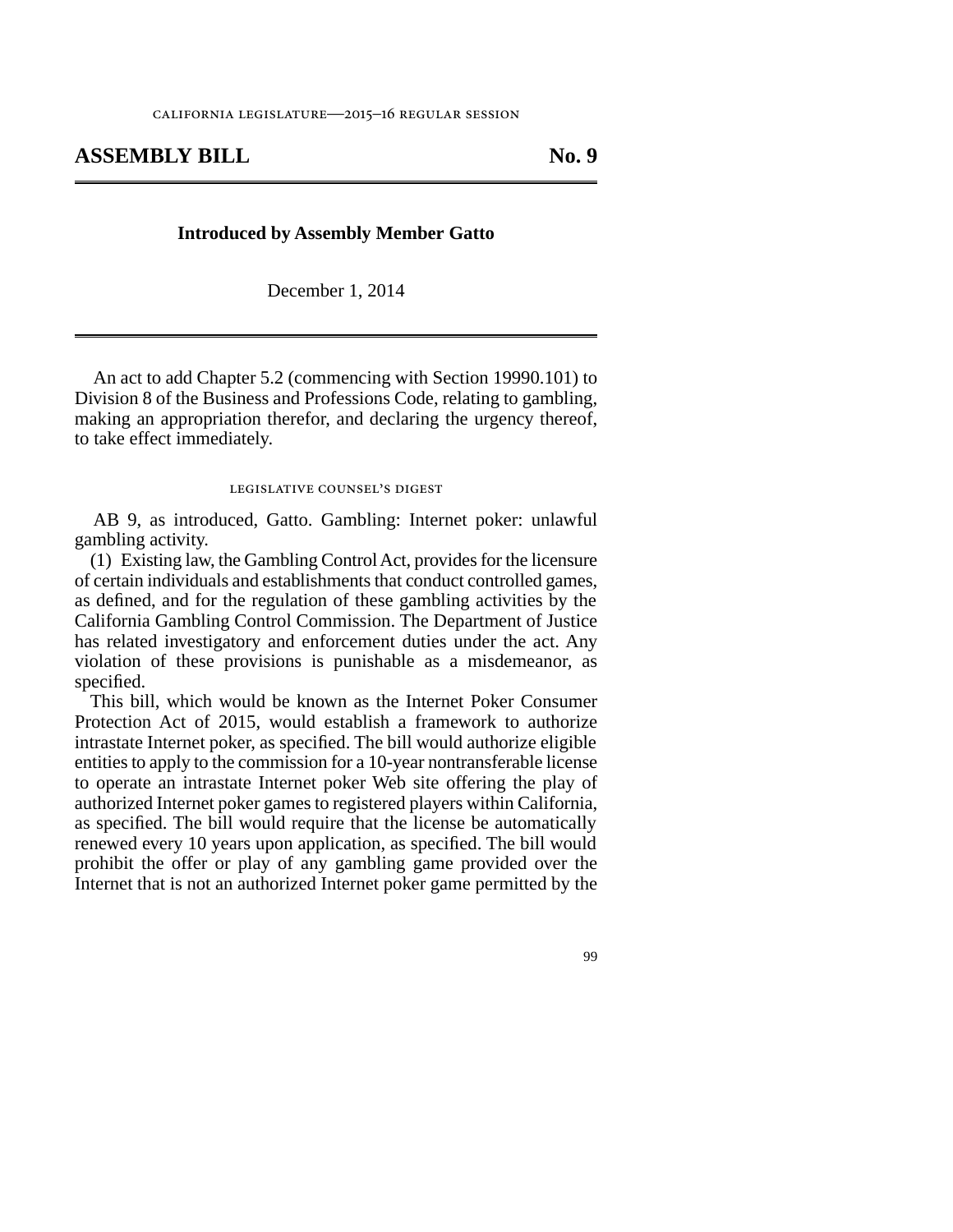state pursuant to this bill. The bill would provide that it is unlawful for a person to aggregate computers or any other device with Internet access capabilities in a place of public accommodation within the state, including a public or private club or other association, in a public or private setting, that can accommodate multiple players to simultaneously play authorized games on the Internet, or to promote, facilitate, or market that activity. The bill would provide that any violation of the Internet Poker Consumer Protection Act of 2015 is punishable as a misdemeanor. By creating new crimes, the bill would impose a state-mandated local program.

This bill would require the commission, and any other state agency with a duty pursuant to these provisions, to adopt regulations within 180 days after the operative date of this bill, in consultation with the department and federally recognized California Indian tribes, to implement these provisions, and to facilitate the operation of authorized poker Web sites and expedite the state's receipt of revenues. The bill would require an eligible entity, as defined, to pay an application processing fee sufficient to cover all reasonable costs associated with the issuance of the license, for deposit into the Internet Poker Fund, as created by the bill, to be continuously appropriated to the department and the commission in the amounts necessary to perform their duties pursuant to this bill. An operator license applicant that is a federally recognized Indian tribe also would be required to submit a limited waiver of its sovereign immunity. The bill would require a service provider to apply to the commission for a service provider license before providing goods or services to a licensed operator in connection with the operation of an authorized poker Web site and pay an application processing fee sufficient to cover the reasonable costs associated with the issuance of the license. The bill would require the department to review the suitability of a service provider applicant and would require the department, prior to issuing a service provider license, to issue a finding of suitability and conduct a full investigation of the service provider license applicant. The bill would require a marketing affiliate to apply to the commission for a marketing affiliate license or registration before providing marketing services to a licensed operator in connection with the operation of an authorized poker Web site and pay an application processing fee sufficient to cover the reasonable costs associated with the issuance of the license. Except as provided, the bill would require the department to review the suitability of a marketing affiliate license or registration applicant and would require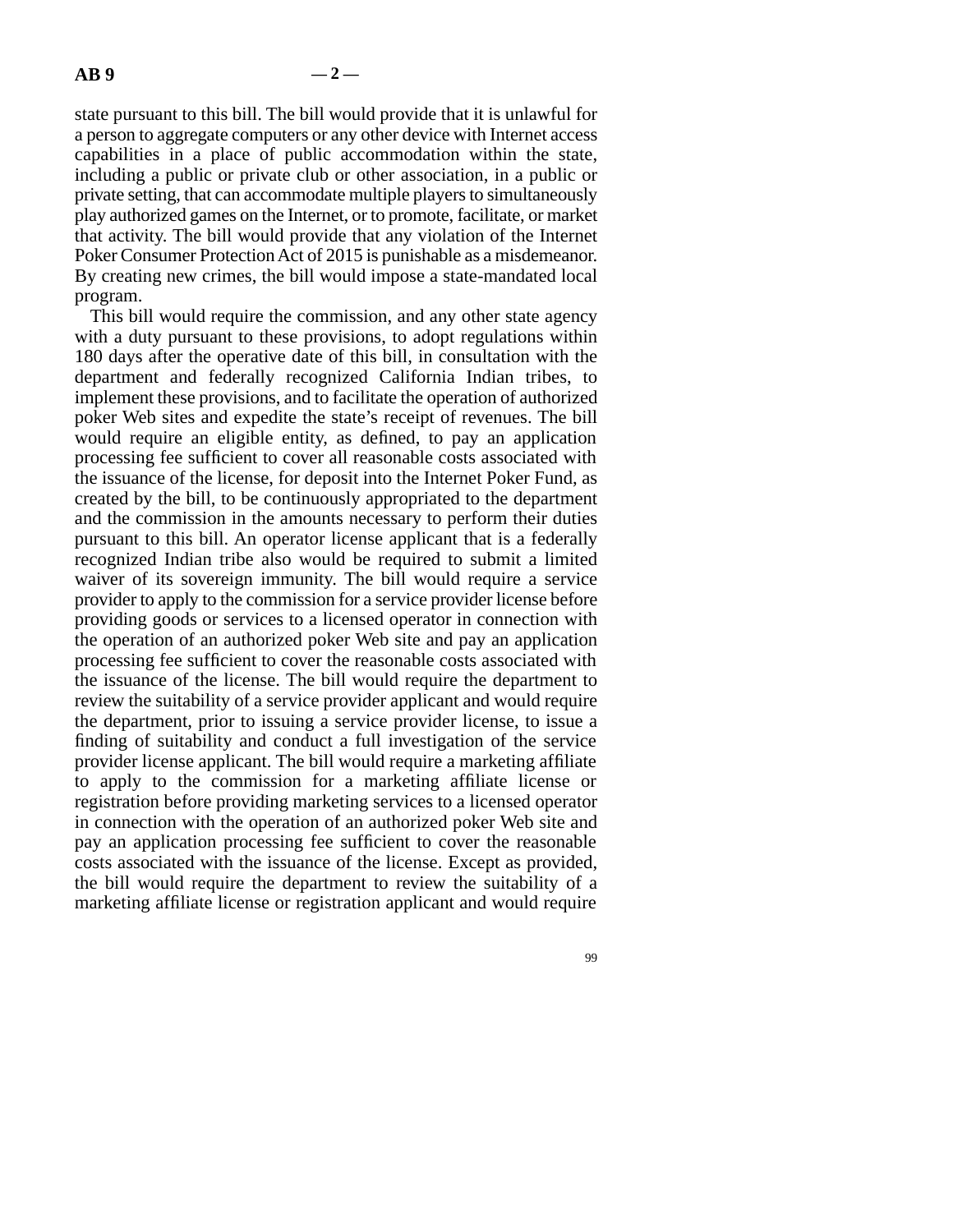the department, prior to issuing a license or registration, to issue a finding of suitability and conduct a full investigation of the marketing affiliate license or registration applicant.

The bill would require employees of a licensed operator, a licensed service provider, or a licensed or registered marketing affiliate to obtain employee work permits, and owners, officers, and directors of a licensed operator to be subject to a suitability review and obtain employee work permits, and would authorize the commission to refuse to issue a license to, or suspend or revoke a license of, a licensed operator that fails to comply with these requirements. The bill would establish a tribal gaming regulatory authority process for the purpose of processing employee work permits, and authorize a tribe that is a licensed operator to elect to participate in the tribal gaming regulatory authority process.

This bill would authorize the commission to revoke or suspend any license or work permit upon reaching a finding that the licensee or employee is in violation of the provisions described above, or any regulation adopted pursuant to these provisions. However, the bill would prohibit a tribal licensee from having its license suspended or revoked, or being fined or otherwise penalized for complying with any applicable federal law or regulation when operating an authorized poker Web site on Indian lands. The bill would specify that to the extent that any state requirement is more strict than any applicable federal law requirement, the tribal licensee is required to comply with the state requirement.

This bill would require a registered player account to be established in person, and would also require that specified deposits into and withdrawals out of those accounts be made in person. In order to satisfy those in-person requirements, the bill would authorize a licensed operator to enter into an agreement for the operation of one or more satellite service centers, which would be authorized to act on behalf of, or in coordination with, the licensed operator in carrying out those in-person requirements. The bill would require a licensed operator to ensure, among other things, that the satellite service center is financially, logistically, and technologically capable of performing specified duties in accordance with the bill's provisions. The bill would provide that both the satellite service center and the licensed operator may be held liable for any violation of the bill's provisions arising out of an agreement between the satellite service center and the licensed operator to provide specified in-person services. The bill would also authorize the commission to promulgate regulations regarding satellite service centers for the protection of licensed operators, registered players, and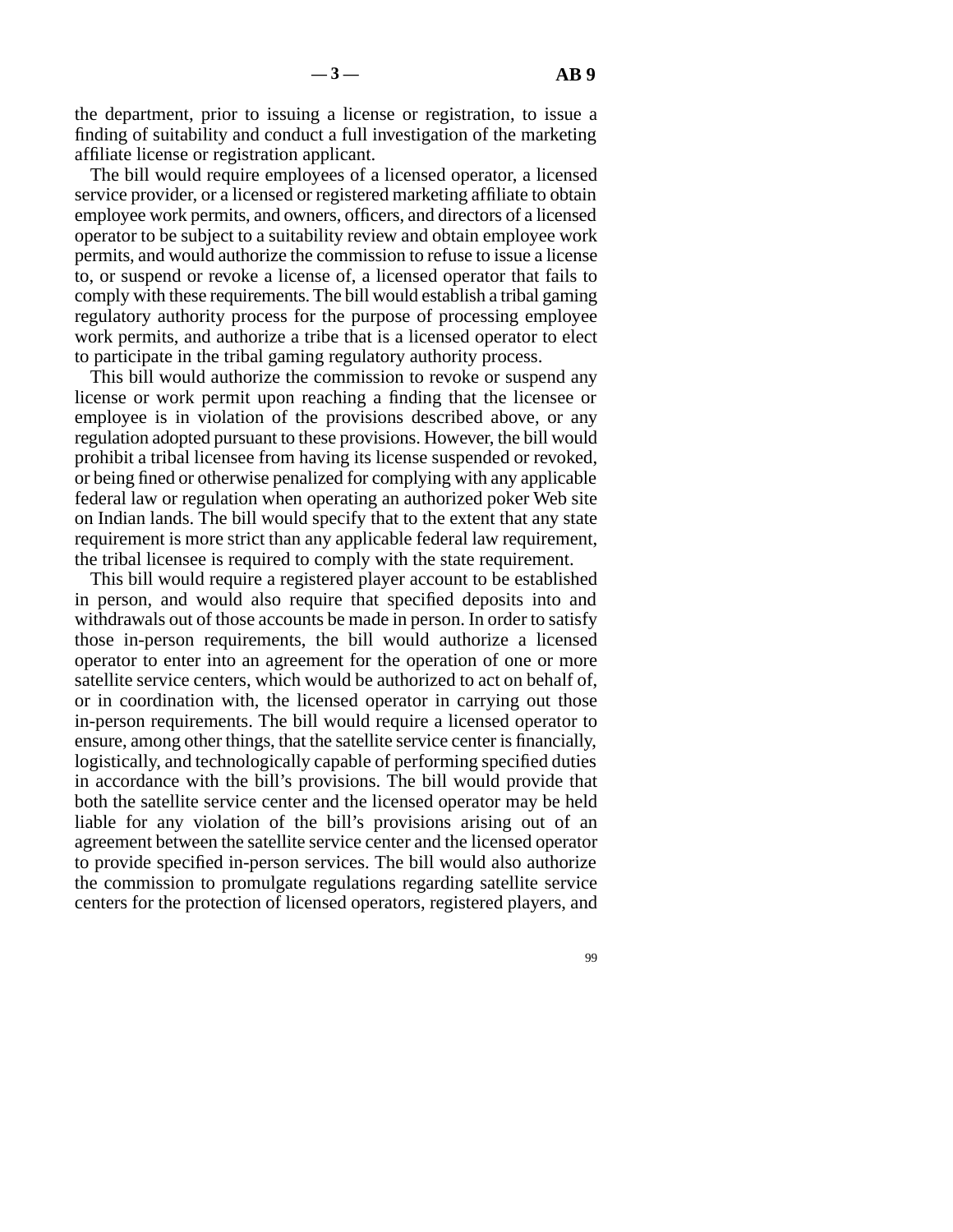intrastate Internet poker, or that otherwise serve the purposes of the bill.

This bill would require the payment of an annual regulatory fee, for deposit into the Internet Poker Fund, to be continuously appropriated for the actual costs of license oversight, consumer protection, state regulation, and other purposes related to this bill. The bill would require each licensee to pay a one-time license deposit into the General Fund in the amount of \$5,000,000. The license deposit would be credited against quarterly fees equivalent to 5% of the licensee's gross gaming revenue proceeds, as specified. The bill would require an applicant for an operator license to provide documentation establishing that the applicant is qualified to pay the one-time license deposit through its own net position or through credit directly to the applicant, as specified.

This bill would establish the Unlawful Gambling Enforcement Fund within the General Fund for purposes of ensuring adequate resources for law enforcement charged with enforcing the prohibitions and protections of the provisions described above. The bill would authorize the Attorney General, and other public prosecutors, as specified, to bring a civil action to recover a civil penalty in an unspecified amount against a person who engages in those prohibited activities described above, or other specified unlawful gambling activities. The bill would provide for an unspecified percentage of revenues from civil penalties collected to be deposited into the fund and used for law enforcement activities pursuant to these provisions, upon appropriation by the Legislature.

This bill would require the commission, in consultation with the department, the Treasurer, and the Franchise Tax Board, to issue a report to the Legislature describing the state's efforts to meet the policy goals articulated in this bill within one year of the operative date of this bill and, annually, thereafter. The bill would also require the Bureau of State Audits, at least 4 years after the issue date of any license by the state, but no later than 5 years after that date, to issue a report to the Legislature detailing the implementation of this bill, as specified.

This bill would require the state to affirmatively elect to be subject to a federal Internet gambling law, and would prohibit the state from participating in any Internet gambling agreement between states or foreign jurisdictions without an affirmative legislative act. The bill would provide that if the state elects to be subject to a federal Internet gambling law or to participate in an Internet gambling agreement between states or foreign jurisdictions, an operator licensee shall not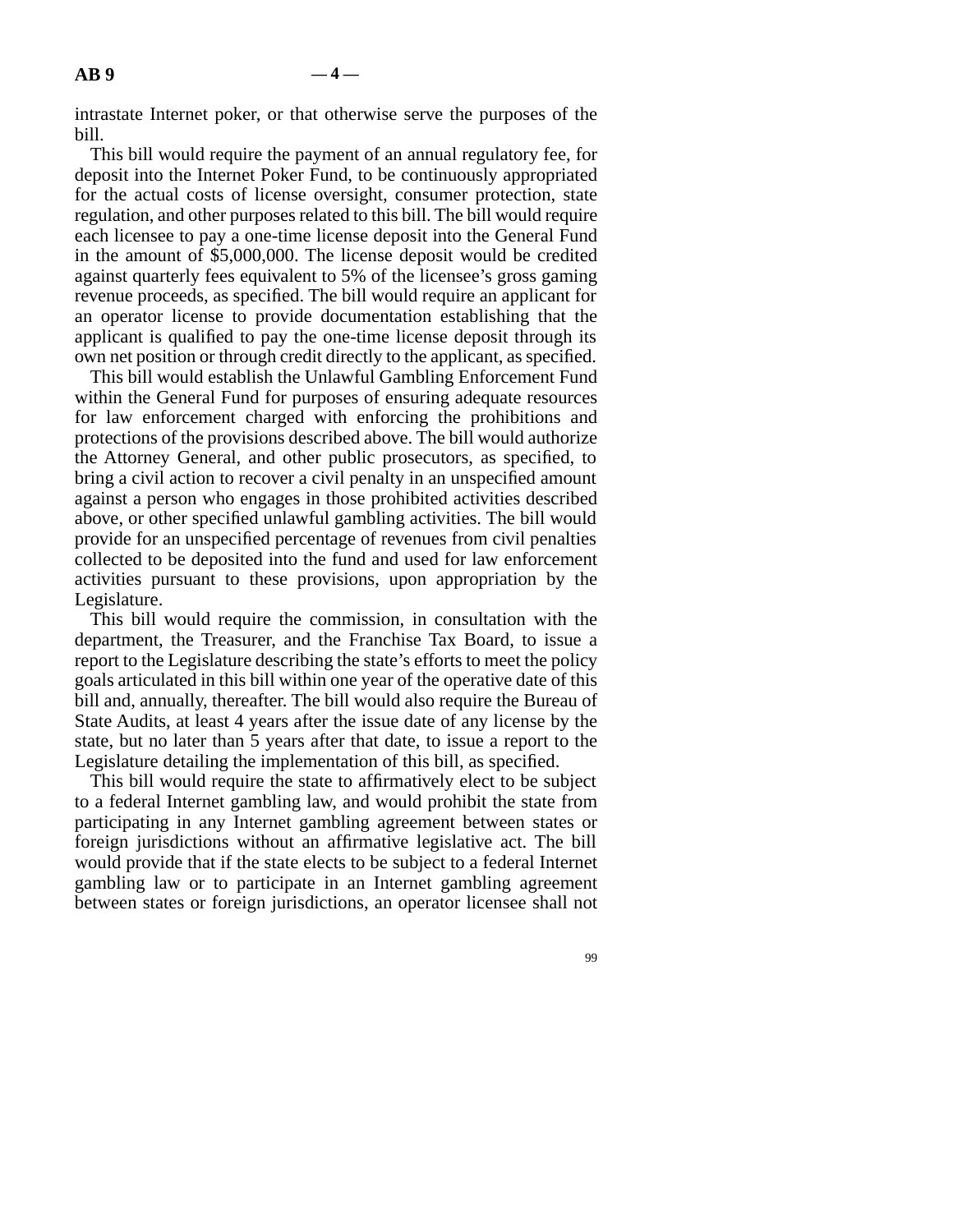be required to pay the one-time license fee or the quarterly fees described above and would require the state to refund within 30 days all unused license fees paid to the state, as specified. The bill would authorize a licensee to enforce this provision in the superior court.

The bill would provide that specified provisions are not severable.

(2) Existing constitutional provisions require that a statute that limits the right of access to the meetings of public bodies or the writings of public officials and agencies be adopted with findings demonstrating the interest protected by the limitation and the need for protecting that interest.

This bill would make legislative findings to that effect.

(3) The California Constitution requires the state to reimburse local agencies and school districts for certain costs mandated by the state. Statutory provisions establish procedures for making that reimbursement.

This bill would provide that no reimbursement is required by this act for a specified reason.

(4) This bill would declare that it is to take effect immediately as an urgency statute.

Vote:  $\frac{2}{3}$ . Appropriation: yes. Fiscal committee: yes. State-mandated local program: yes.

## *The people of the State of California do enact as follows:*

1 SECTION 1. Chapter 5.2 (commencing with Section<br>2 19990.101) is added to Division 8 of the Business and Professions 19990.101) is added to Division 8 of the Business and Professions 3 Code, to read:  $\frac{4}{5}$ CHAPTER 5.2. THE INTERNET POKER CONSUMER PROTECTION  $\Lambda$ CT OF 2015  $\begin{array}{c} 7 \\ 8 \end{array}$ Article 1. Title, Legislative Declarations, and Statement of 9 Legislative Intent line 10 11 19990.101. This chapter shall be known and may be cited as 12 the Internet Poker Consumer Protection Act of 2015. 13 19990.102. The Legislature hereby finds and declares all of 14 the following: 15 (a) Since the development of the Internet, Web sites offering

16 gambling have raised consumer protection and enforcement

17 concerns for federal and state governments as these Internet Web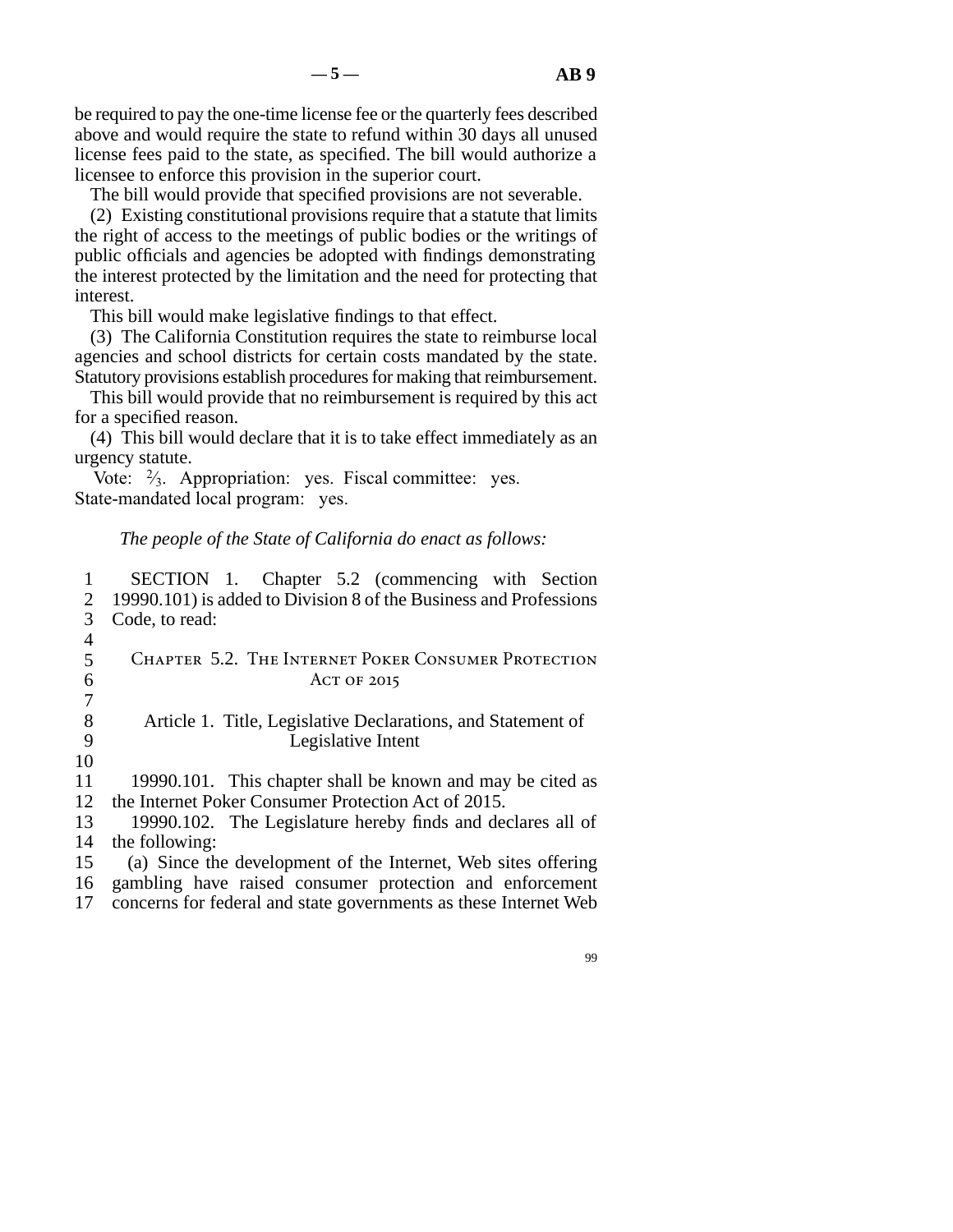1 sites are often operated by unknown persons located in many

2 different countries, subject to little or no oversight, and have sought

3 to attract customers from the United States.

 line 4 (b) Californians participate in illegal online gambling on 5 unregulated Internet Web sites every week. Neither federal nor line 6 California laws provide any consumer protections for California line 7 players. California players assume all risks, any negative social or 8 financial impacts are borne by the citizens of California, and the 9 revenues generated from online gambling are being realized by 10 offshore operators and do not provide any benefits to the citizens 11 of California.

12 (c) The presence, operation, and expansion of offshore, 13 unlicensed, and unregulated Internet gambling Web sites available 14 to Californians endanger Californians because the current Internet 15 gambling Web sites operate illegally and without regulation as 16 demonstrated by criminal investigations of some Internet gambling 17 purveyors, and questions have arisen about the honesty and the 18 fairness of the games played on Internet gambling Web sites as 19 well as the true purpose for, and use of, proceeds generated by 20 these unregulated Internet gambling Web sites. In addition, some 21 of the unlicensed and unregulated Internet gambling activity 22 interferes with rights Californians preserved to federally recognized 23 tribal governments when amending the state's Constitution, with 24 that amendment providing federally recognized tribes the sole and<br>25 exclusive right to engage in slot machine and house-banked exclusive right to engage in slot machine and house-banked 26 casino-style gaming in California. California, thus, has a state 27 interest in authorizing and regulating legitimate Internet poker and 28 in ensuring that those activities are consistent with existing public 29 policy regarding the playing of poker games within the state. The 30 public interest will be best served by requiring that those entities 31 who desire to own or operate Internet poker Web sites within the 32 state continue to comply with the existing standards and rigorous 33 scrutiny that must be met in order to qualify to offer poker games 34 within the state. 35 (d) These rights were separately guaranteed in 1999, and at

36 various times thereafter, when the state negotiated and entered into 37 compacts with tribes pursuant to the federal Indian Gaming 38 Regulatory Act of 1988 (IGRA), under which signatory tribes line 39 possess the exclusive right within the state to operate "gaming line 40 devices." "Gaming device" is defined in those compacts to include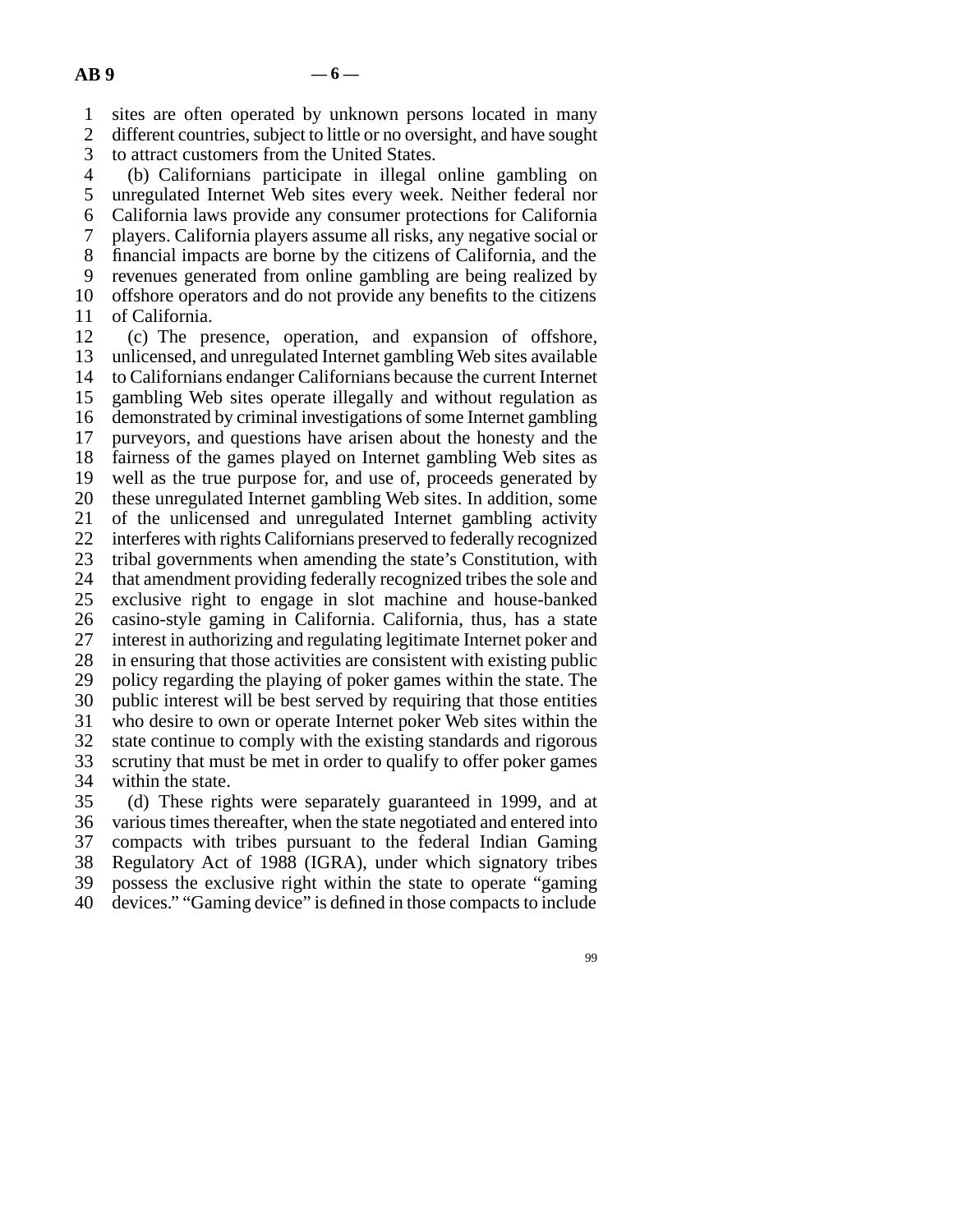1 any electronic, electromechanical, electrical, or video device that, 2 for consideration, permits: individual play with or against that 3 device or the participation in any electronic, electromechanical, 4 electrical, or video system to which that device is connected; the 5 playing of games thereon or therewith, including, but not limited

 line 7 possible delivery of, or entitlement by the player to, a prize or 8 something of value as a result of the application of an element of 9 chance; and a method for viewing the outcome, prize won, and 10 other information regarding the playing of games thereon or 11 therewith. Internet gaming necessitates the use of an electronic 12 device, whether in a private or a public setting, to participate in a 13 game. The authorization of Internet gaming could, therefore, 14 constitute a breach of those compacts and jeopardize the payments

line 6 to, the playing of facsimiles of games of chance or skill; the

15 being made to the state. As such, the Legislature recognizes that 16 the forms of Internet gaming authorized to be played within the

17 state must be strictly limited and that the authorization of any form

18 of Internet gaming, with the exception of poker as described in

19 this chapter, would violate compact exclusivity. This includes, but

20 is not limited to, any slot or casino-style game.

21 (e) Tribally owned and operated casinos have contributed to 22 local economies, generated tens of thousands of jobs for 23 Californians, provided hundreds of millions of dollars in revenues 24 for the state since the advent of Indian gaming, and are entitled to 25 the full protection of the laws of this state. As such, the state is the full protection of the laws of this state. As such, the state is 26 presently engaged in regulatory and enforcement efforts to combat 27 the rise of illegal gambling activity that threatens not only protected 28 rights, but the health and welfare of all Californians.

29 (f) Card rooms have been offering poker games in California 30 since before California became a state. Card rooms have 31 contributed to local economies, generated tens of thousands of 32 jobs for Californians, provided hundreds of millions of dollars in 33 revenues for state and local governments, and are entitled to the 34 full protection of the laws of this state.

 line 35 (g) In October 2006, Congress passed the SAFE Port Act (Public 36 Law 109-347), to increase the security of United States ports. 37 Embedded within the language of that act was a section entitled 38 the Unlawful Internet Gambling Enforcement Act of 2006 39 (UIGEA), which prohibits the use of banking instruments, 40 including credit cards, checks, or fund transfers, for interstate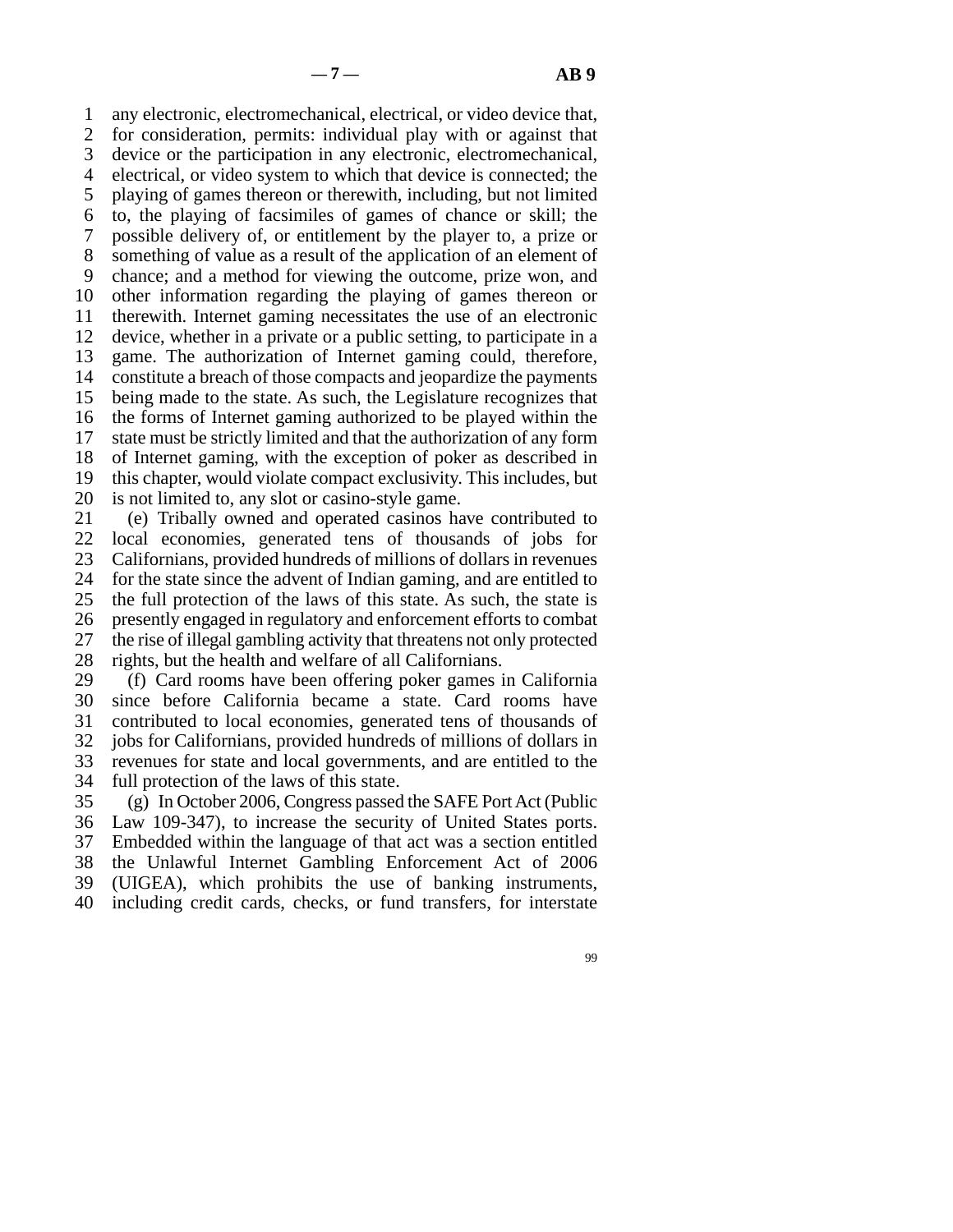- line 1 Internet gambling. UIGEA includes exceptions, including, but not
- 2 limited to, one that permits individual states to create a regulatory<br>3 framework to enable intrastate Internet gambling, provided the
- framework to enable intrastate Internet gambling, provided the
- 4 bets or wagers are made exclusively within a single state whose
- 5 state laws or regulations comply with all of the following:
- line 6 (1) Contain certain safeguards regarding those transactions, 7 including both of the following:
- 8 (A) Age and location verification requirements.
- line 9 (B) Data security standards designed to prevent access to minors 10 and persons located outside of that state.
- 11 (2) Expressly authorize the bet or wager and the method by 12 which the bet or wager is made.
- 13 (3) Do not violate any federal gaming statutes, including all of 14 the following:
- 15 (A) The Interstate Horseracing Act of 1978.
- 16 (B) The Professional and Amateur Sports Protection Act.
- 17 (C) The Gambling Devices Transportation Act.
- $18$  (D) IGRA.
- 19 (h) State authorization to operate Internet poker consistent with
- 20 federal law, and heightened regulation and enforcement regarding 21 Internet gambling activity that goes beyond poker, provides
- 22 California with the means to protect its citizens and consumers
- 23 under certain conditions by providing a framework to ensure that,
- 24 among other things, the state is not subject to an unnecessary and<br>25 unprecedented expansion of gambling, minors are prevented from
- unprecedented expansion of gambling, minors are prevented from
- 26 gambling, citizens participating in Internet poker activities are
- 27 protected, and the state is not deprived of income tax revenues to 28 which it would otherwise be entitled from these activities.
- 29 (i) The Legislature recognizes that the regulation of gambling
- 30 activities within the state's jurisdiction is of particular concern to
- 31 the public interest, particularly with the advent of the Internet, and
- 32 inherent dangers associated with online gambling activities, and
- 33 accordingly recognizes the need to protect Californians from an
- 34 unprecedented expansion of gambling activities within the state.
- 35 This chapter is a vehicle to generate additional resources to protect
- 36 Californians from this increased illegal Internet gambling activity.
- 37 (j) The state currently maintains and implements substantial
- 38 regulatory and law enforcement efforts to protect thousands of
- 39 Californians who gamble and play, among other things, real-money
- 40 poker in licensed California card rooms.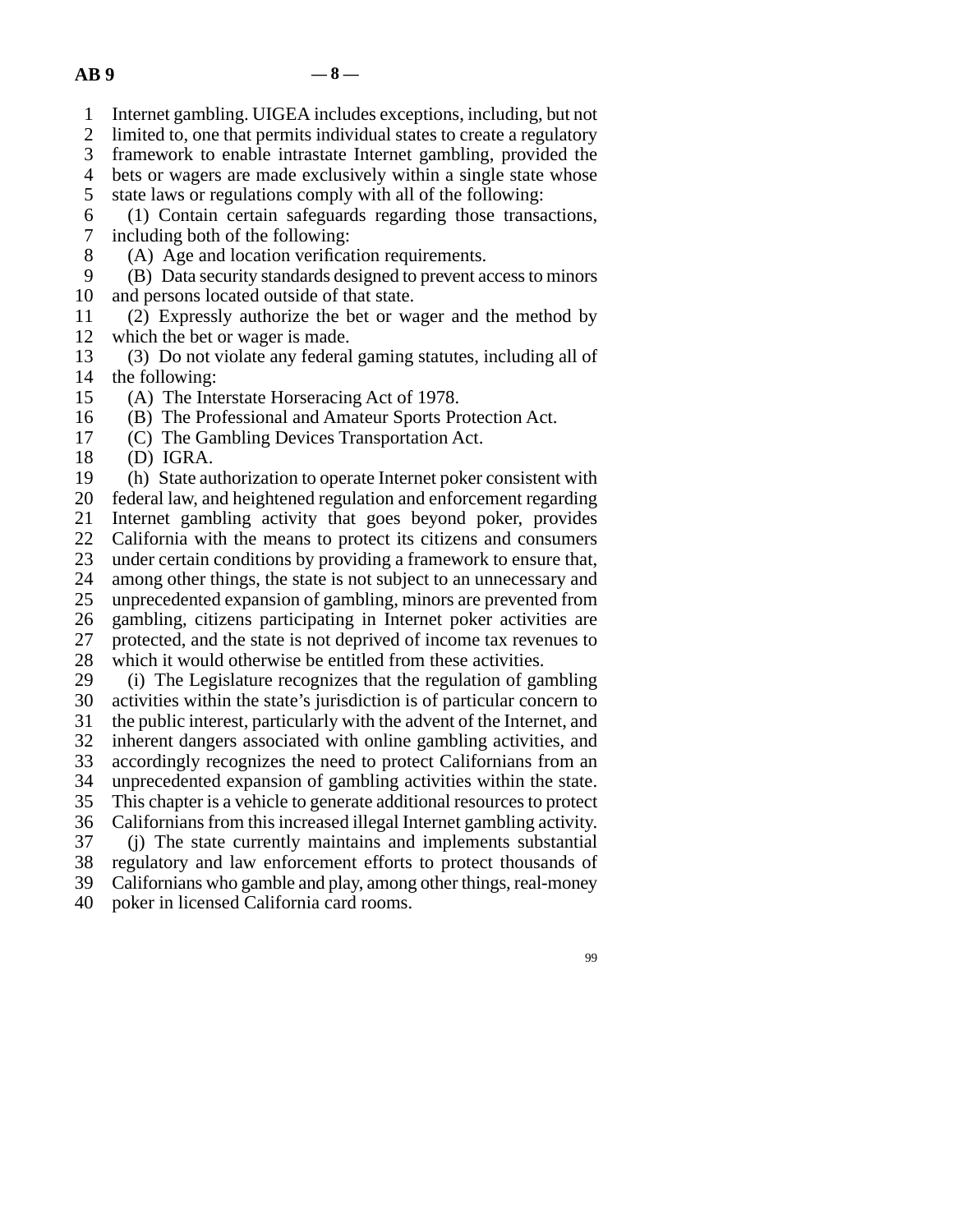$-9 - 8$  **AB 9** 

 line 1 (k) Federally recognized Indian tribes in California offer 2 real-money poker, including electronically aided poker, on their 3 Indian lands as a "class II" game under IGRA.

 line 4 (*l*) While the state, federal government, and tribal governments 5 exercise regulatory authority over various real-money poker games line 6 offered in California, none of those entities presently provide 7 licensing requirements, regulatory structure, or law enforcement 8 tools to protect millions of Californians who play the same games 9 daily for money on the Internet.

10 (m) In order to protect Californians who gamble online, allow 11 state law enforcement to ensure consumer protection, and ensure 12 compliance with the California Constitution and negotiated 13 compacts and secretarial procedures, it is in the best interest of the 14 state and its citizens to authorize, implement, and create a legal 15 system for intrastate Internet gambling that is limited to the game 16 of poker.

17 (n) The California Gambling Control Commission and the 18 Department of Justice, in conjunction with other state agencies 19 and tribal gaming regulatory authorities, have the expertise to issue 20 licenses to conduct intrastate Internet poker to existing operators 21 of regulated gaming that are otherwise eligible to conduct 22 real-money poker games in California. Further, strict suitability 23 standards must be imposed on those persons and entities seeking 24 to work for or provide services to licensed operators in order to 25 ensure that the highest level of integrity is maintained. ensure that the highest level of integrity is maintained.

26 (o) The state also possesses a legitimate interest in protecting 27 the integrity of state-authorized intrastate Internet poker by the integrity of state-authorized intrastate Internet poker by 28 licensing only those entities that are otherwise eligible to offer 29 real-money poker games within the state that have significant 30 experience operating in a regulated land-based gaming facility 31 environment. The state's interests are best met, therefore, by 32 licensing only those entities in California that have experience 33 operating card rooms and tribal gaming facilities that are currently 34 permitted to offer live real-money poker games and are in good 35 standing with the appropriate state, federal, and tribal regulatory 36 agencies.

37 (p) In granting licenses to engage in intrastate Internet poker, 38 the state also has a substantial interest in carefully assessing the 39 suitability of any entity or person who seeks to operate Internet 40 poker games in the state. In order to protect the integrity of, and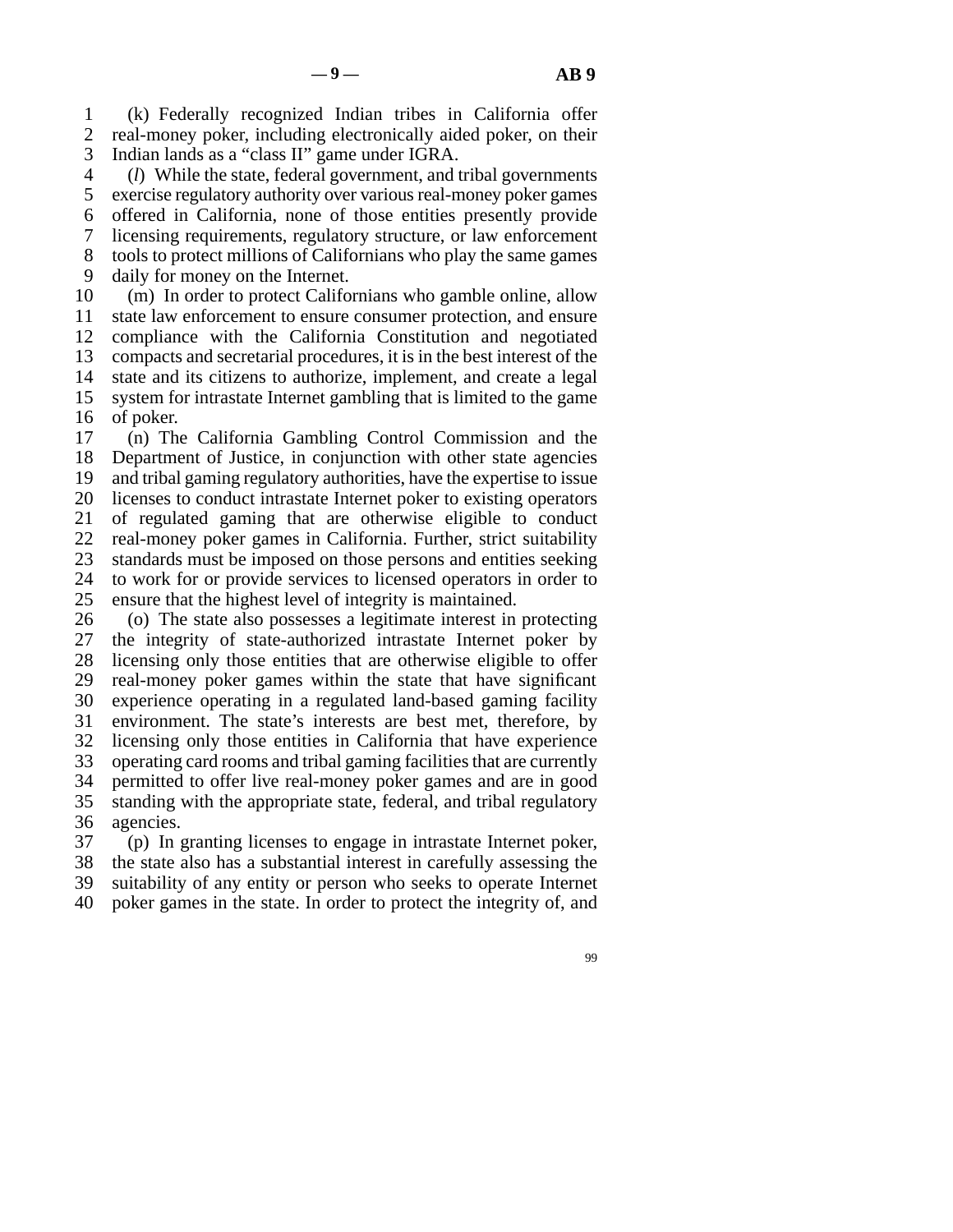line 1 promote public confidence in, intrastate Internet poker, the 2 Legislature finds that licenses should not be granted to those<br>3 entities and persons who knowingly engaged in unlawful Internet entities and persons who knowingly engaged in unlawful Internet 4 gaming after December 31, 2006. In addition, the Legislature finds 5 that the use for intrastate Internet poker of brand names, line 6 trademarks, customer lists, software, and other data associated line 7 with, or developed or used in connection with, unlawful Internet 8 gaming after December 31, 2006, is likely to undermine public 9 confidence in intrastate Internet poker and to be inconsistent with 10 the purpose of this chapter to protect the people of California by line 11 permitting regulated intrastate Internet poker that has no connection 12 to previous unlawful Internet gaming activity. In the Legislature's 13 judgment, a knowing decision to purchase or otherwise acquire 14 that data for use in connection with Internet poker in the state bears 15 directly on the applicant's suitability and must be considered in 16 any determination whether to license that applicant under this 17 chapter. 18 (q) This chapter will permit a qualified card room to obtain a 19 license from the state to operate poker games via the Internet for 20 players within the jurisdiction of California. In addition, this

21 chapter will permit a qualified federally recognized California 22 Indian tribe to obtain a license from the state to operate poker 23 games via the Internet for players physically located within

24 California.<br>25 (r) Partic

 $\alpha$  (r) Participation by tribes will further the interests of the state 26 because tribes have significant experience operating and regulating 27 real-money games.

28 (s) The authorization of intrastate Internet poker pursuant to 29 this chapter does not violate any tribal-state compact or the 30 California Constitution. Application of UIGEA in California, as 31 set forth in this chapter, also does not violate federal Indian law 32 by impinging upon protected tribal sovereignty. Accordingly, 33 nothing in this chapter shall alter, diminish, or impact the rights line 34 and obligations of tribes in existing tribal-state compacts or 35 secretarial procedures approved pursuant to IGRA, or require that 36 those compacts be renegotiated. At the same time, a tribal licensee 37 does not relinguish any rights under its compact with the state by 38 virtue of participating in intrastate Internet poker pursuant to this 39 chapter, which is intended to respect the regulatory obligations 40 and responsibilities of state, tribal, and federal authorities.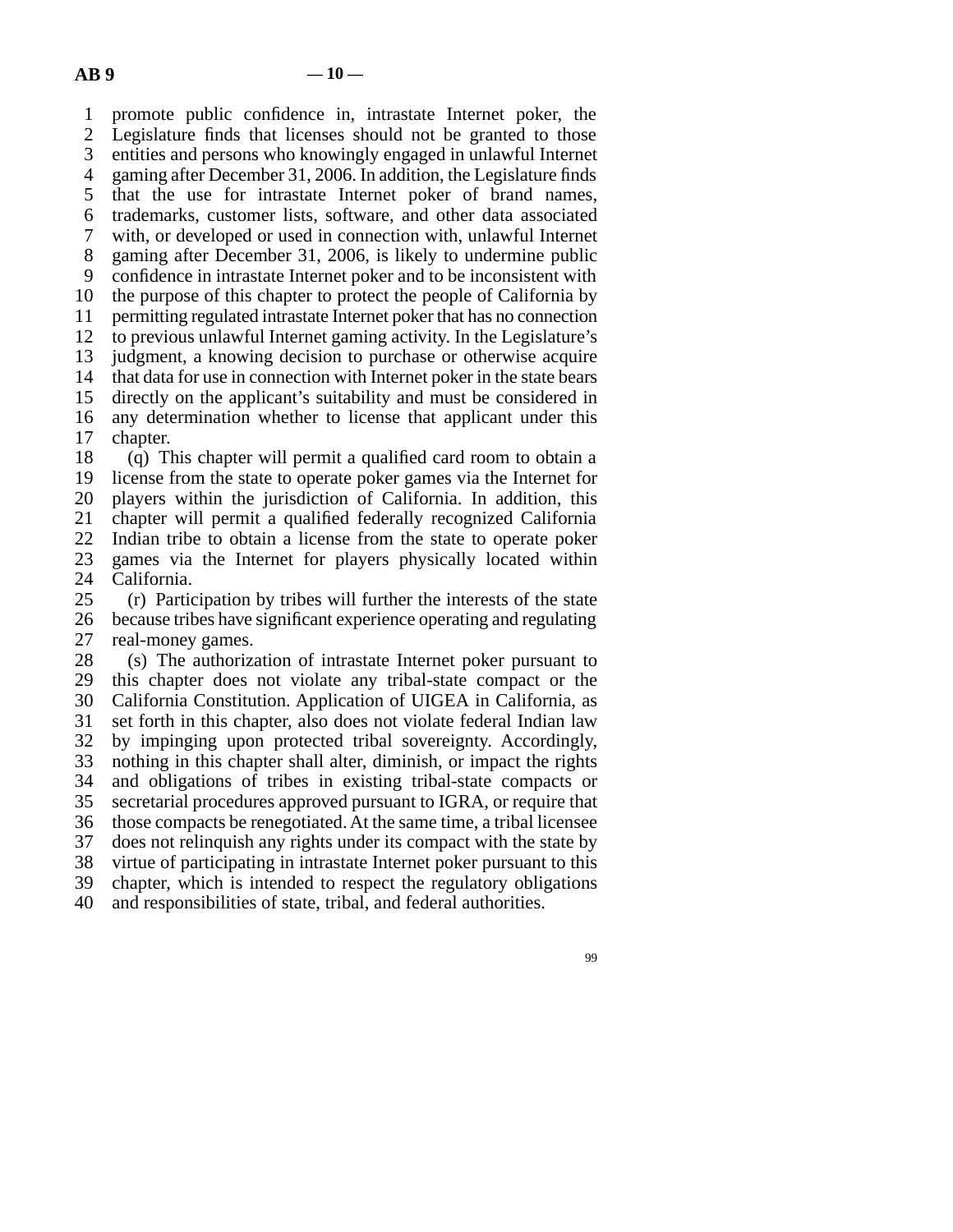1 19990.103. It is the intent of the Legislature to create a 2 licensing and regulatory framework and enforcement mechanisms 3 to do all of the following:

 line 4 (a) Ensure that authorized Internet poker games are offered for 5 play only in a manner that is consistent with federal and state law.

 line 6 (b) Ensure the state possesses sufficient resources to enforce line 7 prohibitions of illegal gambling activity, in part, by establishing 8 a regulatory enforcement fund and by empowering the department 9 to retain a portion of receipts collected from illegal operations and,

10 as necessary, receipts collected in accordance with this chapter. line 11 (c) Authorize and direct the commission to issue a license to

12 certain existing operators of card rooms and gaming facilities in 13 California, at which regulated real-money poker games may be 14 offered, and that meet the eligibility requirements and timely

15 submit the required application and registration fees.

16 (d) Ensure that each licensee complies with applicable laws and 17 regulations.

18 (e) Grant power to the state agencies authorized in this chapter 19 to oversee the operations of each licensee, including the operations 20 of those licensed by a tribal gaming regulatory authority under this 21 chapter whose licenses and permits have been reviewed and 22 approved by the commission in accordance with this chapter, and 23 to enforce the provisions of this chapter to ensure that the interests 24 of the state and registered players are protected.<br>25 (f) Establish a process that includes a backgro

(f) Establish a process that includes a background investigation 26 of owners, officers, directors, and key employees, requires that 27 each employee of a licensee receives all necessary work permits 28 from the state, and coordinates that investigation with any 29 suitability review undertaken by a participating tribe's gaming 30 regulatory authority.

 $\delta$  31 (g) Ensure that the state is able to collect income tax revenues 32 from registered players participating in Internet poker activity in 33 the state.

34 (h) Deposit regulatory fees collected by the state from each 35 licensed operator into the Internet Poker Fund, as established in 36 Section 19990.801, which shall be administered by the department,

37 and continuously appropriated for the following:

38 (1) The actual costs of license oversight, consumer protection, 39 state regulation, and problem gambling programs.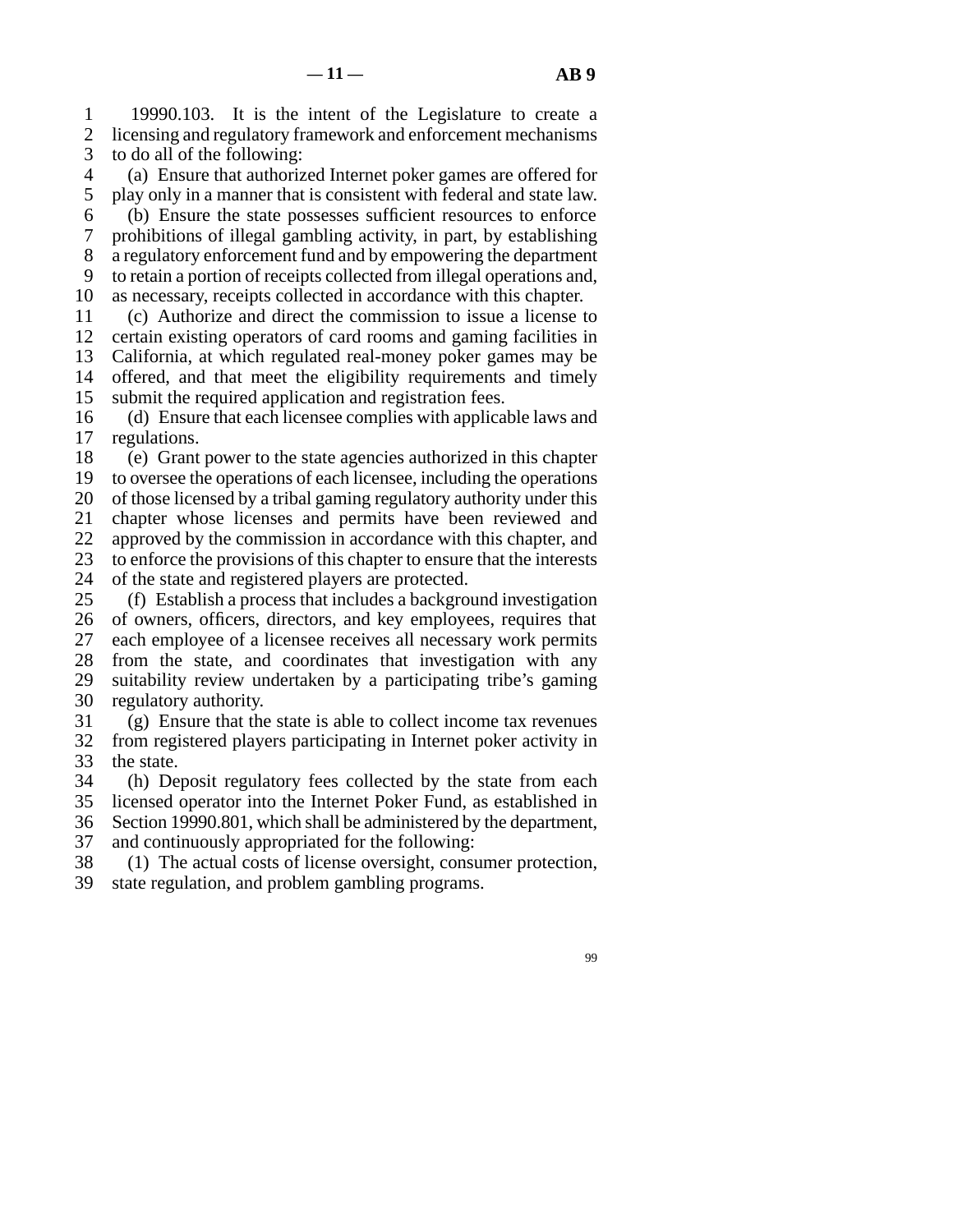line 1 (2) Other purposes related to this chapter as the Legislature may 2 decide, including, but not limited to, enforcement efforts related<br>3 to illegal Internet gambling activities. to illegal Internet gambling activities. 4 (i) Create systems to protect each registered player's private 5 information and prevent fraud and identity theft. 6 (j) Ensure that registered players are able to have their financial line 7 transactions processed in a secure, timely, and transparent fashion. 8 (k) Require that each licensed operator provide registered players 9 with accessible customer service. 10 (*l*) Require that each licensed operator's Internet poker Web 11 site contain information relating to problem gambling, including 12 a telephone number that an individual may call to seek information 13 and assistance for a potential gambling addiction. 14 (m) Ensure that the licensed operator maintains responsibility 15 for the Internet poker business and is not serving as a facade for 16 an entity not eligible to be a licensed operator. The Internet poker 17 Web site shall identify who is the actual licensed operator to ensure 18 protection of players. 19 (n) Create an express exemption from disclosure, pursuant to 20 the California Public Records Act under subdivision (b) of Section 21 6253 of the Government Code, that exempts from public disclosure 22 proprietary information of a license applicant or a licensee in order 23 to permit disclosure of confidential information to state agencies 24 while achieving the public policy goals of deploying secure systems<br>25 that protect the interests of both the state and players. that protect the interests of both the state and players. 26 (o) As a matter of statewide concern, preempt any city, county, 27 or city and county from enacting any law or ordinance regulating or city and county from enacting any law or ordinance regulating 28 or taxing any matter covered in this chapter. 29 30 Article 2. Definitions  $31$ 32 19990.201. For the purposes of this chapter, the following words have the following meanings: words have the following meanings: line 34 (a) "Authorized Internet poker game" means any of several card 35 games, duly authorized by the commission and played on an 36 authorized poker Web site, that meet the definition of poker as 37 specified by this section.

38 (b) "Authorized poker Web site" means a Web site on which<br>39 authorized Internet poker games are offered for play by a licensed authorized Internet poker games are offered for play by a licensed 40 operator pursuant to this chapter.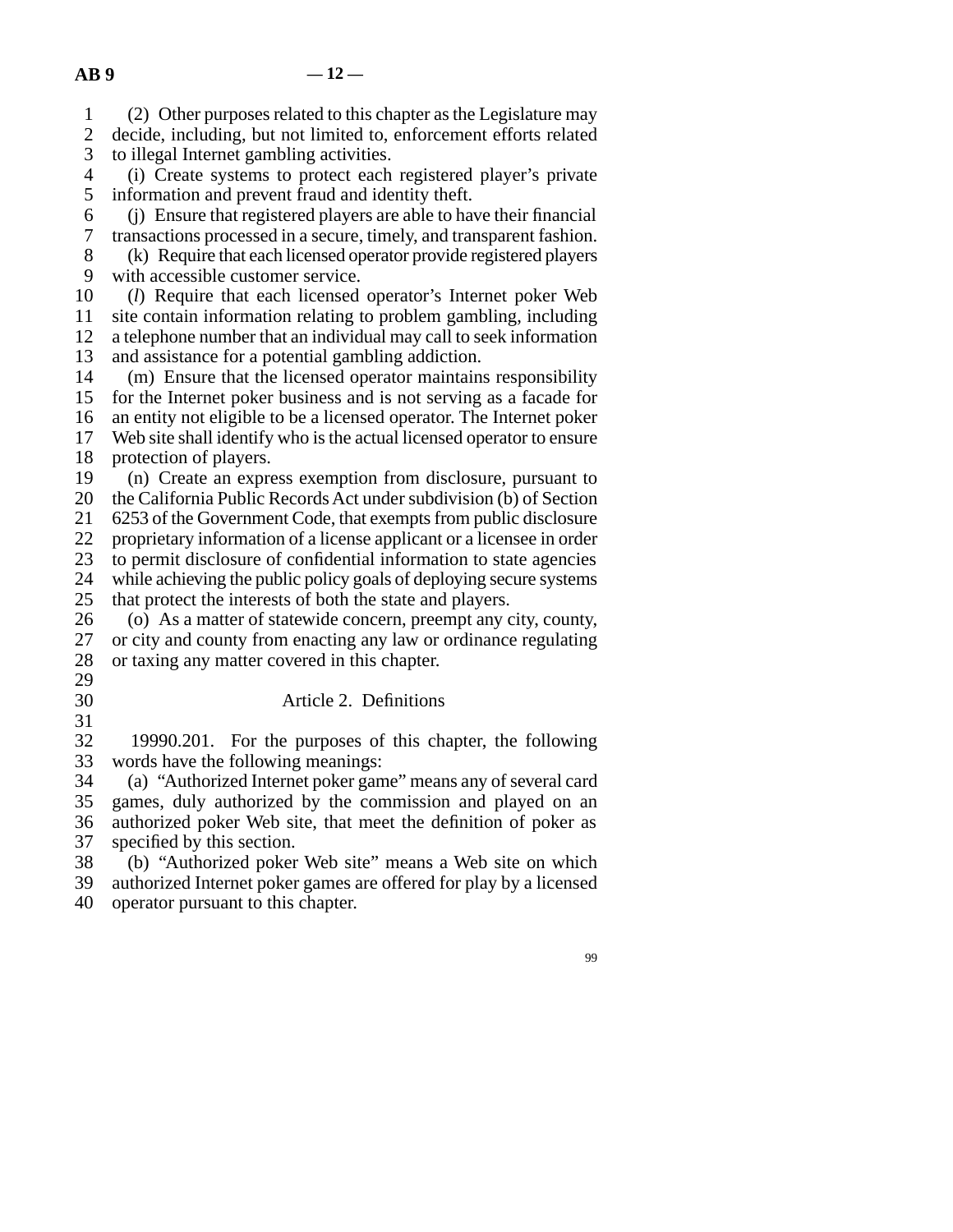line 1 (c) "Background investigation" means a process of reviewing 2 and compiling personal and criminal history and financial 3 information through inquiries of various law enforcement and 4 public sources to establish a person's qualifications and suitability 5 for any necessary license or employee work permit issued pursuant 6 to this chapter. line 7 (d) "Bet" means the placement of a wager in a game.

 line 8 (e) "Card room" means a gambling enterprise, as defined in 9 subdivision (m) of Section 19805.

10 (f) "Commission" means the California Gambling Control 11 Commission.

12 (g) "Core functions" and "core functioning" mean any of the 13 following:

14 (1) The management, administration, or control of bets on 15 authorized Internet poker games.

16 (2) The management, administration, or control of the games 17 with which those bets are associated.

18 (3) The development, maintenance, provision, or operation of 19 a gaming system.

20 (h) "Corporate affiliate" means any person controlled by, 21 controlling, or under common ownership with, another person or 22 entity. A person or entity will be deemed to control another person 23 or entity if it possesses, directly or indirectly, the power to direct 24 the management or policies of the other entity, whether through 25 ownership of voting interests or otherwise, or if, regardless of ownership of voting interests or otherwise, or if, regardless of 26 whether or not it has that power, it holds 10 percent or more of the 27 ownership or control of the other entity, whether as a stockholder, 28 partner, member, trust interest, or otherwise. 29 (i) "Covered asset" means any brand or business name, including 30 any derivative brand name with the same or similar wording, or

31 any trade or service mark, software, technology, operational 32 system, customer information, or other data acquired, derived, or 33 developed directly or indirectly from, or associated with, any 34 operation that has accepted a bet or engaged in a financial 35 transaction related to that bet from any person in the United States 36 on any form of Internet gaming after December 31, 2006, except 37 when permitted under federal law and laws of the state where the

38 player was located.

39 (j) "Department" means the Department of Justice.

40 (k) (1) (A) "Eligible entity" includes both of the following: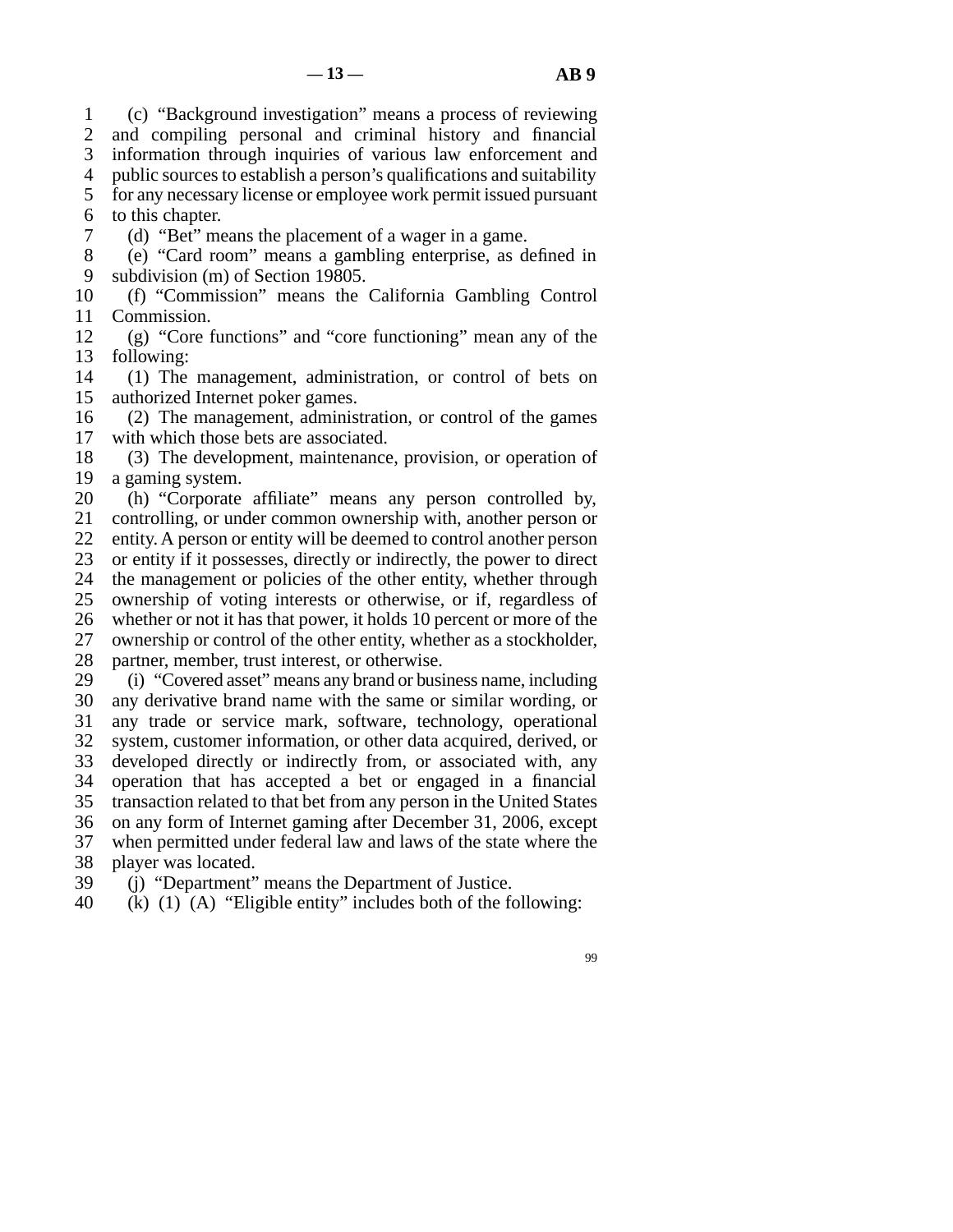line 1 (i) A card room that operates pursuant to Chapter 5 2 (commencing with Section 19800) whose owner or owners have<br>3 been authorized, subject to oversight by, and in good standing been authorized, subject to oversight by, and in good standing 4 with, the applicable state regulatory authorities.

5 (ii) A federally recognized California Indian tribe that operates line 6 a gaming facility pursuant to a facility license issued in accordance line 7 with a tribal gaming ordinance approved by the Chair of the 8 National Indian Gaming Commission and that is eligible to conduct 9 real-money poker at that facility.

10 (B) An entity identified in this paragraph shall have operated 11 its card room or gaming facility for at least three years immediately 12 preceding its application to secure a license to operate an Internet 13 poker Web site pursuant to this chapter, and shall be in good 14 standing during that time period with the applicable federal, state, 15 and tribal regulatory authorities. However, an incorporation or 16 other change in legal form of ownership during the three years 17 immediately preceding application for licensure that did not alter 18 the beneficial ownership of a card room, shall not disqualify a card 19 room otherwise eligible for licensure. 20 (2) A group of federally recognized California tribes or

21 California card rooms is eligible to jointly apply for a license 22 pursuant to this chapter, through an entity organized under state 23 or federal law, if each entity within the group independently 24 satisfies the requisite eligibility requirements identified in this 25 chapter. chapter.

26 (3) Subject to any applicable limited waiver of sovereign 27 immunity as set forth in subdivision (d) of Section 19990.402, this 28 chapter does not restrict a tribal licensee from participating as an 29 instrumentality of a tribal government or a political subdivision 30 of a tribe, or from forming a separate business entity organized 31 under federal, state, or tribal law to apply for or hold any license 32 issued pursuant to this chapter.

33 (4) (A) This chapter does not restrict a card room owner from 34 forming a separate business entity organized under state law to 35 apply for or hold any license issued pursuant to this chapter.

36 (B) The beneficial owners of an entity described in subparagraph  $37$  (A) shall be the card room owner, except for permitted ownership

38 transfers pursuant to Section 19990.522.

 line 39 (C) The entities described in this paragraph are "eligible 40 entities."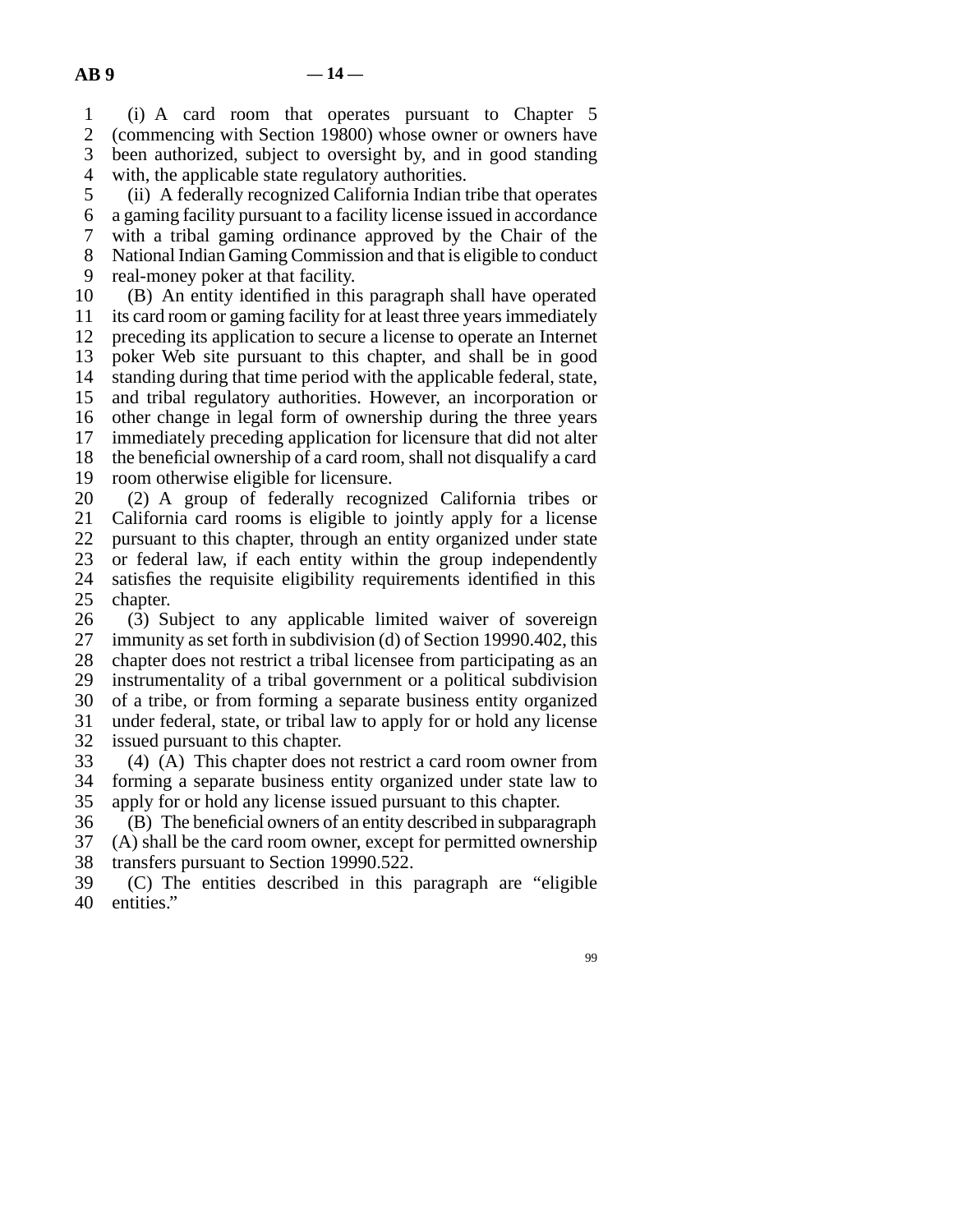line 1 (5) A federally recognized California Indian tribe that operates 2 a gaming facility that accepts bets from players within this state 3 but who are not physically present on Indian lands when making 4 those bets is not an eligible entity, unless those bets are accepted 5 in accordance with this chapter on authorized Internet poker games 6 played on an authorized poker Web site.

 line 7 (*l*) "Employee" means any natural person employed in, or 8 serving as a consultant or independent contractor with respect to, 9 the core functioning of the actual operation of an authorized poker 10 Web site.

 line 11 (m) "Employee work permit" means a permit issued to an 12 employee of the licensed operator or a service provider, or to a 13 nonemployee owner, officer, or director of a licensed operator, by 14 the commission pursuant to this chapter.

15 (n) "Finding of suitability" or "determination of suitability" 16 means a finding by the commission that a licensee meets the 17 qualification criteria described in Article 4 (commencing with 18 Section 19990.401), and that the licensee would not be disqualified 19 on any of the grounds specified in that article.

20 (o) "Gambling" means to deal, operate, carry on, conduct, 21 maintain, or expose for play any game for money.

22 (p) "Game" means any gambling game.<br>23 (a) "Gaming system" means the technology

(q) "Gaming system" means the technology, including hardware

24 and software, used by a licensee to facilitate the offering of 25 authorized Internet poker games to registered players. authorized Internet poker games to registered players.

26 (r) "Good standing" means that a person has not had a gambling<br>27 license suspended or revoked by a final decision of the commission license suspended or revoked by a final decision of the commission 28 or been finally ordered by a court of competent jurisdiction to

29 cease conducting gaming activities.

30 (s) (1) "Gross gaming revenues" means the total amount of 31 moneys paid by players to the operator to participate in authorized 32 games before deducting the cost of operating those activities except

33 for fees to marketing affiliates and payment processing fees.

34 (2) "Gross gaming revenues" does not include player account 35 deposits or amounts bet, except to the extent any portion of those 36 bets are retained as fees by the operator, discounts on goods or 37 services, rebates or promotional awards, discounts or stakes 38 provided to players, or revenues from nongaming sources, such line 39 as from food, beverages, souvenirs, advertising, clothing, and other 40 nongaming sources.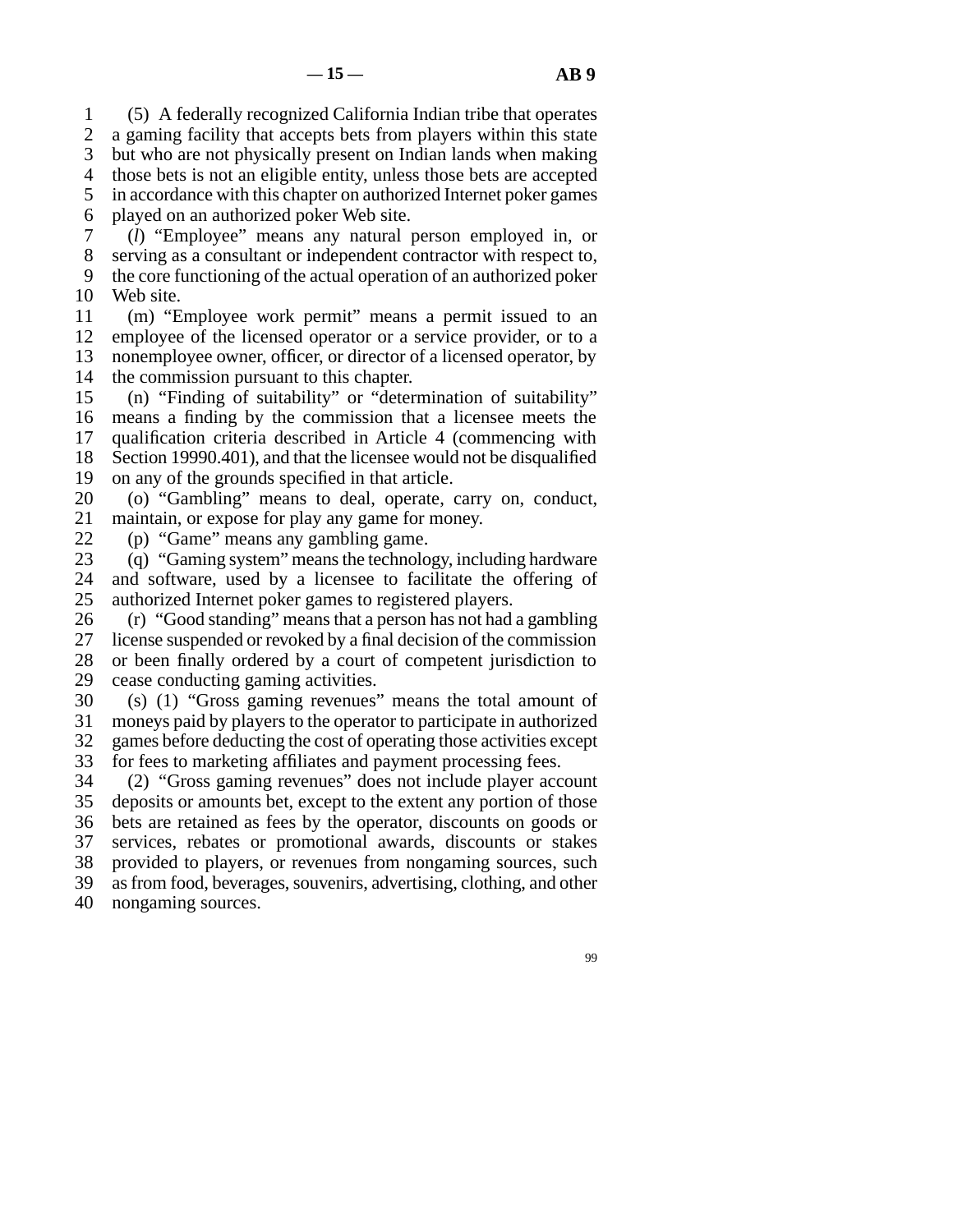line 1 (t) "IGRA" means the federal Indian Gaming Regulatory Act

2 of 1988 (18 U.S.C. Sec. 1166 et seq. and 25 U.S.C. Sec. 2701 et seq.).

seq.).

 line 4 (u) "Initial operator license" means an operator license that is 5 issued pursuant to subdivision (h) of Section 19990.402.

 $\delta$  (v) "Internet Poker Fund" means the fund established pursuant 7 to Section 19990.801.

8 (w) "Intrastate" means within the borders and jurisdiction of 9 California.

10 (x) "Key employee" means any natural person employed by a 11 licensed operator, service provider, or marketing affiliate, or by a 12 holding or intermediary company of a licensed operator, service

13 provider, or marketing affiliate, who is an officer or director of

14 the licensed operator or service provider, or who, in the judgment

15 of the commission, has the authority to exercise significant 16 influence over decisions concerning the operation of the licensed

17 operator or service provider as that operation relates to the Internet

18 poker authorized by this chapter.

19 (y) "Land-based gaming facility" means a card room operated 20 pursuant to Chapter 5 (commencing with Section 19800) or a 21 casino operated by a federally recognized Indian tribe on Indian 22 land in California.

23 (z) "Licensed operator" means an eligible entity licensed 24 pursuant to this chapter to offer the play of authorized Internet<br>25 poker games to registered players on an authorized poker Web poker games to registered players on an authorized poker Web  $26$  site.

27 (aa) "Licensed service provider" means a person licensed 28 pursuant to this chapter to provide goods or services to a licensed 29 operator for use in the operation of an authorized poker Web site.

 line 30 (ab) "Licensee" means a licensed operator, licensed service 31 provider, or registered or licensed marketing affiliate.

32 (ac) (1) "Marketing affiliate" means either of the following:<br>33 (A) Any person other than the licensed operator who, for a fe

 $(A)$  Any person other than the licensed operator who, for a fee 34 or other consideration, provides or refers players to the licensed 35 operator's authorized poker Web site.

36 (B) Any subaffiliate of a person described in subparagraph  $(A)$ 37 who, for a fee or other consideration, provides or refers players to 38 the licensed operator's authorized poker Web site.

 line 39 (2) "Marketing affiliate" does not include a provider of goods 40 or services who provides similar advertising or marketing for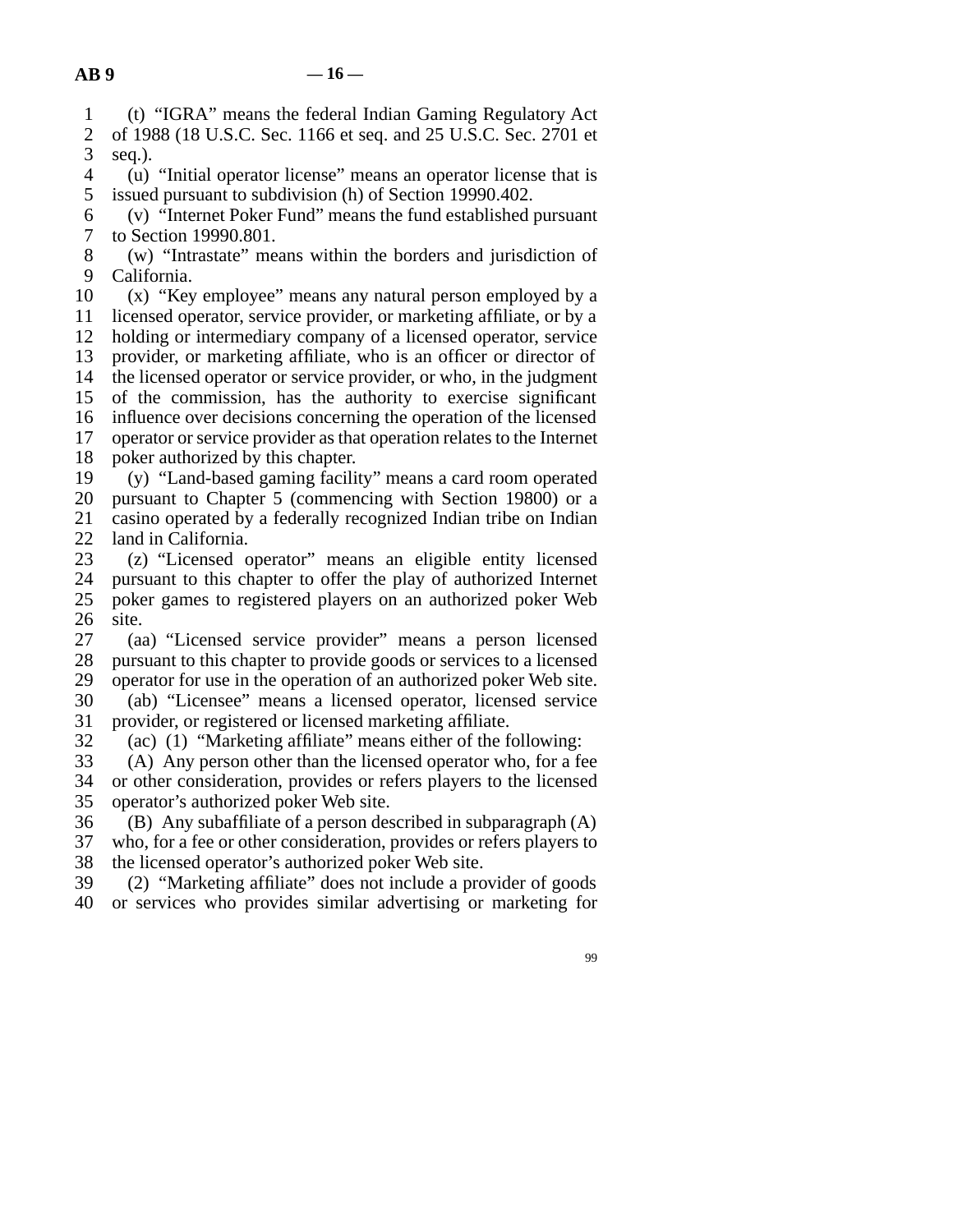line 1 purposes other than the operation of Internet gambling activities

2 for the same rates or fees, cost or pay per impression, or click as

3 charged nongambling businesses, and is not otherwise directly or 4 indirectly involved in the operation of an authorized poker Web 5 site.

 line 6 (ad) "Net position" means the residual difference between assets 7 and liabilities, as defined by generally accepted accounting 8 principles.

 line 9 (ae) "Online self-exclusion form" means a form on which an 10 individual notifies a licensed operator that he or she must be 11 excluded from participation in authorized Internet poker games 12 for a stated period of time.

13 (af) "Owner" means any person that is eligible to own a 14 land-based gaming facility in California and that has a financial 15 interest in, or control of, a person or entity required to be found 16 suitable under this chapter, including shareholders, partners, and 17 members of limited liability companies holding more than 10 18 percent of the equity or voting control of the person or entity and 19 any person found by the commission to be exerting management 20 or control of the person or entity in fact. "Owner" does not include 21 the members or government officials of a federally recognized 22 California Indian tribe.

23 (ag) "Per hand charge" means the amount charged by the 24 licensed operator for registered players to play in a per hand game.<br>25 (ah) "Per hand game" means an authorized Internet poker game

(ah) "Per hand game" means an authorized Internet poker game 26 for which the licensed operator charges the player for each hand 27 played.

28 (ai) "Person" means an individual, corporation, business trust,

29 estate, trust, partnership, limited liability company, association,

line 30 joint venture, government, governmental subdivision, agency, or

31 instrumentality, public corporation, or any other legal or

32 commercial entity, including any federally recognized California

33 Indian tribe, or an entity that is wholly owned by the tribe.

 line 34 (aj) "Play-for-fun game" means a version of a lawfully played line 35 gambling game in which there is no requirement to pay to play or

36 any possibility of winning any prize or other consideration of value,

37 including, but not limited to, games offered only for purposes of

38 training, education, marketing, or amusement.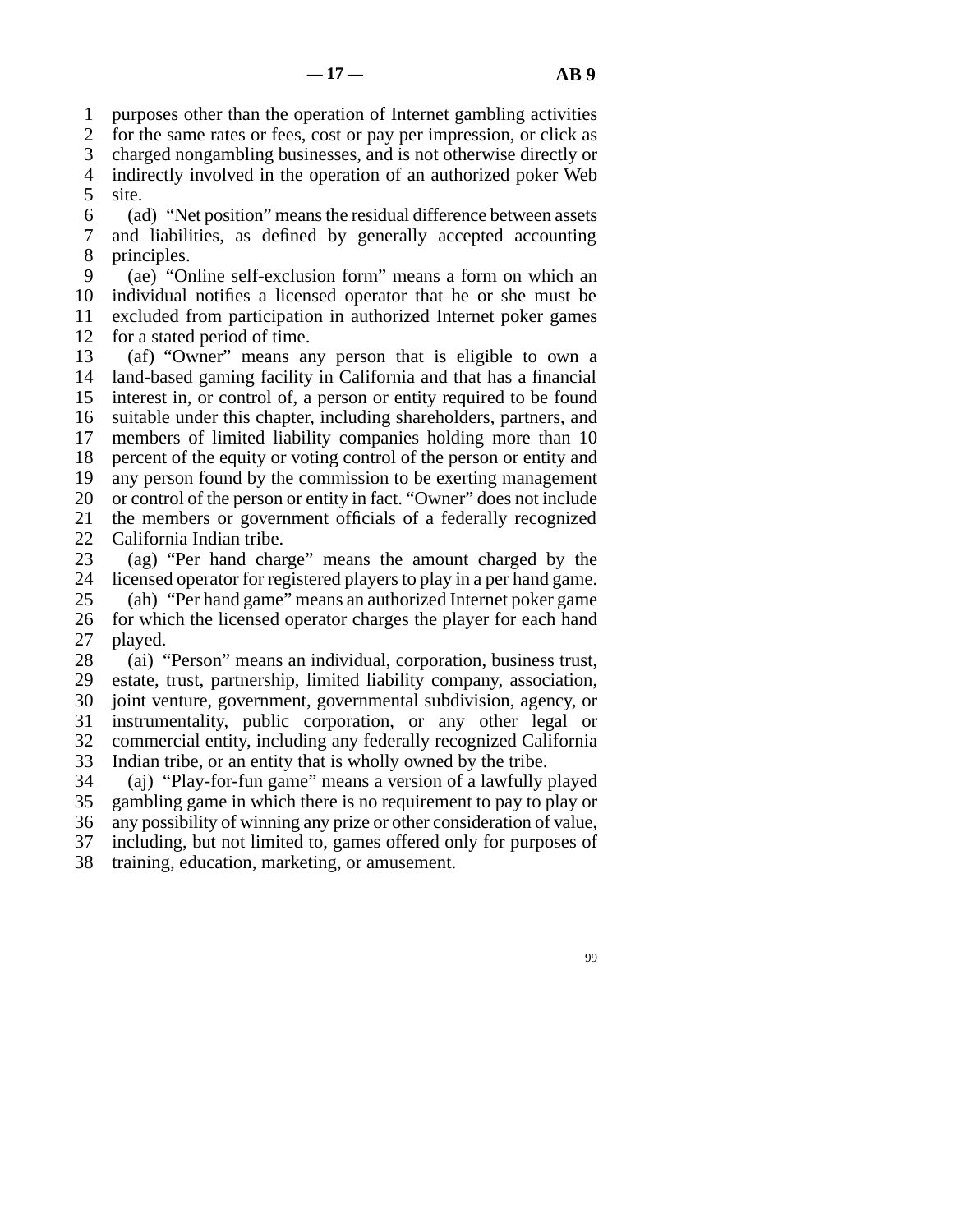line 1 (ak) "Play-for-free game" means a version of a lawfully played 2 gambling game that may include prizes or pots, without requiring<br>3 a fee or other consideration for the right to play.

a fee or other consideration for the right to play.

4 (al) "Play settings" means the options and default parameters 5 made available by a licensed operator to a registered player in the 6 play of authorized Internet poker games.

 line 7 (am) (1) "Poker" means any of several nonbanked card games 8 commonly referred to as "poker" that meet all of the following 9 criteria:

10 (A) Played by two or more individuals who bet and play against<br>11 each player and not against the house on cards dealt to each player each player and not against the house on cards dealt to each player 12 out of a common deck of cards for each round of play, including 13 those games played over the Internet using electronically generated 14 and displayed virtual cards.

15 (B) The object of the game is to hold or draw to a hand 16 containing a predetermined number of cards that, when all cards 17 to be dealt in the round have been distributed and the betting is 18 completed, meets or exceeds the value of the hands held by the 19 other players or where the winning player is the last active player 20 in the hand. The pot of bets made is awarded to the player or 21 players holding the combination of cards that qualify as the winning 22 combination under the rules of play. Values may be assigned to 23 cards or combinations of cards in various ways, including in 24 accordance with their face value, the combinations of cards held,<br>25 such as cards of a similar suit or face value, the order of the cards such as cards of a similar suit or face value, the order of the cards 26 that are held, or other values announced before the round.

27 (C) The house may deal or operate and officiate the game, and 28 may collect a fee for doing so, but is not a participant in the game 29 itself. The house has no stake in who wins or loses.

 line 30 (D) Poker may be played in a variety of ways, including dealing 31 all cards to the players so that they may not be seen by others, 32 dealing the cards open face to the players, dealing through a 33 combination of both, or creating a common set of cards that may 34 be used by all players. The particular rules and winning 35 combinations are made known to the players before each round is 36 dealt.

37 (E) All bets are placed in a common pot. At one or more 38 predetermined points during the game a player may resign, 39 challenge other players to make additional bets into the pot, or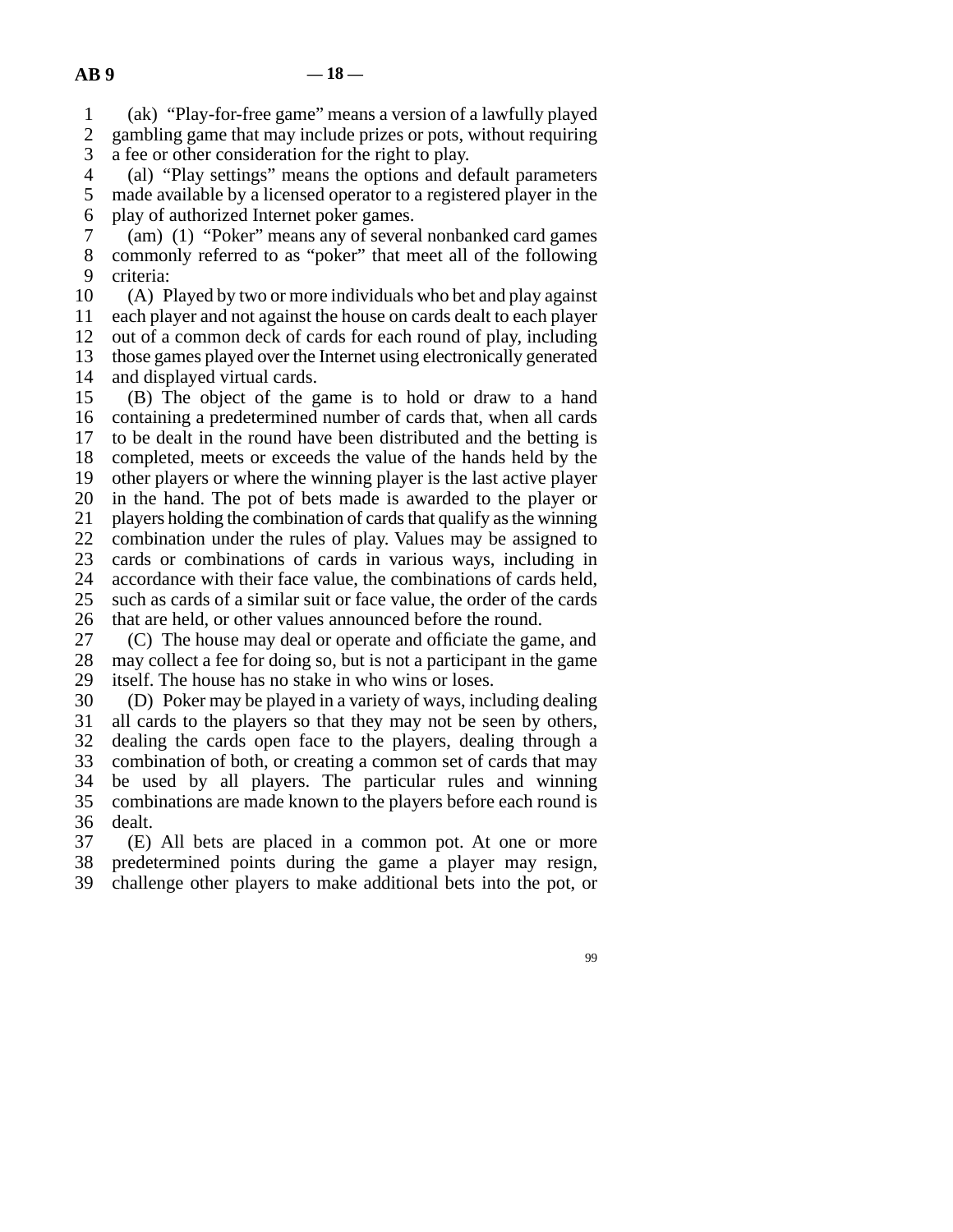1 demand that players reveal their hand so a winner can be 2 determined.

 line 3 (F) A poker game that has been approved by the commission 4 for play in an authorized live poker room in California pursuant 5 to the Gambling Control Act (Chapter 5 (commencing with Section line 6 19800)) shall be eligible for qualification by the commission as line 7 the basis of an authorized Internet poker gambling game, except 8 that pai gow and any other game in which persons other than 9 authorized players to whom the cards in the game have been dealt, 10 and by whom they are held and played, are permitted to bet on a 11 game outcome or other game feature or may in any way control 12 or influence the play of the hand, shall not be authorized, offered, 13 or played in connection with an authorized Internet poker game. 14 Subject to this limitation, the rules governing play in an authorized 15 Internet poker game pursuant to this chapter shall generally be the

16 same as if the game were lawfully played in a live poker room.

17 (G) Video games, slot machines, and other similar devices that 18 individuals play against the house or device and win based on 19 valuations or combinations of cards that are similar to those 20 valuations or combinations used in live, interactive poker games, 21 commonly known as "video poker" and "video lottery," are not

22 "poker" and are not permitted under this chapter.<br>23 (2) Other characteristics defining "poker" p (2) Other characteristics defining "poker" pursuant to this 24 chapter include any of the following:<br>25  $(A)$  Live players with equal chan

 $(A)$  Live players with equal chances of winning competing 26 against each other over the Internet in real time and not against 27 the house or any device.

28 (B) Success over time may be influenced by the skill of the 29 player.

30 (C) The bets of one player may affect the decisions of another 31 player in the game, and the decisions of one player may affect the 32 success or failure of another.

33 (3) The term "poker" includes poker tournaments in which 34 players pay a fee to the operator of the tournament under 35 tournament rules approved by the applicable gaming regulatory 36 agency.

37 (an) "Promotion" includes a jackpot, high hand bonus, royal 38 flush bonus, aces cracked, splash pot, or other promotional prize

39 that is appended to the play of an authorized Internet poker game,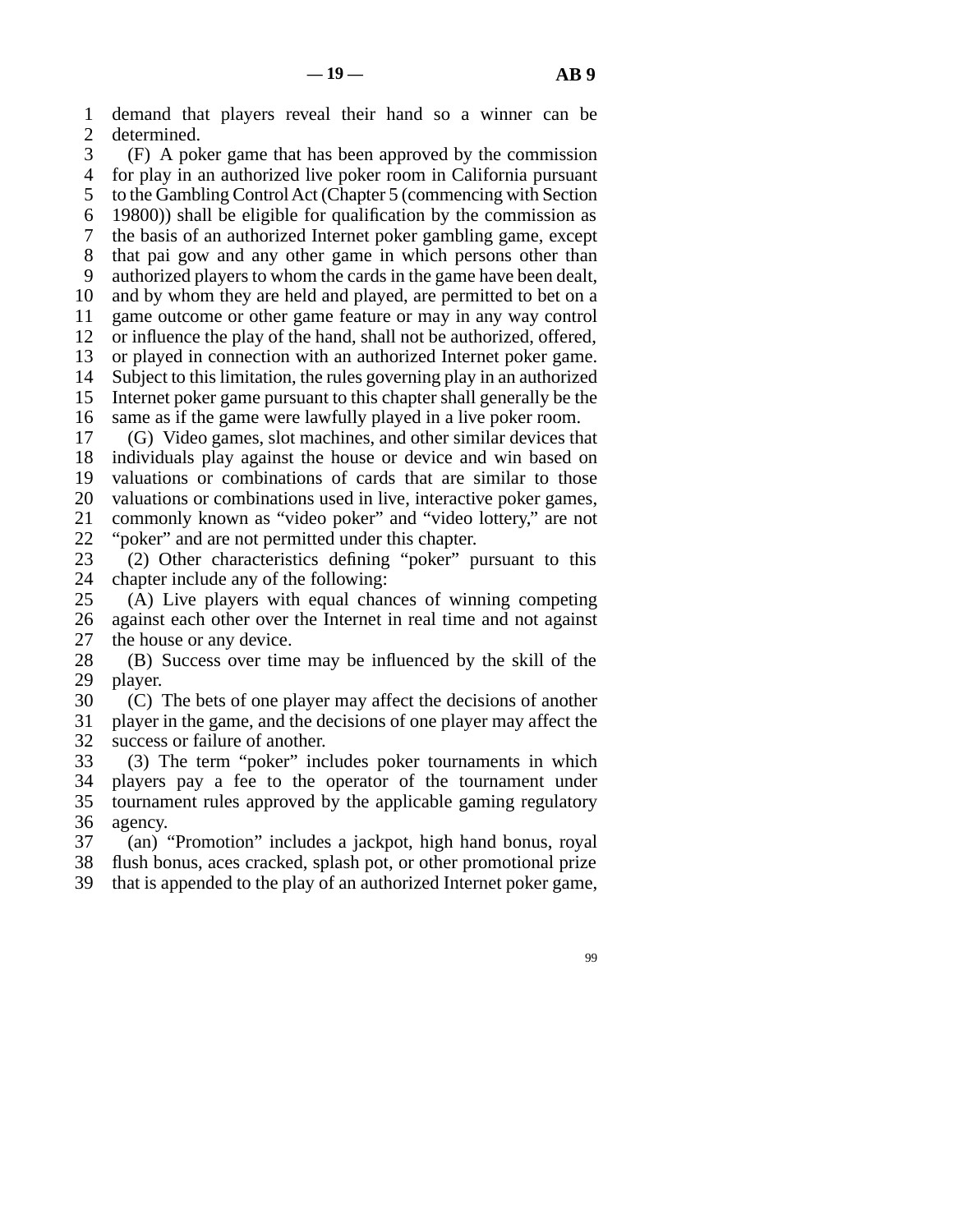line 1 provided that the promotion is approved by the commission and 2 does not create a banked or illegal game. line 3 (ao) "Proprietary information" means all information, including, 4 but not limited to, computer programs, databases, data, algorithms, 5 formulae, expertise, improvements, discoveries, concepts, line 6 inventions, developments, methods, designs, analyses, drawings, 7 techniques, strategies, new products, reports, unpublished financial 8 statements, budgets, projections, billing practices, pricing data, 9 contacts, client and supplier lists, business and marketing records, 10 working papers, files, systems, plans, and all related registrations 11 and applications that, whether or not patentable or registerable 12 under patent, copyright, trademark, or similar statutes, meet either 13 of the following: 14 (1) The information can be protected as a trade secret under 15 California law or any other applicable state, federal, or foreign  $16$  law. 17 (2) The information derives independent economic value, actual 18 or potential, from not being generally known to the public or to 19 other persons that can obtain economic value from its disclosure  $20$  or use. line 21 (ap) "Proxy player" means a machine, device, or agent, other 22 than the registered player, that is used to play an authorized Internet 23 poker game. 24 (aq) "Registered player" means a player who has registered with<br>25 a licensed operator to play authorized Internet poker games on the a licensed operator to play authorized Internet poker games on the 26 licensed operator's authorized poker Web site. 27 (ar) "Registration information" means the information provided 28 by a person to a licensed operator in order to become a registered 29 player. line 30 (as) "Robotic play" means the use of a machine or software to 31 automate the next player action at any point in a game, including 32 the use of a proxy player. 33 (at) "Satellite service center" means a facility operated pursuant 34 to subdivision (c) of Section 19990.505 35 (au) (1) "Service provider" means any person, other than an 36 employee, that does any of the following: line 37 (A) On behalf of a licensed operator, manages, administers, or 38 controls bets on authorized Internet poker games provided over 39 the Internet by a licensee pursuant to this chapter. 99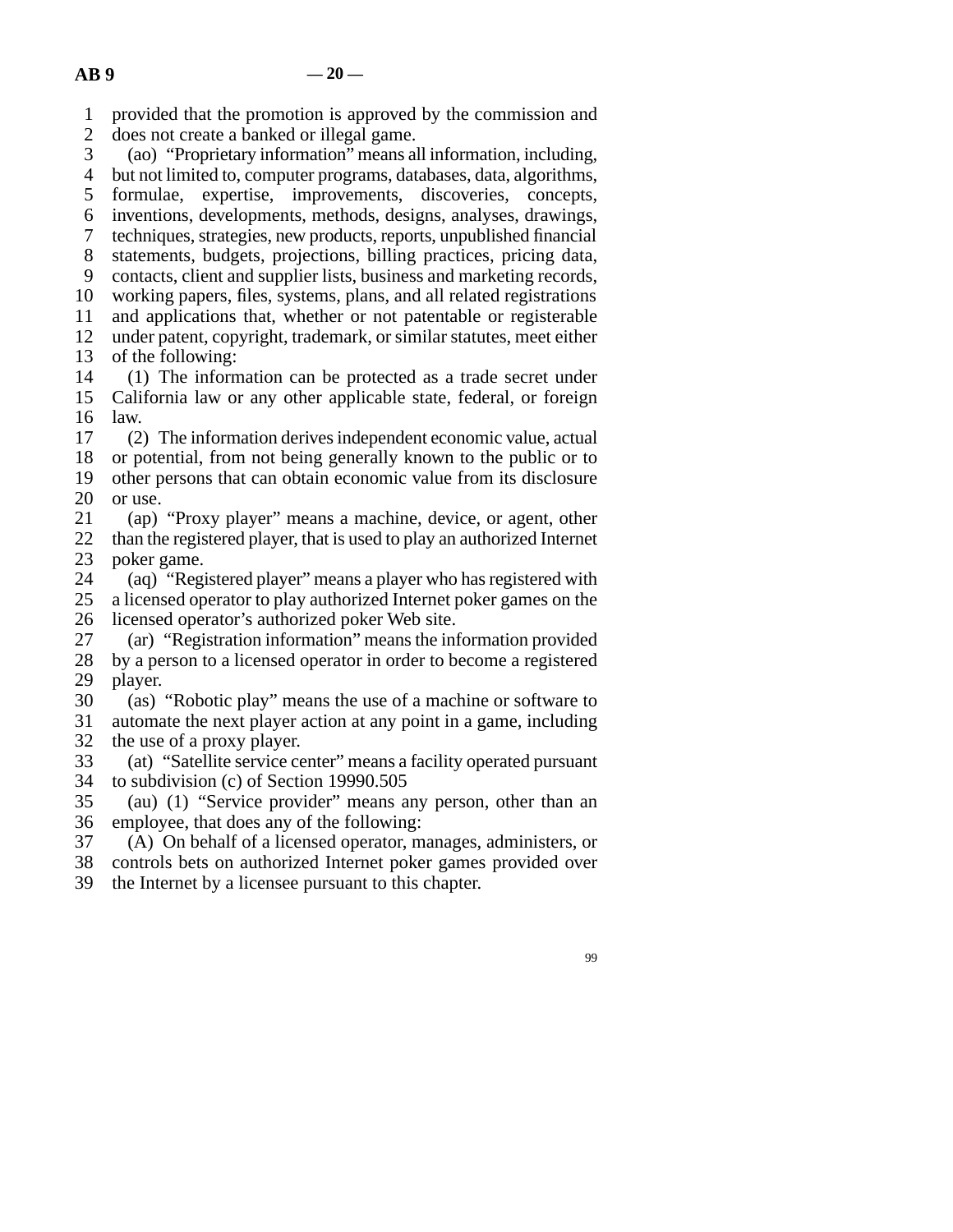line 1 (B) On behalf of a licensed operator, manages, administers, or 2 controls the games with which the bets described in subparagraph  $\overline{3}$  (A) are associated.  $(A)$  are associated.

4 (C) On behalf of a licensed operator, develops, maintains, 5 provides, or operates a gaming system.

 line 6 (D) Sells, licenses, or otherwise receives compensation for 7 selling or licensing, information on individuals in California, and 8 that person is not a marketing affiliate.

9 (E) Provides any product, service, financing, or intellectual 10 property, including patents related to the gaming system, and the 11 trademarks, trade names, or service marks to a licensed operator 12 and is paid a percentage of gaming revenue by the licensed 13 operator, other than employees, not including fees to financial 14 institutions, legal settlements, and payment providers for 15 facilitating a deposit by a customer.

16 (2) "Service provider" does not include either of the following:

17 (A) A provider of goods or services that provides similar goods 18 or services to the public for purposes other than the operation of 19 Internet gambling activities.

20 (B) A provider of goods or services that is not otherwise directly

21 or indirectly involved in the control or operation of an authorized

22 poker Web site, including via any person controlled by or under 23 common control with a service provider.

24 (av) "State" means the State of California.<br>25 (aw) "Terms of Use Registered Player's Ag

(aw) "Terms of Use Registered Player's Agreement" means the 26 agreement offered by a licensed operator and accepted by a 27 registered player delineating, among other things, permissible and 28 impermissible activities on an authorized poker Web site and the 29 consequences of engaging in impermissible activities.

 line 30 (ax) "Tournament" means a competition approved by the 31 commission in which registered players play a series of authorized 32 Internet poker games to decide the winner.

 line 33 (ay) "Tournament charge" means the amount charged by the 34 licensed operator for registered players to play in a tournament.

 line 35 (az) "Tournament winnings" means the amount of any prize 36 awarded to a registered player in a tournament.

line 37 (ba) "Tribal gaming regulatory authority" means the gaming

38 regulatory authority of a federally recognized California Indian

39 tribe that has the authority to regulate gaming on the tribe's Indian

40 lands pursuant to IGRA.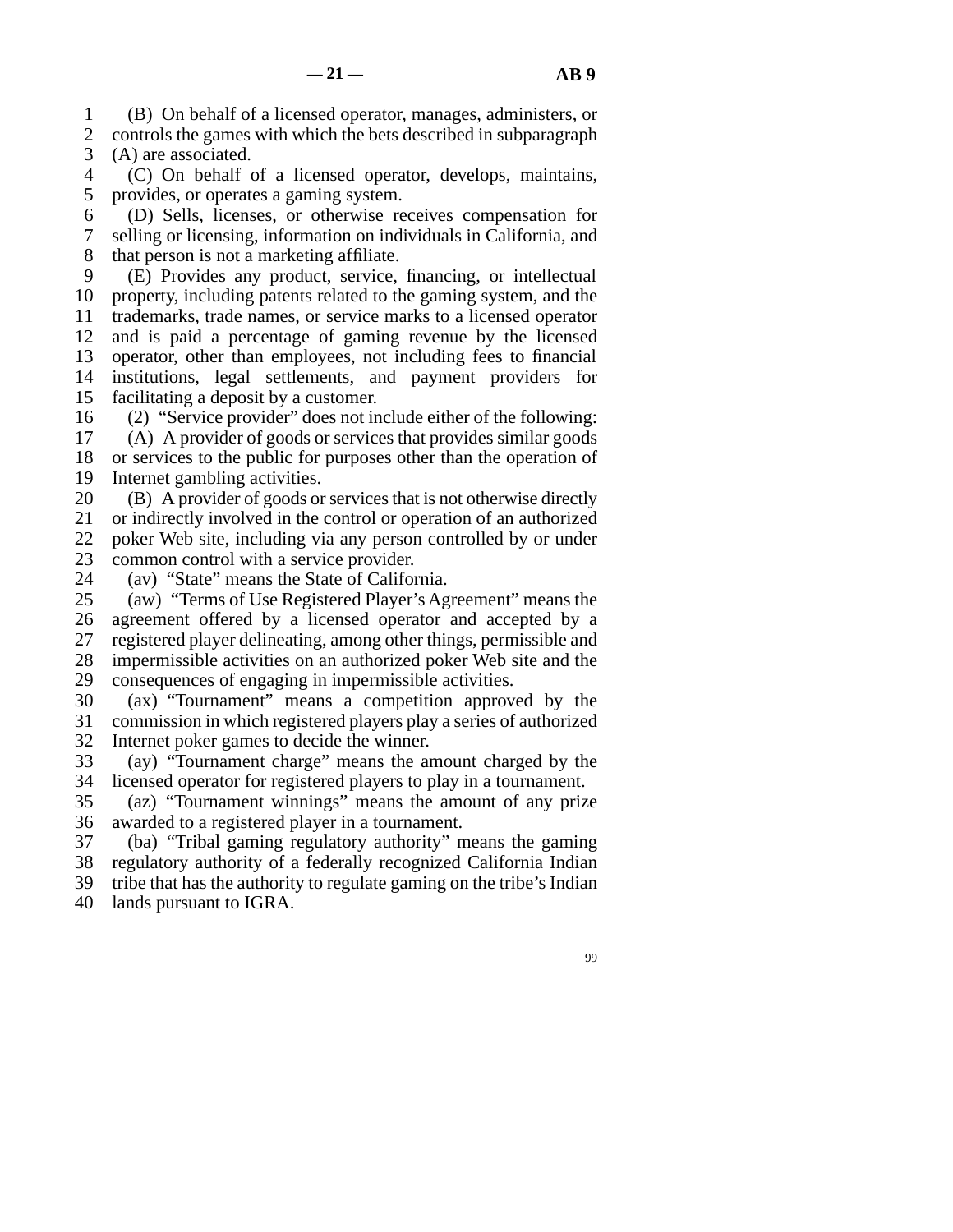| $\mathbf{1}$   | (bb) "Tribe" means a federally recognized California Indian                                  |
|----------------|----------------------------------------------------------------------------------------------|
| $\overline{2}$ | tribe, including, but not limited to, the governing body of that tribe                       |
| 3              | or any entity that is wholly owned by the tribe.                                             |
| $\overline{4}$ | (bc) "Unlawful Gambling Enforcement Fund" means the fund                                     |
| 5              | established pursuant to Section 19990.802, the revenue of which                              |
| 6              | is dedicated to enforcing the prohibitions of this chapter.                                  |
| 7              |                                                                                              |
| $8\,$          | Article 3. Authorized Internet Poker Games Offered in                                        |
| 9              | California                                                                                   |
| 10             |                                                                                              |
| 11             | 19990.301. Under the federal Unlawful Internet Gambling                                      |
| 12             | Enforcement Act of 2006, California is permitted to authorize                                |
| 13             | games played via the Internet as long as all players and the online                          |
| 14             | wagering is located within the jurisdiction of the state and the                             |
| 15             | games are not played by minors.                                                              |
| 16             | 19990.302. Notwithstanding any other law, a person who is                                    |
| 17             | 21 years of age or older and located within California is hereby                             |
| 18             | permitted to participate as a registered player in an authorized                             |
| 19             | Internet poker game provided by a licensed operator on an                                    |
| 20             | authorized poker Web site.                                                                   |
| 21             | 19990.303. (a) A person shall not do any of the following:                                   |
| 22             | (1) Offer any game of poker on the Internet in this state unless                             |
| 23             | that person holds a valid license issued by the state to offer the                           |
| 24             | play of authorized Internet poker games on an authorized poker                               |
| 25             | Web site pursuant to this chapter.                                                           |
| 26             | (2) Offer to any player located within California any game                                   |
| 27             | provided on the Internet that is not authorized by the state pursuant                        |
| 28             | to this chapter.                                                                             |
| 29             | (3) As a player located in this state, play any game provided on                             |
| 30             | the Internet that is not authorized by the state pursuant to this                            |
| 31             | chapter.                                                                                     |
| 32             | (b) Subject to an opportunity to cure pursuant to Section                                    |
| 33             | 19990.521, a violation of this chapter is punishable as a                                    |
| 34             | misdemeanor.                                                                                 |
| 35             | 19990.304. This chapter does not limit or restrict activities or                             |
| 36             | conduct permitted pursuant to Chapter 5 (commencing with Section                             |
| 37             | 19800) or IGRA.                                                                              |
| 38             | 19990.305. This chapter does not authorize any game offered                                  |
| 39<br>$\sim$   | in Nevada or New Jersey other than poker.<br>$\mathcal{C}$ at $\mathcal{C}$ at $\mathcal{C}$ |

40 19990.306. A person shall not do either of the following: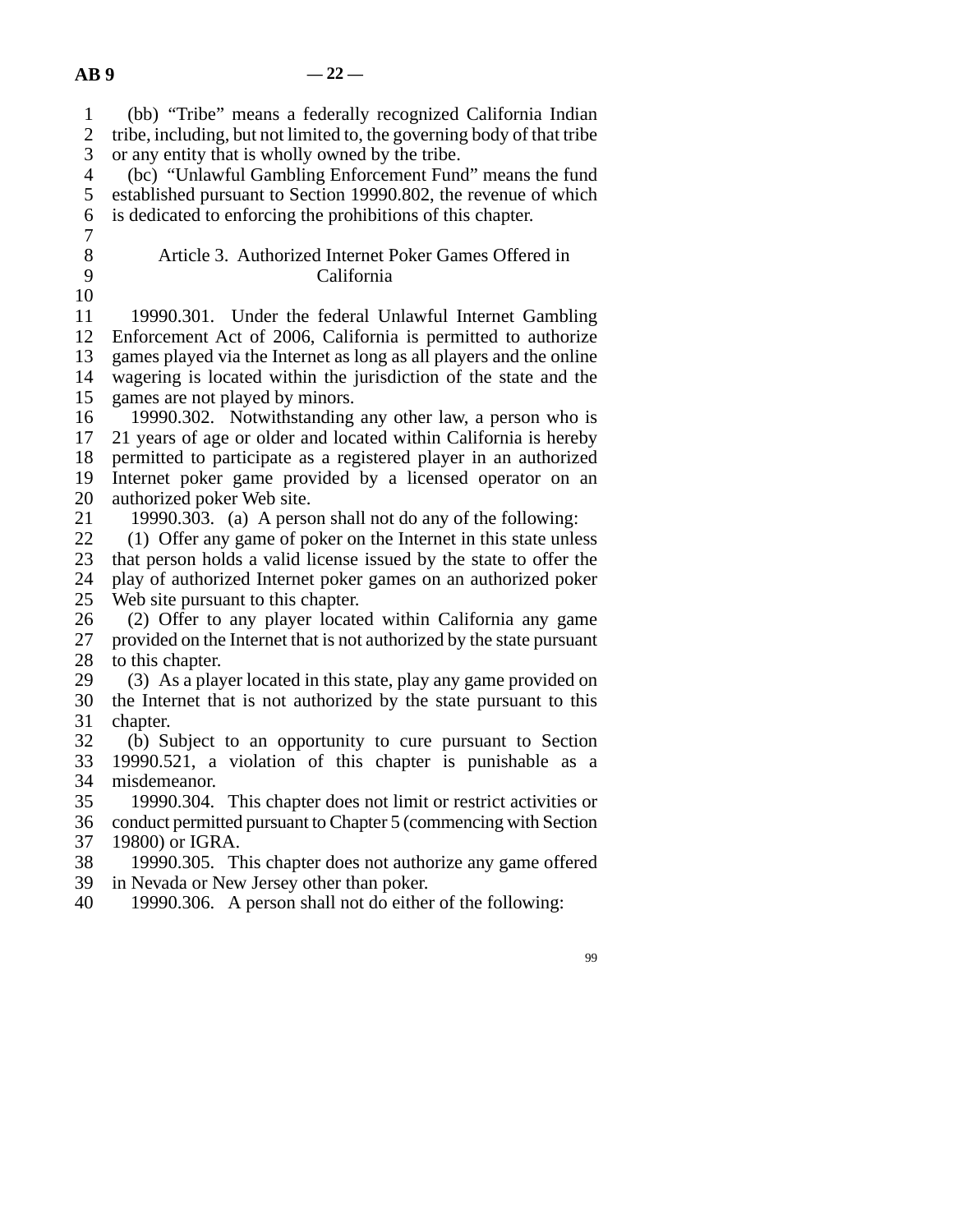line 1 (a) Aggregate computers or any other device with Internet access 2 capabilities in a place of public accommodation within the state, 3 including any public or private club or other association, in a public 4 or other setting, that can accommodate multiple players to 5 simultaneously play authorized games on the Internet.

 line 6 (b) Promote, facilitate, or market the activity described in 7 subdivision (a).

8 19990.307. (a) If a federal law authorizing Internet gambling 9 in the state is enacted, and that federal law provides that states may 10 elect to be governed by its provisions, that election by the state 11 shall only be through an affirmative legislative act.

12 (b) If a federal law authorizing Internet gambling agreements 13 between states or foreign jurisdictions is enacted, the state shall 14 participate in those agreements only through an affirmative 15 legislative act.

16 (c) If the state elects to be governed by a federal law authorizing 17 Internet gambling pursuant to subdivision (a) or to participate in 18 Internet gambling agreements between states or foreign 19 jurisdictions pursuant to subdivision (b), a licensed operator shall 20 not be required to pay the fees set forth in subdivisions (b) and (c) 21 of Section 19990.519. In that event, a licensed operator may apply 22 to the commission for a refund of any unused license deposit fee 23 paid to the state pursuant to subdivision (a) of Section 19990.519,

24 which shall be refunded to the licensed operator as follows:<br>25 (1) The state shall provide any refund owed to licensed operator  $\lambda$  (1) The state shall provide any refund owed to licensed operators 26 from the Unlawful Gambling Enforcement Fund.

27 (2) If there are insufficient funds in the Unlawful Gambling 28 Enforcement Fund to provide these refunds, the state shall provide 29 the remaining amount from the General Fund.

30 (d) A licensed operator may bring suit to enforce subdivision 31 (c) in the superior court.

 $\frac{32}{33}$ 

Article 4. Licensing of Operators, Service Providers, and 34 Marketing Affiliates

 $35$ 

36 19990.401. (a) (1) Within 180 days after the effective date of 37 this chapter, the commission, and any other state agency with a 38 duty pursuant to this chapter, shall, in consultation with the duty pursuant to this chapter, shall, in consultation with the 39 department and tribes, adopt regulations pursuant to the 40 Administrative Procedure Act (Chapter 3.5 (commencing with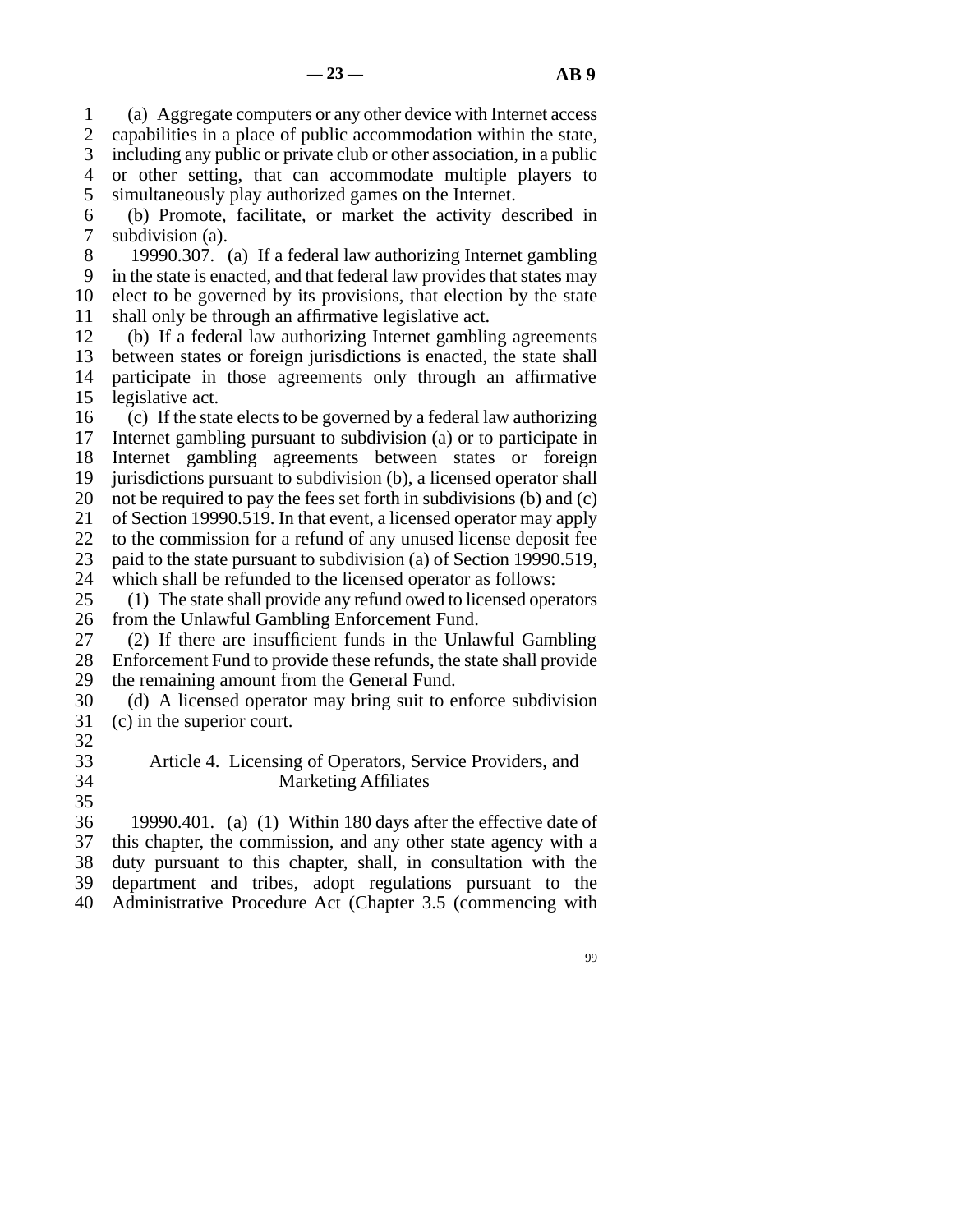1 Section 11340) of Part 1 of Division 3 of Title 2 of the Government

2 Code) to implement this chapter, and to facilitate the operation of authorized poker Web sites and expedite the state's receipt of authorized poker Web sites and expedite the state's receipt of

4 revenues in compliance with this chapter. The initial adoption,

5 amendment, or repeal of a regulation authorized by this section is

6 deemed to address an emergency, for purposes of Sections 11346.1

7 and 11349.6 of the Government Code, and the commission and

8 those other state agencies are hereby exempted for that purpose

9 from the requirements of subdivision (b) of Section 11346.1 of

10 the Government Code. After the initial adoption, amendment, or

11 repeal of an emergency regulation pursuant to this section, the

12 commission and those other state agencies shall not request

13 approval from the Office of Administrative Law to readopt the 14 regulation as an emergency regulation pursuant to Section 11346.1

15 of the Government Code, but shall promulgate permanent

16 regulations in accordance with all applicable law.

- 17 (2) The regulations adopted by the commission shall at a 18 minimum address all of the following:
- 19 (A) Underage gambling and problem gambling.

20 (B) Resolution of player disputes and complaints.

21 (C) Gaming system technical standards and practices.

- 22 (D) Approval of games and game rules.<br>23 (E) Hardware and software standards an
- (E) Hardware and software standards and compliance.
- 24 (F) License, registration, and work permit issuance, 25 investigation, and processes. investigation, and processes.

26 (G) Suitability standards and determinations.<br>27 (H) Temporary, provisional, and emergency a

27 (H) Temporary, provisional, and emergency approvals.<br>28 (I) Temporary licensing of, licensing of, or findings of sui

line 28 (I) Temporary licensing of, licensing of, or findings of suitability

29 for receivers, trustees, beneficiaries, executors, administrators,

30 conservators, or successors in interest affecting the ownership or 31 control of a licensee.

32 (J) The disclosure of the source of assets, including any covered asset, intended to be used by the applicant or licensee or on the asset, intended to be used by the applicant or licensee or on the

34 applicant's or licensee's behalf, including, but not limited to,

35 software and marketing information or data.

36 (K) Appeals from adverse decisions.

37 (L) Accusations, disciplinary proceedings, and hearings.

38 (M) Accounting, minimum internal controls, and reporting<br>39 practices. practices.

40 (N) Marketing affiliate agreements and reporting.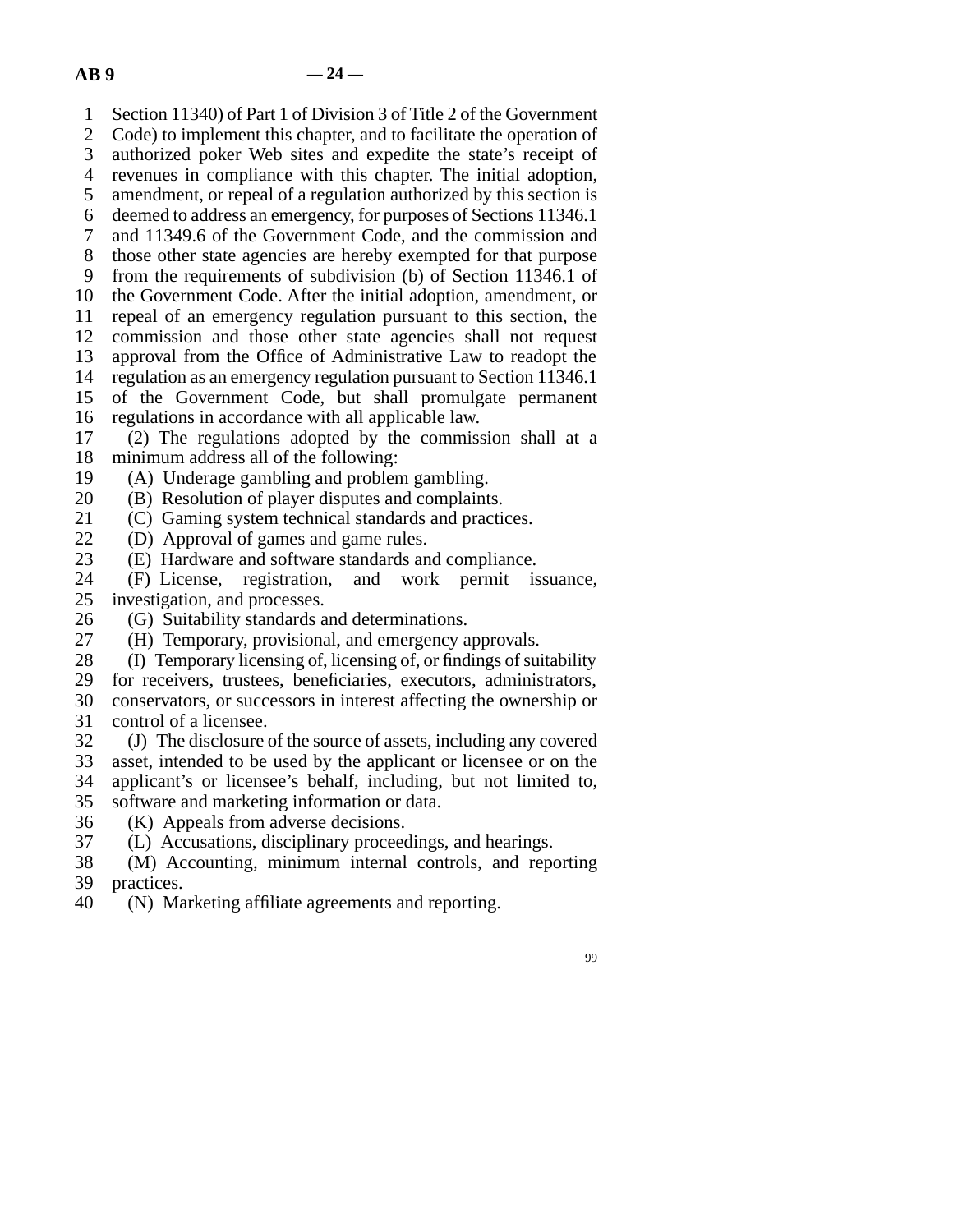1 (O) Promotions.

2 (P) Work permits, approvals, suitability determinations, and renewals permitting a person to use a single permit, approval, renewals permitting a person to use a single permit, approval, 4 determination or renewal for work, services, or association with 5 land-based gaming facilities and licensees under this chapter.

 $\delta$  (b) (1) Each state agency with a duty pursuant to this chapter 7 shall identify a contact person at that agency and describe the 8 responsibility of the contact with respect to the state agency's duty. 9 (2) Any notice provided by a licensee to a state agency pursuant

10 to this chapter shall be addressed to the contact identified by the 11 state agency pursuant to paragraph  $(1)$ .

12 (3) Unless otherwise provided by this chapter, notice by a 13 licensee to the state shall be deemed effectively given upon<br>14 personal delivery, three days after deposit in the United States mail personal delivery, three days after deposit in the United States mail 15 by certified or registered mail, return receipt requested, one 16 business day after its deposit with any return receipt express 17 courier, prepaid, or one business day after electronically confirmed 18 transmission by facsimile.

19 19990.402. (a) Authorized Internet poker games may be 20 offered only by entities licensed pursuant to this chapter. An 21 eligible entity seeking to offer authorized Internet poker games 22 shall apply to the commission for an operator license. The 23 commission shall require an application processing fee sufficient 24 to cover the reasonable costs associated with the issuance of the 25 license. license.

26 (b) Employees of the licensed operator shall undergo a suitability<br>27 review and obtain work permits pursuant to Article 6 (commencing review and obtain work permits pursuant to Article 6 (commencing 28 with Section 19990.601). Owners, officers, and directors of 29 licensed operators shall also undergo suitability review and obtain 30 employee work permits pursuant to Article 6 (commencing with 31 Section 19990.601). The commission may refuse to issue a license 32 to, or suspend or revoke a license of, an operator that fails to 33 comply with this requirement.

34 (c) In order to ensure that licensed operators are not mere 35 facades for unlicensed, unqualified, or undisclosed interests, an 36 applicant for an operator license pursuant to this chapter shall 37 provide documentation to the commission establishing that, if the 38 license is granted, the license applicant will be able, through its 39 own net position or through credit extended directly to the 40 applicant, and with full recourse to it, by a federal or state chartered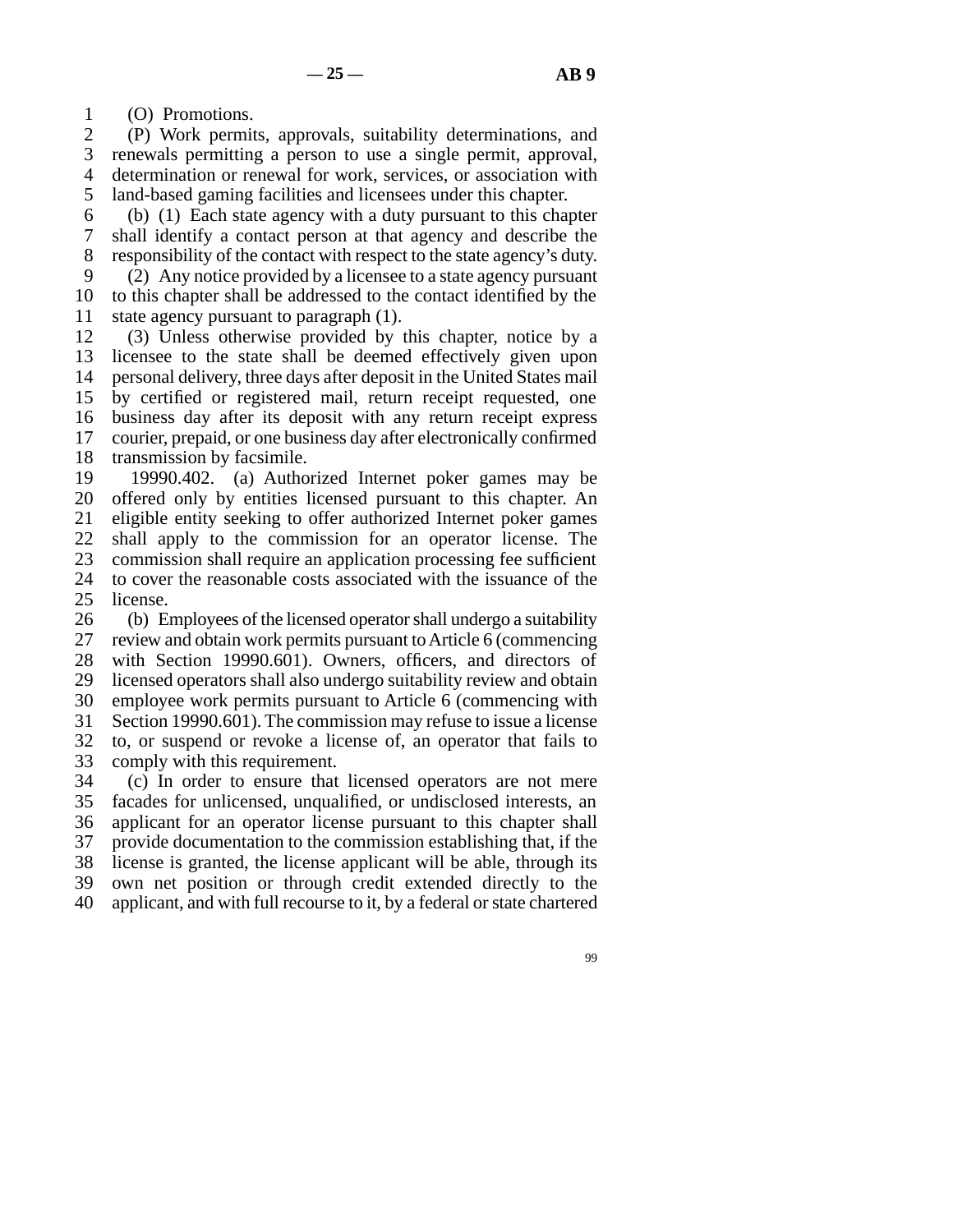line 1 financial institution not involved with the core functions of the

2 authorized poker Web site, that is entirely secured by an equivalent 3 amount of its own net position, to pay the license deposit required amount of its own net position, to pay the license deposit required

line 4 by subdivision (a) of Section 19990.519. In addition, a licensed

5 operator shall submit regular financial reports to the department

line 6 establishing that the operator meets financial viability requirements,

line 7 as determined by the commission. The commission may terminate

8 a license if the operator fails to submit the required reports or meet<br>9 the financial viability requirements.

the financial viability requirements.

10 (d) An applicant for an operator license pursuant to this chapter 11 that is a tribe shall include with its license application a limited 12 waiver of the applicant's sovereign immunity exclusively to the 13 state and no other party solely for the limited purpose of enforcing 14 this chapter and any regulations adopted pursuant to this chapter, 15 and with regard to any claim, sanction, or penalty arising therefrom 16 against the licensed operator by the state, and for no other purpose. 17 (e) The commission shall issue an operator license to an 18 applicant determined by the commission to qualify as an eligible 19 entity within 90 days of receiving an application, if the applicant 20 submits a completed application form and pays the required 21 application processing fee described in subdivision (a).

22 (f) The state may issue operator licenses only to eligible entities<br>23 identified within this chapter. Any of the eligible entities may identified within this chapter. Any of the eligible entities may 24 jointly apply for an operator license, either as a consortium or by<br>25 forming an entity comprised entirely of eligible entities. Each forming an entity comprised entirely of eligible entities. Each 26 eligible entity may have an interest in only a single operator license. 27 (g) An operator license shall be issued for a term of 10 years. 28 Subject to the power of the commission to revoke, suspend, 29 condition, or limit any license, as provided in this chapter, a license 30 shall be automatically renewed every 10 years thereafter upon 31 application. Failure of a licensed operator to file an application for 32 renewal may be deemed a surrender of the license.

33 (h) Each initial operator license issued pursuant to this section 34 shall take effect on the same date. That date shall be one year after 35 this chapter becomes effective, unless the commission determines 36 that good cause exists for those licenses to take effect in unison 37 on a subsequent date.

38 (i) A licensed operator may cease its operations after providing<br>39 the department with a 90-day advance notice of its intent and a the department with a 90-day advance notice of its intent and a 40 statement explaining its reasons for doing so, which may include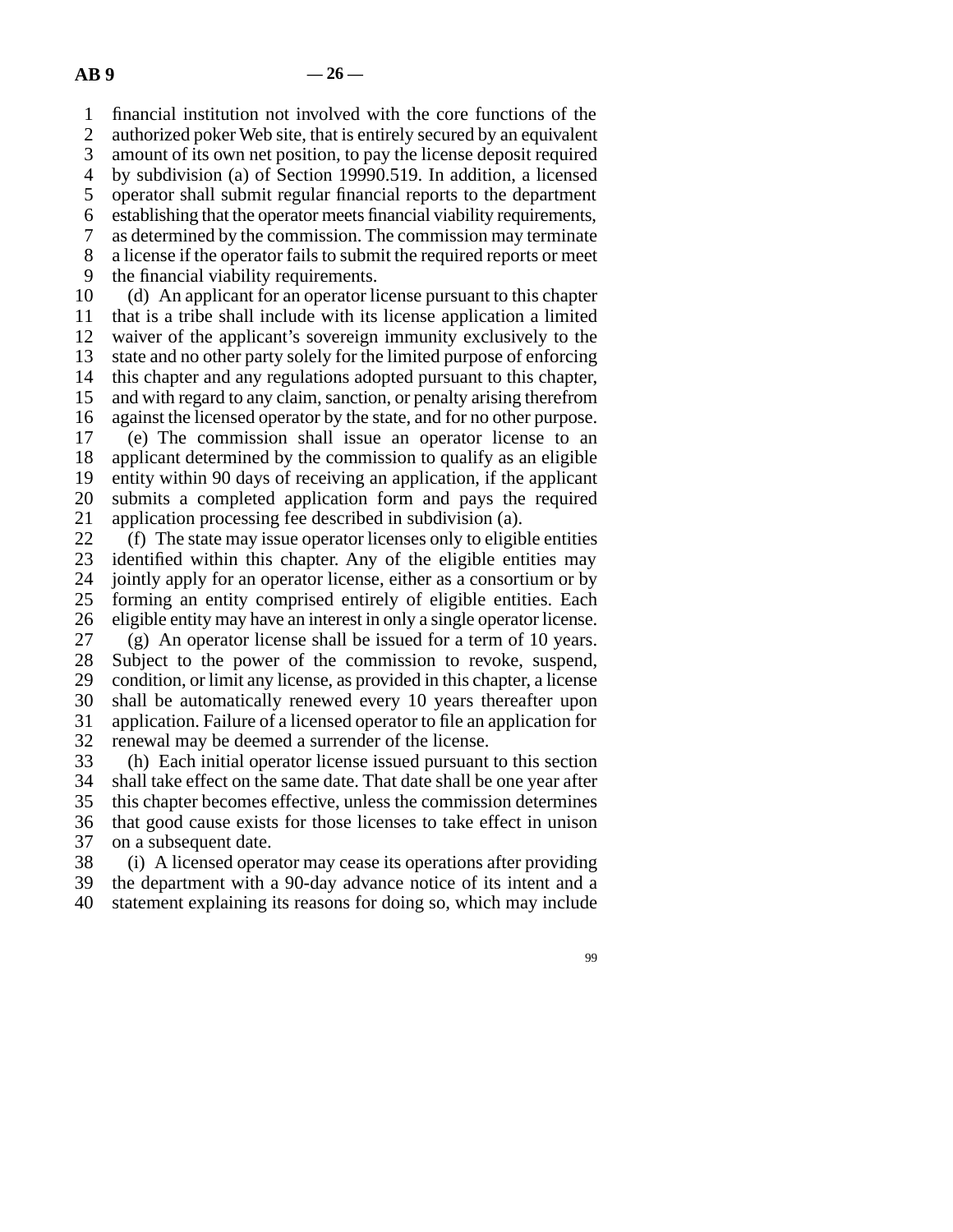line 1 the fact that continuing to operate the authorized poker Web site 2 is commercially infeasible. In response to that notice, the state 3 may file an action in the Superior Court of the County of 4 Sacramento as it deems necessary to protect any state interests, 5 including, but not limited to, the interests of registered players.

 $\delta$  (i) This chapter does not apply to play-for-fun or play-for-free 7 games.

8 19990.403. (a) A licensee's employees in direct, 9 individual-to-individual contact with registered players shall be 10 physically present in the state.

 line 11 (b) All facilities, bank accounts, and accounting records of the 12 licensee related to authorized Internet poker shall be located in the 13 state, except for redundant servers and except as may be permitted 14 by the commission for a service provider, if the service provider 15 ensures access to and jurisdiction over the relevant facilities, bank 16 accounts, and accounting records.

 line 17 (c) Notwithstanding subdivisions (a) and (b), a licensee shall 18 have discretion to use the expertise of personnel, facilities, bank 19 accounts, and accounting records not physically present in the state 20 when necessary to protect registered players and state interests for 21 the purposes of diagnosing and addressing technological problems, 22 investigating fraud and collusion, and developing and supervising 23 software and configuration changes.

24 (d) In addition to any other confidentiality protections afforded 25 to license applicants, the state and its agencies shall treat the line 25 to license applicants, the state and its agencies shall treat the 26 proprietary information of a license applicant as confidential to 27 protect the license applicant and to protect the security of any 28 prospective authorized poker Web site. This chapter does not 29 prohibit the exchange of confidential information among state 30 agencies considering a license application. The confidentiality 31 provisions of this chapter exempt proprietary information supplied 32 by a license applicant to a state agency from public disclosure 33 consistent with subdivision (b) of Section 6253 of the Government 34 Code.

 line 35 (e) A license applicant shall submit to the commission, together 36 with its application, an application processing fee as specified in 37 subdivision (a) of Section 19990.402. All moneys collected by the 38 state pursuant to this subdivision shall be deposited into the Internet

39 Poker Fund.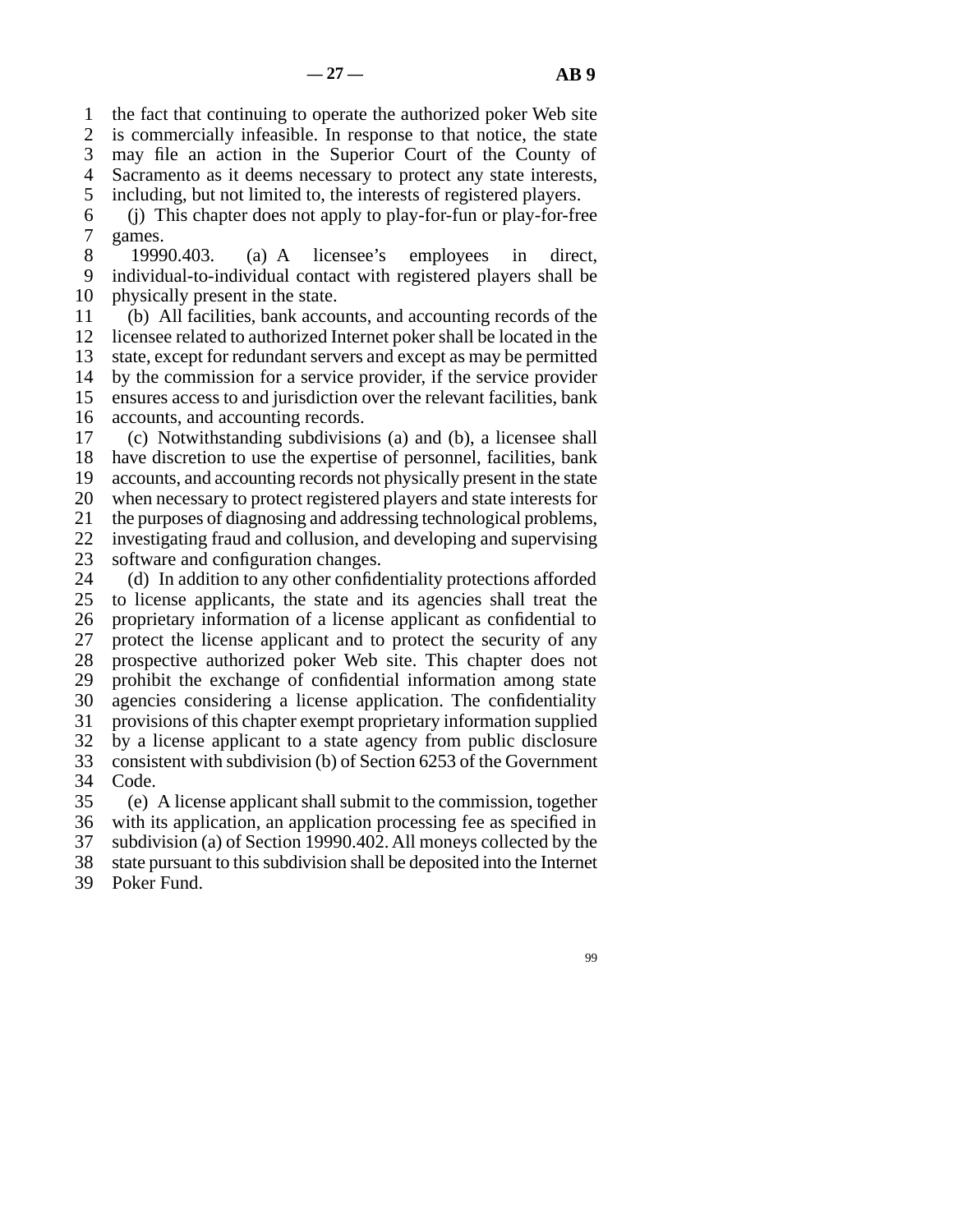1 19990.404. (a) An entity seeking to act as a service provider 2 shall apply to the commission for a service provider license, and<br>3 obtain a service provider license, before providing goods or obtain a service provider license, before providing goods or 4 services to a licensed operator in connection with the operation of 5 an authorized poker Web site.

 $\delta$  (b) The department shall review the suitability of an applicant line 7 for a service provider license. The applicant for a service provider 8 license shall pay an application processing fee sufficient to cover 9 the reasonable costs associated with the issuance of the license.

10 (c) The department may establish a process to conduct a 11 preliminary determination of suitability based on a partial 12 investigation. A partial investigation is intended to screen out 13 applicants that do not meet the suitability requirements of this 14 chapter. A partial investigation shall include fingerprint-based 15 state and federal criminal history checks and clearances, and 16 inquiries into various public databases regarding credit history and 17 any civil litigation. A partial investigation shall also include a 18 review of the service provider's financial status, which shall include 19 the submission of a report prepared by a forensic accounting, audit, 20 or investigative firm approved by the department, in a format 21 developed by the department, and at the service provider's expense. 22 The report shall include the financial information necessary for 23 the department to make a preliminary determination of suitability. 24 The department may specify additional requirements regarding<br>25 the contents of the report and any other financial information or the contents of the report and any other financial information or 26 documentation required to be submitted. A full investigation shall 27 be conducted of only those service providers that pass the partial 28 investigation and that will undergo a full investigation pursuant 29 to subdivision (d). Those service providers that do not pass the 30 partial investigation may appeal the decision to the commission.

31 (d) Before issuing a service provider license to an applicant, the 32 department shall conduct the full investigation required by this 33 section of all of the following persons:

- 34 (1) All officers of the license applicant.
- 35 (2) The owner or owners of either of the following:
- 36 (A) The license applicant.
- 37 (B) Any corporate affiliate of the license applicant.
- 38 (3) Any persons otherwise providing goods to, or performing
- 39 services for, the license applicant related to core functions.
- 99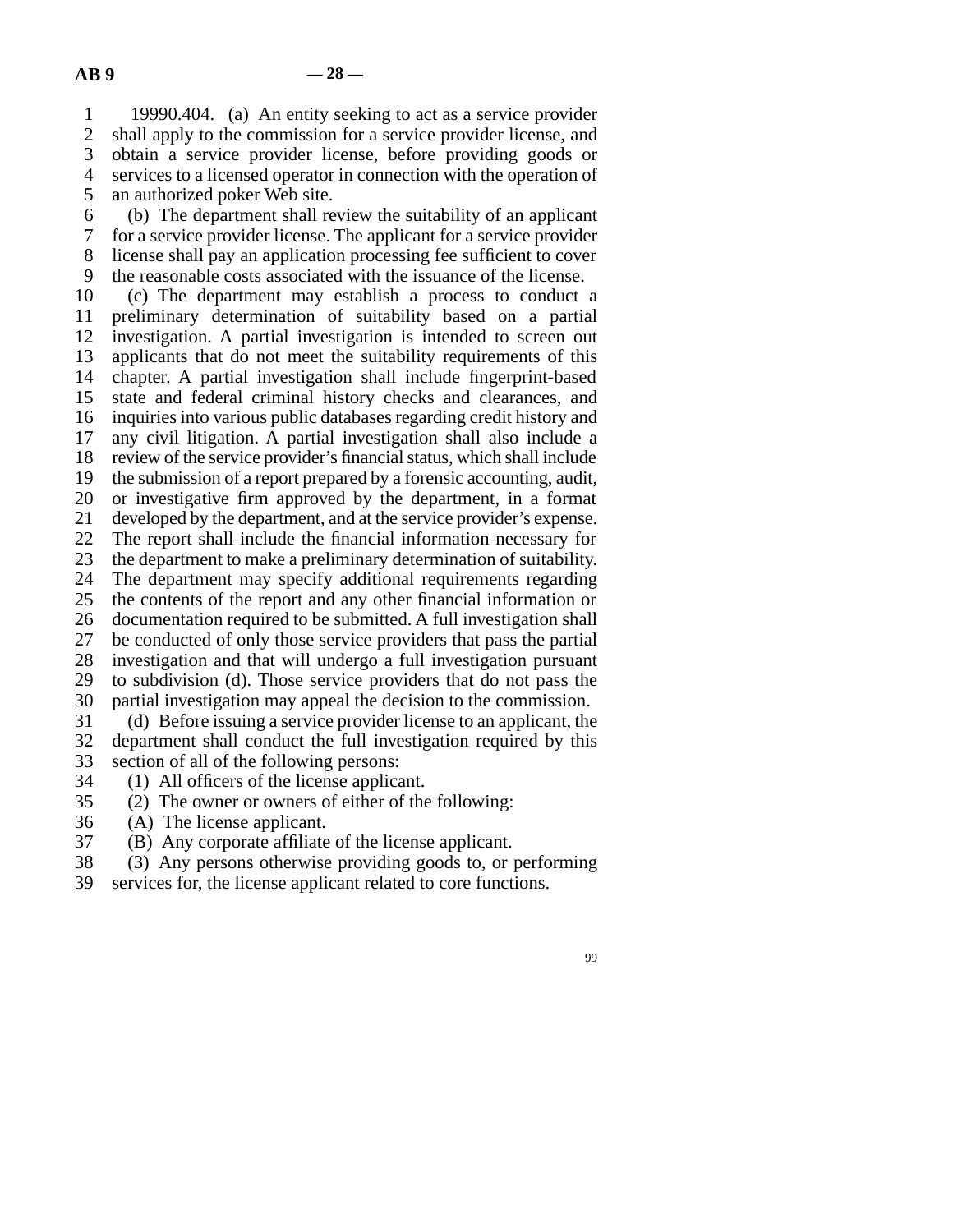line 1 (4) Any person deemed by the department to have significant 2 influence over the license applicant or its service providers or their<br>3 respective operations. respective operations.

4 (5) In the case of a tribe or a wholly owned tribal entity that is 5 a service provider, the investigation shall be limited to the business line 6 officers of the tribal entity that will serve as the service provider.

 line 7 (e) A full investigation shall include a review and evaluation of 8 the service provider's qualifications and experience to provide the 9 services anticipated, which shall include the required submission 10 of a report prepared on each service provider by an outside firm 11 contracted and supervised by the department, in a format developed 12 by the department, and at the service provider's expense. The 13 report shall include information necessary for the department to 14 make a determination of suitability, as specified in regulations 15 adopted pursuant to this chapter, consisting of, but not limited to, 16 personal history, prior activities and associations, credit history, 17 civil litigation, past and present financial affairs and standing, and 18 business activities, including whether the applicant or an affiliate 19 of the applicant has a financial interest in any business or 20 organization that is or was engaged in any form of gaming or 21 transactions related to gaming prohibited by the law of the federal 22 or state jurisdiction in which those activities took place. The 23 department may specify additional requirements regarding the 24 contents of the report and other information or documentation 25 required to be submitted. required to be submitted.

26 (f) (1) Unless the service provider or its affiliate was licensed 27 or authorized pursuant to this chapter or comparable federal or or authorized pursuant to this chapter or comparable federal or 28 state law in the jurisdiction in which the bet was accepted or the 29 transaction was permitted, there is a rebuttable presumption that 30 an applicant for a service provider license is unsuitable if either 31 of the following apply:

32 (A) The service provider, or any corporate or marketing affiliate 33 of the service provider, accepted any bet, or engaged in transactions 34 related to those bets, from persons in the United States in any form 35 of Internet gaming after December 31, 2006.

36 (B) The service provider, or any corporate or marketing affiliate 37 of the service provider, proposes to use covered assets, whether 38 owned by the applicant or any other entity, that were used to accept 39 the bets described in subparagraph  $(A)$  or engage in a financial 40 transaction related to those bets.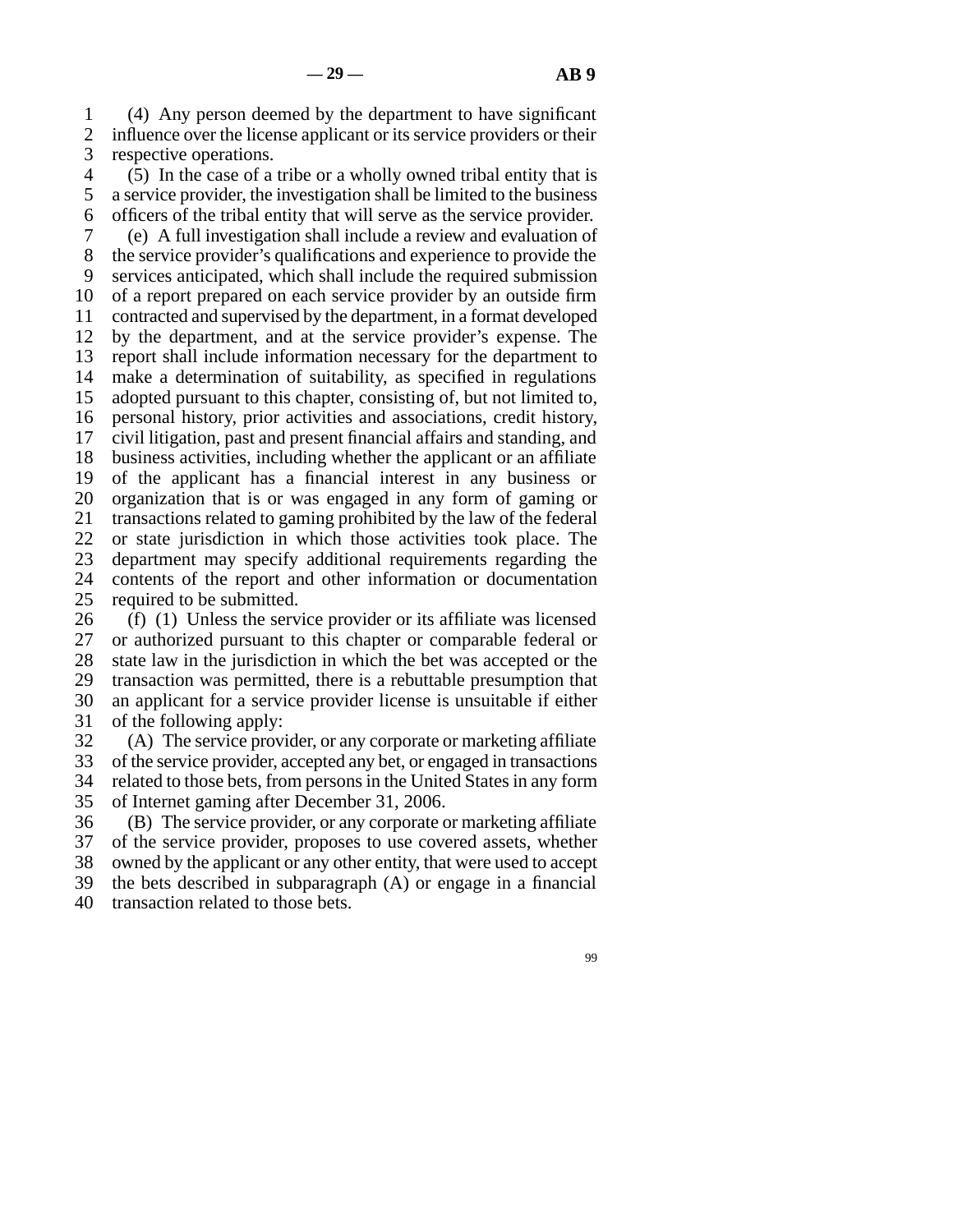line 1 (2) (A) A service provider may rebut the presumption described

2 in subparagraph  $(A)$  of paragraph  $(1)$  by presenting clear and 3 convincing evidence of both of the following:

4 (i) The acceptance of the bet or engagement in the transaction 5 was not knowing or intentional.

6 (ii) The bet was accepted or the related financial transaction line 7 was engaged in notwithstanding reasonable efforts by the service 8 provider, its affiliate or subsidiary, to exclude bets from persons 9 located in a jurisdiction in which it was not licensed or authorized 10 to accept bets.

11 (B) A service provider may rebut the presumption described in 12 subparagraph (B) of paragraph (1) by presenting clear and 13 convincing evidence of either of the following:

14 (i) The applicant did not know, and should not reasonably have 15 known, of the prior unauthorized activity when it purchased or 16 acquired the covered assets.

17 (ii) Use of the covered assets would not adversely affect the 18 integrity of, or undermine public confidence in, intrastate Internet 19 poker or otherwise pose a threat to the public interest or to the 20 effective regulation and control of intrastate Internet poker. In 21 making that determination, the department shall consider, along 22 with any other factors the department deems relevant, the extent 23 to which the service provider proposes to make use of covered 24 assets for intrastate Internet poker and the extent to which the 25 covered assets have been developed or used in connection with, covered assets have been developed or used in connection with, 26 or publicly associated or identified with, unlawful gaming activity. 27 (g) An institutional investor holding less than 10 percent of the 28 equity securities of a service provider's holding or intermediary 29 companies shall be granted a waiver of an investigation for a 30 finding of suitability or other requirement if all of the following

 $31$  apply:

 $32$  (1) The securities are those of a corporation, whether publicly 33 traded or privately held.

34 (2) Holdings of those securities were purchased for investment 35 purposes only.

36 (3) The institutional investor annually files a certified statement 37 with the department to the effect that it has no intention of 38 influencing or affecting the affairs of the issuer, the licensee, or 39 service provider, as applicable, or its holding or intermediary 40 companies.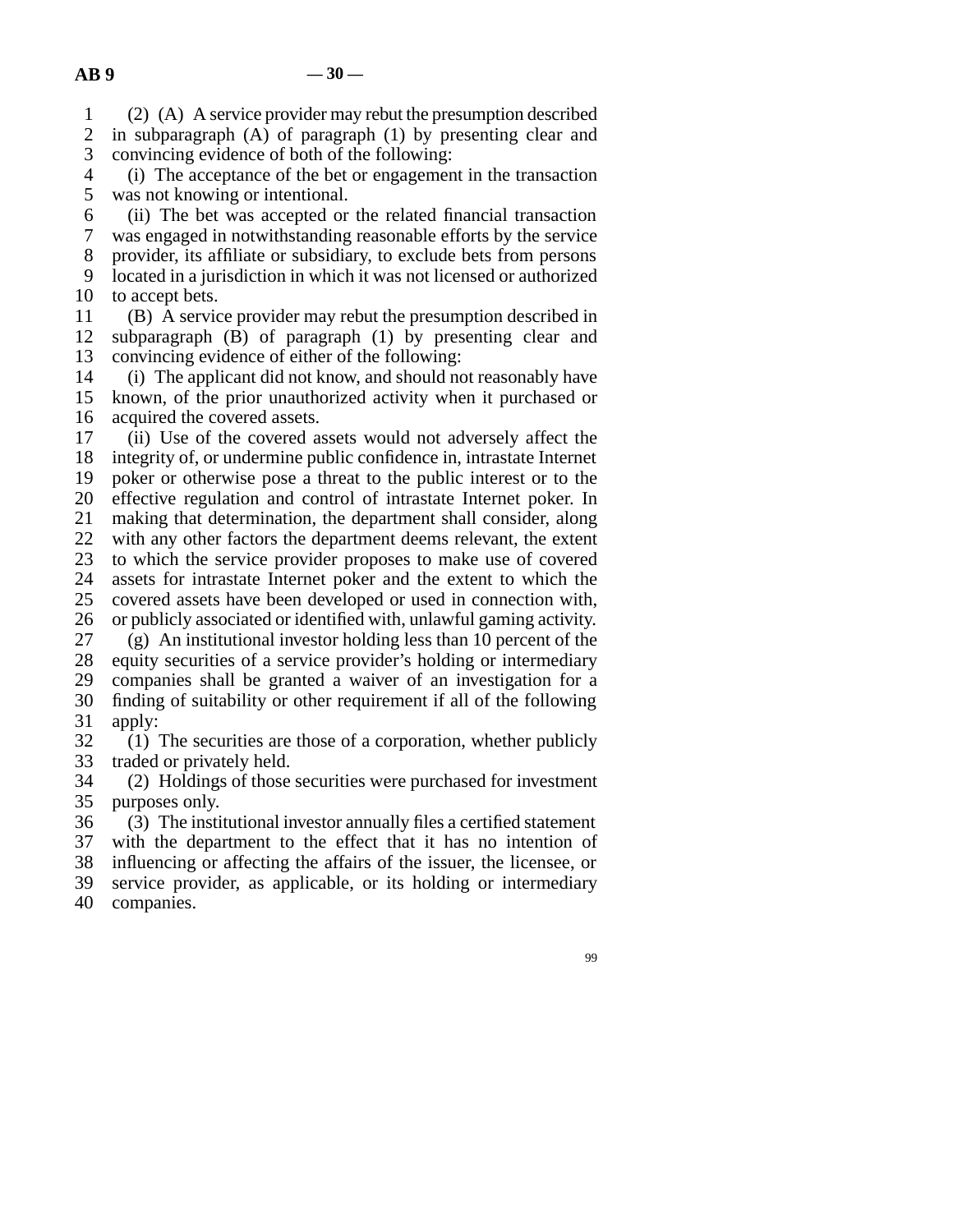line 1 (4) Notwithstanding paragraph (3), the institutional investor 2 may vote on matters submitted to the vote of the outstanding<br>3 security holders. security holders.

4 (5) The certification described in paragraph (3) shall do all of 5 the following:

 $\delta$  (A) Include a statement that the institutional investor beneficially line 7 owns the equity securities of the corporation for investment 8 purposes only, and in the ordinary course of business as an 9 institutional investor, and not for the purposes of causing, directly 10 or indirectly, the election of members of the board of directors, or 11 effecting a change in the corporate charter, bylaws, management, 12 policies, or operations of the corporation of any of its affiliates.

13 (B) Indicate any changes to the structure or operations of the 14 institutional investor that could affect its classification as an 15 institutional investor, as that term is listed in paragraph  $(8)$ .

16 (C) State that the institutional investor and corporation shall 17 maintain gaming compliance policies and procedures to implement 18 and ensure compliance with this chapter and regulations adopted 19 pursuant to this chapter.

20 (6) An institutional investor granted a waiver under this 21 subdivision that subsequently decides to influence or affect the 22 affairs of the issuer shall provide not less than 30 days' notice of 23 that intent and shall file with the department a request for 24 determination of suitability before taking an action that may<br>25 influence or affect the affairs of the issuer. However, the influence or affect the affairs of the issuer. However, the 26 institutional investor may vote on matters submitted to the vote of 27 the outstanding security holders. If an institutional investor changes 28 its investment intent, or the department finds reasonable cause to 29 believe that the institutional investor may be found unsuitable, the 30 institutional investor shall take no action other than divestiture 31 with respect to its security holdings until it has complied with any 32 requirements established by the department, which may include 33 the execution of a trust agreement. The institutional investor and 34 its relevant holding, related, or subsidiary companies shall 35 immediately notify the department and, if a tribal license is 36 involved, the tribal gaming regulatory authority, of any information 37 about, or actions of, an institutional investor holding its equity 38 securities when that information or action may impact upon the 39 eligibility of the institutional investor for a waiver pursuant to 40 paragraph  $(2)$ .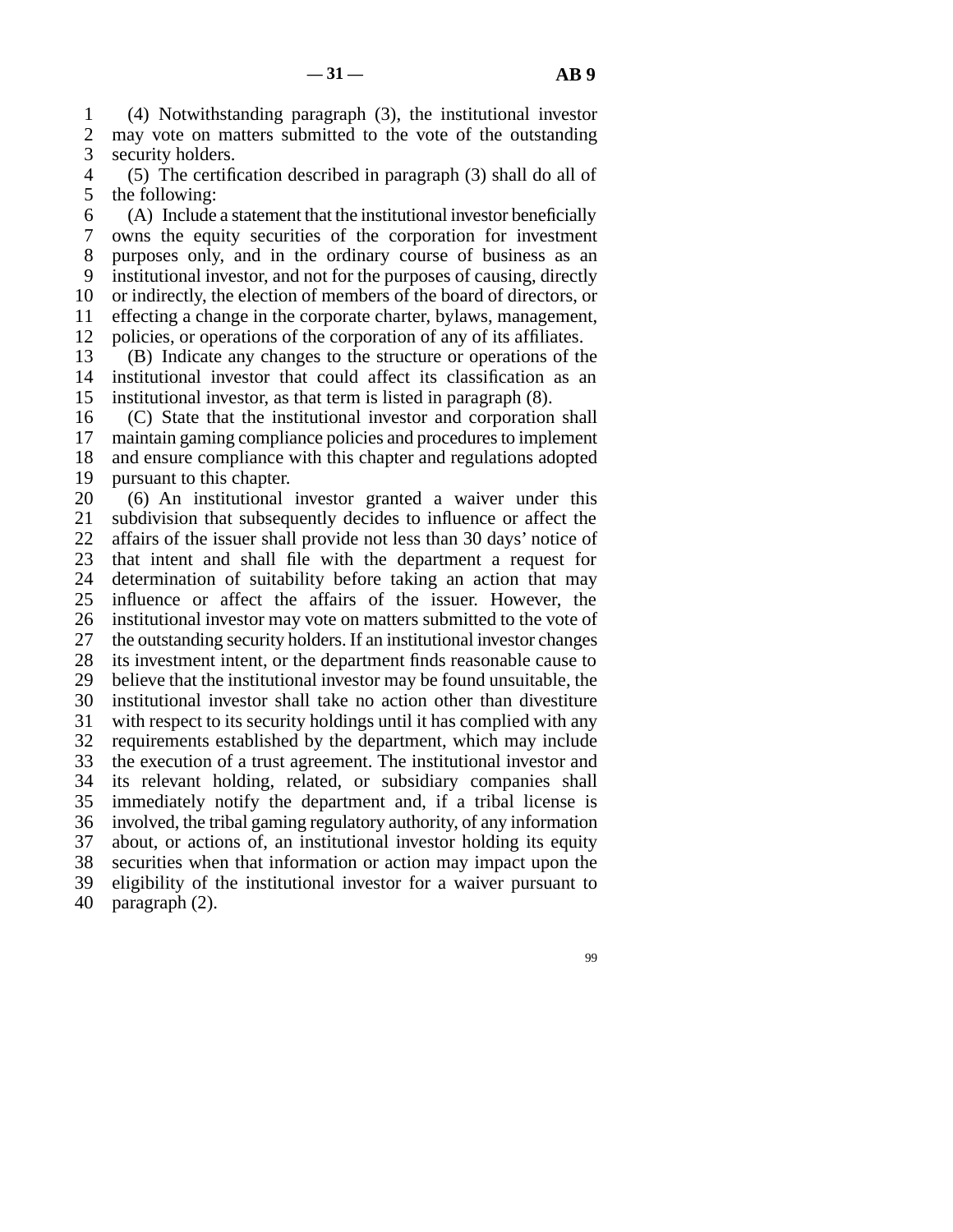line 1 (7) If at any time the department finds that an institutional 2 investor holding a security of a licensee under this chapter has<br>3 failed to comply with the terms of this chapter, or if at any time failed to comply with the terms of this chapter, or if at any time 4 the department finds that, by reason of the extent or nature of its 5 holdings, whether of debt or equity securities, an institutional line 6 investor is in a position to exercise such a substantial impact upon line 7 the controlling interests of a licensee that investigation and 8 determination of suitability of the institutional investor are line 9 necessary to protect the public interest, the department may take 10 any necessary action otherwise authorized by this chapter to protect 11 the public interest.

- 12 (8) For purposes of this subdivision, an "institutional investor" 13 includes all of the following:
- 14 (A) A retirement fund administered by a public agency for the 15 exclusive benefit of federal, state, or local public employees.
- 16 (B) An investment company registered under the federal 17 Investment Company Act of 1940 (15 U.S.C. Sec. 80a-1 et seq.).

18 (C) A collective investment trust organized by banks under Part

- 19 9 of the Rules of the Office of the Comptroller of the Currency
- 20 (12 C.F.R. Sec. 9.1 et seq.).
- 21 (D) A closed-end investment trust.
- 22 (E) A chartered or licensed life insurance company or property<br>23 and casualty insurance company. and casualty insurance company.
- 24 (F) A federally or state-regulated bank, savings and loan, or other federally or state-regulated lending institution. other federally or state-regulated lending institution.
- 26 (G) An investment adviser registered under the federal 27 Investment Advisers Act of 1940 (15 U.S.C. Sec. 80b-1 et seq.). line 27 Investment Advisers Act of 1940 (15 U.S.C. Sec. 80b-1 et seq.).
- 28 (h) The commission and department shall give priority 29 consideration to service provider applications from persons with 30 contractual agreements with licensed operators or licensed operator 31 applicants.
- 32 19990.405. (a) An entity seeking to act as a marketing affiliate 33 shall apply to the commission for a marketing affiliate license or 34 registration, and obtain a marketing affiliate license or registration,
- 35 before providing marketing services to a licensed operator in 36 connection with the operation of an authorized poker Web site.
- $37$  (b) (1) A marketing affiliate that is a card room or a tribe
- line 38 operating a land-based gambling facility in good standing shall 39 register with the commission as a marketing affiliate.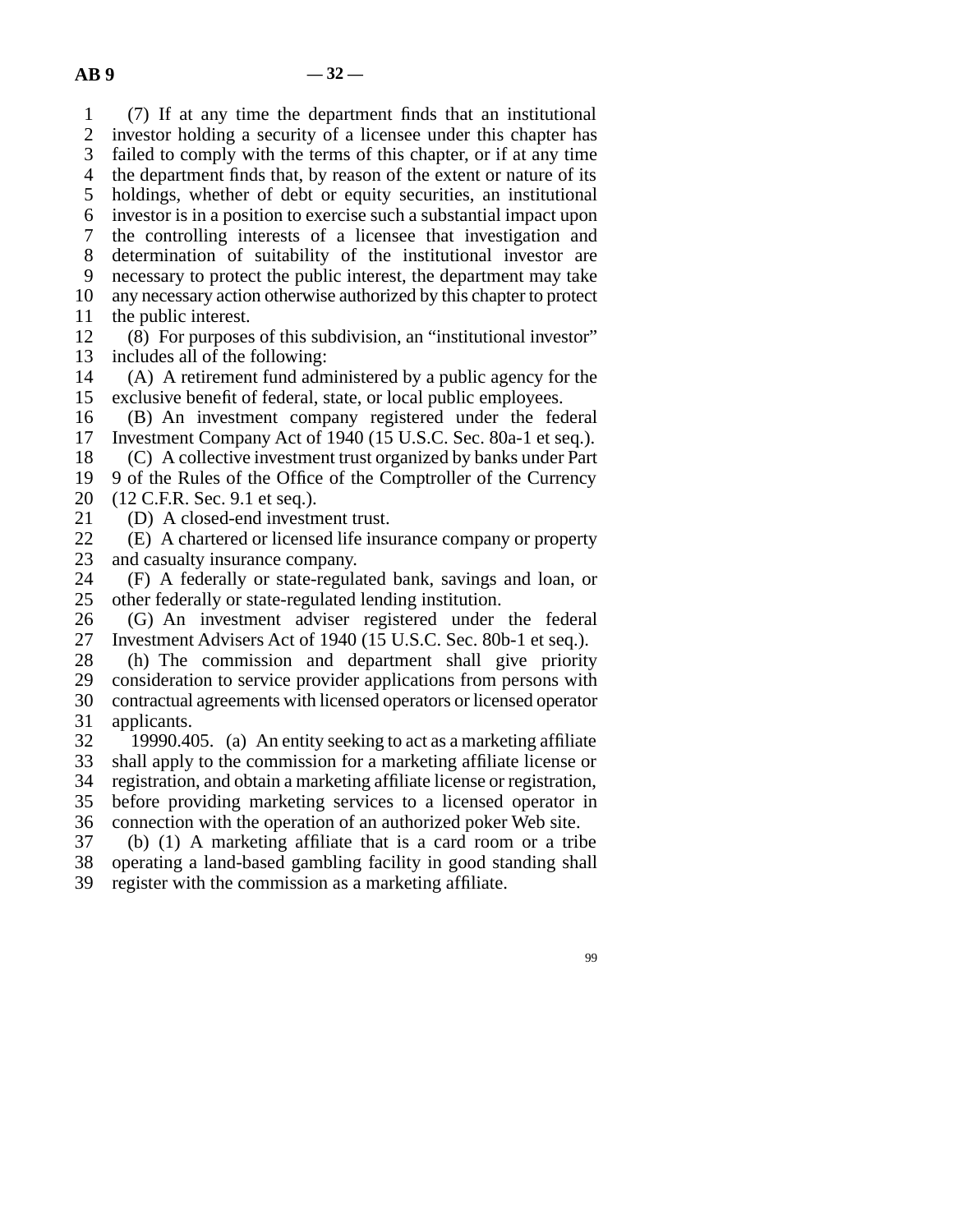line 1 (2) A background investigation shall not be required for a 2 marketing affiliate registrant described in this subdivision.

3 (3) A marketing affiliate registrant described in this subdivision 4 shall pay a registration processing fee sufficient to cover the 5 reasonable costs associated with the issuance of the registration.

 $\delta$  (4) A marketing affiliate registrant described in this subdivision 7 shall provide annual reports to the commission regarding its 8 marketing affiliate activity.

9 (c) (1) A marketing affiliate that is not eligible to register 10 pursuant to subdivision (b) and that receives a flat fee per customer 11 referral or customer registration that is not directly or indirectly 12 related to player deposits or activity, and with revenues from those 13 referrals of less than thirty thousand dollars (\$30,000) per quarter 14 shall register with the commission.

15 (2) The department shall conduct a background investigation 16 of the registrants described in this subdivision, as provided in 17 commission regulations. The investigation shall include for the 18 applicant and its owners fingerprint-based state and federal criminal 19 history checks and clearances, work and business history, and 20 inquiries into various public databases regarding any criminal 21 proceedings or civil litigation.

22 (3) A marketing affiliate registrant described in this subdivision<br>23 shall pay a registration processing fee sufficient to cover the shall pay a registration processing fee sufficient to cover the 24 reasonable costs associated with the issuance of the registration<br>25 and background investigation. and background investigation.

26 (4) A marketing affiliate registrant described in this subdivision<br>27 shall provide quarterly reports to the commission regarding its shall provide quarterly reports to the commission regarding its 28 marketing affiliate activity.

29 (d) Notwithstanding subdivisions (b) and (c), the commission 30 may, at its discretion, require any person to apply for a marketing 31 affiliate license under subdivision (e), including any person 32 suspected of having any financial interest in any business or 33 organization that is or was engaged in any form of gaming or 34 transactions related to gaming prohibited by the law of the federal 35 or state jurisdiction in which those activities or transactions 36 originated or took place.

37 (e) A marketing affiliate that is not eligible to register pursuant 38 to subdivision (b) or (c), or that is required by the commission 39 pursuant to subdivision (d), shall apply to the commission for a 40 marketing affiliate license. The department shall review the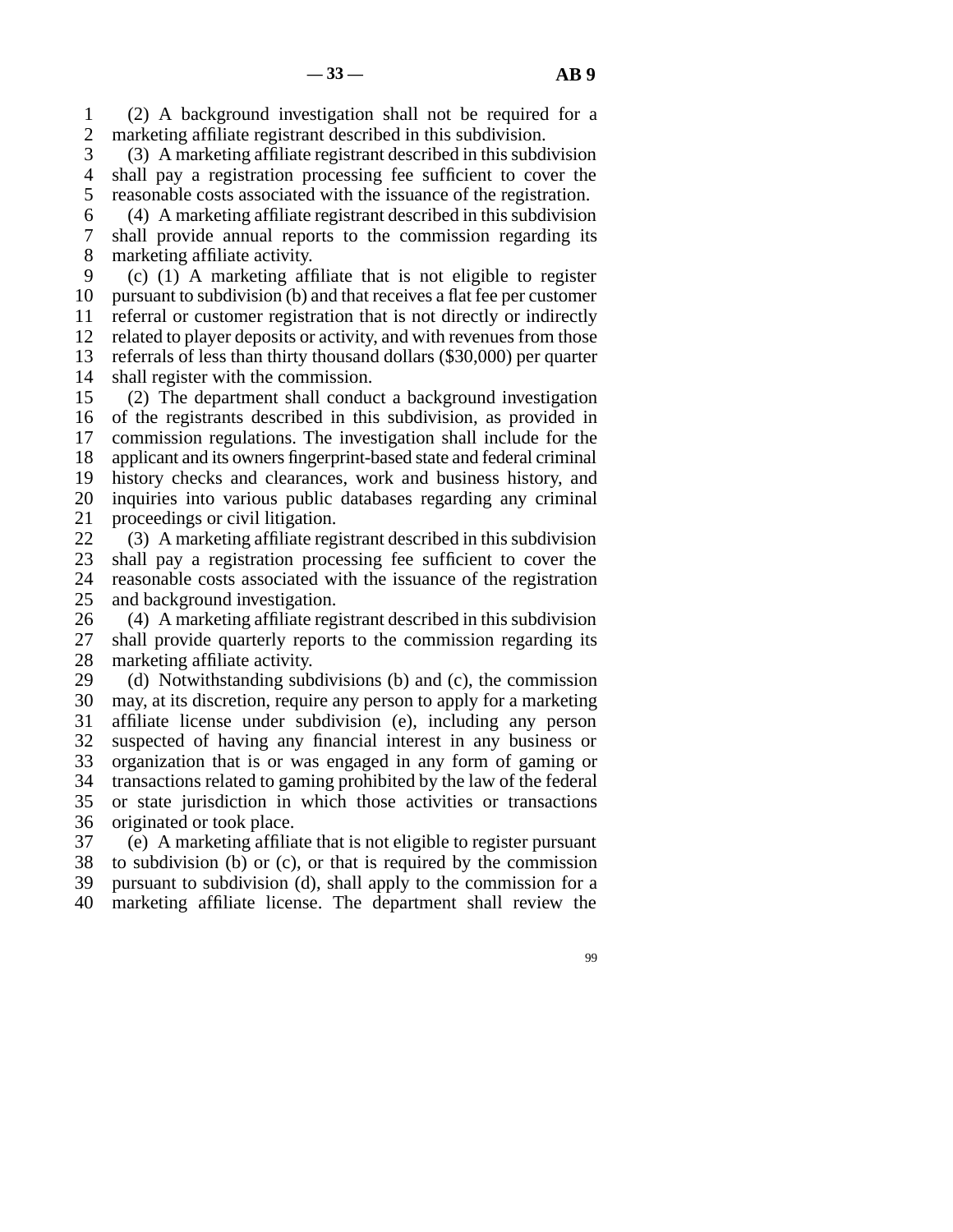1 suitability of an applicant for a marketing affiliate license. An

2 applicant for a marketing affiliate license shall pay a license<br>3 processing fee sufficient to cover the reasonable costs associated

processing fee sufficient to cover the reasonable costs associated

4 with the issuance of the license. Before issuing a marketing affiliate

5 license to an applicant, the department shall conduct the full

 line 6 investigation required by this section of all of the following 7 persons:

8 (1) All officers of the license applicant.

9 (2) The owner or owners of either of the following:

10 (A) The license applicant.

11 (B) Any corporate affiliate of the license applicant.

12 (3) Any persons otherwise providing goods to, or performing

13 services for, the license applicant in exchange for a payment based 14 on volume or revenues.

15 (4) Any person deemed by the department to have significant 16 influence over the license applicant.

17 (5) Any other person specified by the commission.

18 (f) A full investigation shall include a review and evaluation of 19 the information necessary for the department to make a 20 determination of suitability, as specified in regulations adopted 21 pursuant to this chapter, consisting of, but not limited to, personal 22 history, prior activities and associations, credit history, civil 23 litigation, past and present financial affairs and standing, and 24 business activities, including whether the applicant or an affiliate 25 of the applicant has a financial interest in any business or of the applicant has a financial interest in any business or 26 organization that is or was engaged in any form of gaming or 27 transactions related to gaming prohibited by the law of the federal 28 or state jurisdiction in which those activities or transactions 29 originated or took place. The commission or department may 30 specify additional information or documentation required to be 31 submitted.

 $32$  (g) (1) Unless the applicant for a marketing affiliate license or 33 registration or its affiliate was licensed or authorized pursuant to 34 this chapter or comparable federal or state law in the jurisdiction 35 in which the bet was accepted or the transaction was permitted, 36 there is a rebuttable presumption that an applicant for a marketing 37 affiliate license or registration is unsuitable if either of the 38 following apply:

39 (A) The applicant, an owner of the applicant, or any affiliate of 40 the applicant accepted any bet, or engaged in transactions related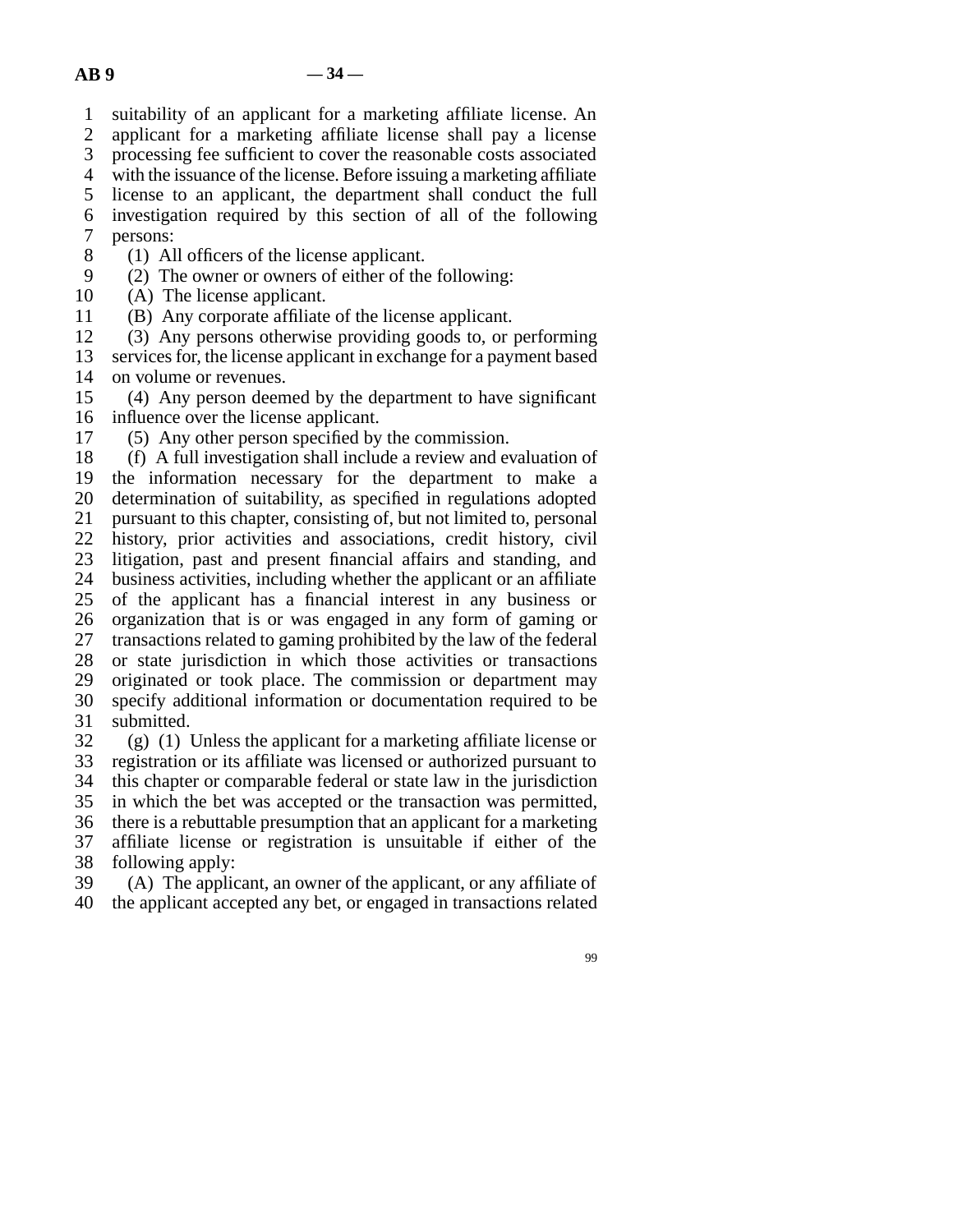1 to those bets, from persons in the United States in any form of 2 Internet gaming after December 31, 2006.

3 (B) The applicant, an owner of the applicant, or any affiliate of 4 the applicant proposes to use covered assets, whether owned by 5 the applicant or any other entity, that were used to accept the bets 6 described in subparagraph  $(A)$  or engage in a financial transaction 7 related to those bets.

8 (2) An applicant may rebut the presumption described in 9 paragraph  $(1)$  by presenting clear and convincing evidence of both  $10$  of the following:

11 (A) The acceptance of the bet or engagement in the transaction 12 was not knowing or intentional.

13 (B) The bet was accepted or the related financial transaction 14 was engaged in notwithstanding reasonable efforts by the applicant, 15 an owner of the applicant, or any affiliate of the applicant to 16 exclude bets from persons located in a jurisdiction in which it was 17 not licensed or authorized to accept bets.

18 (h) The commission and department shall give priority 19 consideration to marketing affiliate applications from persons with 20 contractual agreements with licensed operators or licensed operator 21 applicants.

22 19990.406. (a) The department may issue a finding of suitability for a license applicant to obtain a license only if, based suitability for a license applicant to obtain a license only if, based 24 on all of the information and documents submitted, the commission<br>25 is satisfied that each of the persons subject to investigation pursuant is satisfied that each of the persons subject to investigation pursuant 26 to Section 19990.404 is both of the following:

27 (1) A person of good character, honesty, and integrity, or, if an 28 entity, in good standing in its jurisdiction of organization and in 29 all other jurisdictions in which it is qualified, or should be qualified, 30 to do business.

31 (2) A person whose prior activities, criminal record, if any, 32 reputation, habits, and associations do not pose a threat to the 33 public interest of the state, or to the effective regulation and control 34 of authorized Internet poker games, or create or enhance the 35 dangers of unsuitable, unfair, or illegal practices, methods, and 36 activities in the conduct of authorized Internet poker games or in 37 the carrying on of the business and financial arrangements 38 incidental thereto.

39 (b) The commission shall issue a finding that a license applicant 40 is not suitable to obtain a license if it finds that a person subject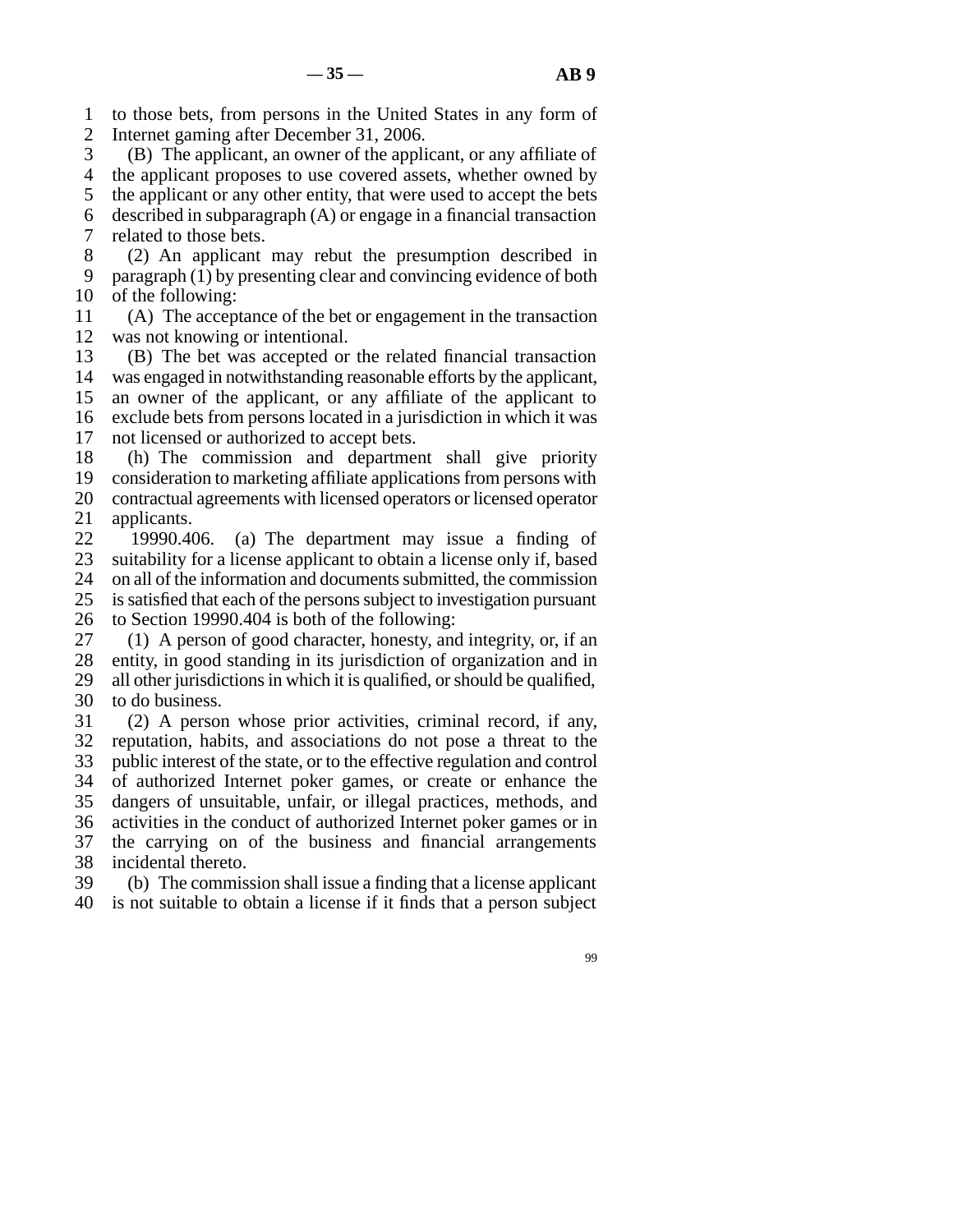**AB 9**  $-36$ 

line 1 to investigation pursuant to this article is described by any of the

2 following:<br>3 (1) Fails  $(1)$  Failed to clearly establish eligibility and qualifications in 4 accordance with this chapter.

5 (2) Failed to timely provide information, documentation, and line 6 assurances required by this chapter or requested by the department, 7 or, with respect to a licensed applicant, failed to reveal any fact 8 material to qualification, or supplied information that is untrue or 9 misleading as to a material fact pertaining to the suitability criteria.

10 (3) Been convicted of a felony, including a conviction by a 11 federal court or a court in another state or foreign jurisdiction for 12 a crime that would constitute a felony if committed in California, 13 except that a conviction of a felony involving the hunting or fishing 14 rights of a tribal member while on his or her reservation shall not 15 be included among the class of disqualifying felonies.

16 (4) Been convicted of a misdemeanor in a jurisdiction involving 17 dishonesty or moral turpitude within the 10-year period 18 immediately preceding the submission of the application, unless 19 the applicant has been granted relief pursuant to Section 1203.4, line 20 1203.4a, or 1203.45 of the Penal Code. However, the granting of 21 relief pursuant to Section 1203.4, 1203.4a, or 1203.45 of the Penal 22 Code shall not constitute a limitation on the discretion of the 23 department or affect the applicant's burden. department or affect the applicant's burden.

24 (5) Has associated with criminal profiteering activity or 25 organized crime, as defined in Section 186.2 of the Penal Code. organized crime, as defined in Section 186.2 of the Penal Code.

26 (6) Has contemptuously defied a legislative investigative body,<br>27 or other official investigative body of a state or of the United States or other official investigative body of a state or of the United States 28 or a foreign jurisdiction, when that body is engaged in the 29 investigation of crimes relating to poker, official corruption related 30 to poker activities, or criminal profiteering activity or organized 31 crime, as defined in Section 186.2 of the Penal Code.

32 (7) Is less than 21 years of age.<br>33 (8) Has knowingly and willfull (8) Has knowingly and willfully accepted a bet, or engaged in 34 a financial transaction related to that bet, after December 31, 2006, 35 from a person located in the United States on any form of Internet 36 gambling, including, but not limited to, poker, that has not been 37 affirmatively authorized by the law of the United States or of the 38 state in which the person initiating the bet or where the related

39 financial transaction was located, or has been the holder of a direct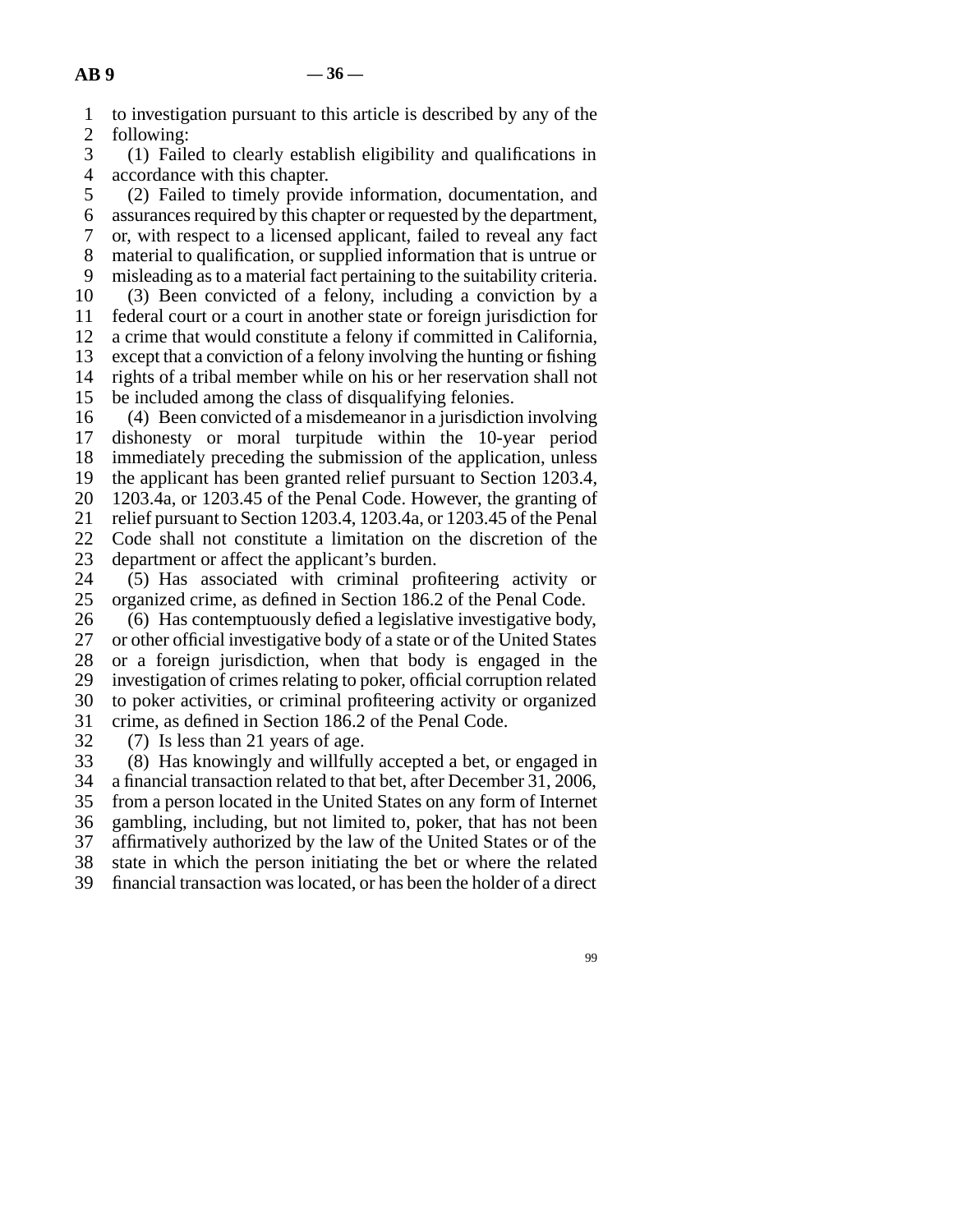line 1 or indirect financial interest in a person or entity that has accepted 2 that bet or engaged in that transaction.

3 (9) Has knowingly facilitated or otherwise provided services line 4 with respect to bets or gambling games using the Internet, or 5 engaged in financial transactions related to those bets, involving 6 persons located in the United States for a person described in 7 paragraph (8), acting with knowledge of the fact that these bets, 8 financial transactions, or gambling games involved persons located 9 in the United States, except when these bets were accepted after 10 December 31, 2006, by the holder of a federal or state license 11 making the acceptance of these bets or related financial transactions 12 lawful. 13 (10) Has purchased or acquired the covered assets of any entity

14 described in paragraph  $(8)$  or  $(9)$ , and will use any of those assets 15 in connection with Internet poker in the state.

16 (c) License applications shall be treated as follows:

17 (1) The commission shall reject the license application of an 18 applicant found to be ineligible for licensure.

19 (2) If denial of the application, or approval of the license with 20 restrictions or conditions on the license, is recommended, the 21 department shall prepare and file with the commission written 22 reasons upon which the recommendation is based. Prior to filing 23 its recommendation with the commission, the department shall 24 meet with the applicant, or the applicant's duly authorized 25 representative, and inform the applicant generally of the basis for representative, and inform the applicant generally of the basis for 26 a proposed recommendation that the application be denied, 27 restricted, or conditioned.

28 (3) This section does not require the department to divulge to 29 the applicant confidential information received from a law 30 enforcement agency or information received from a person with 31 assurances that the information would be maintained confidential,

32 nor to divulge any information that might reveal the identity of an

33 informant or jeopardize the safety of a person.

34 (4) Denial of an application shall be without prejudice to a new 35 and different application filed in accordance with any regulations

36 adopted by the commission with respect to the submission of 37 applications.

38 (5) An applicant may withdraw its application for a license at 39 any time prior to final action on the application by the commission

line 40 by filing a written request with the commission to withdraw the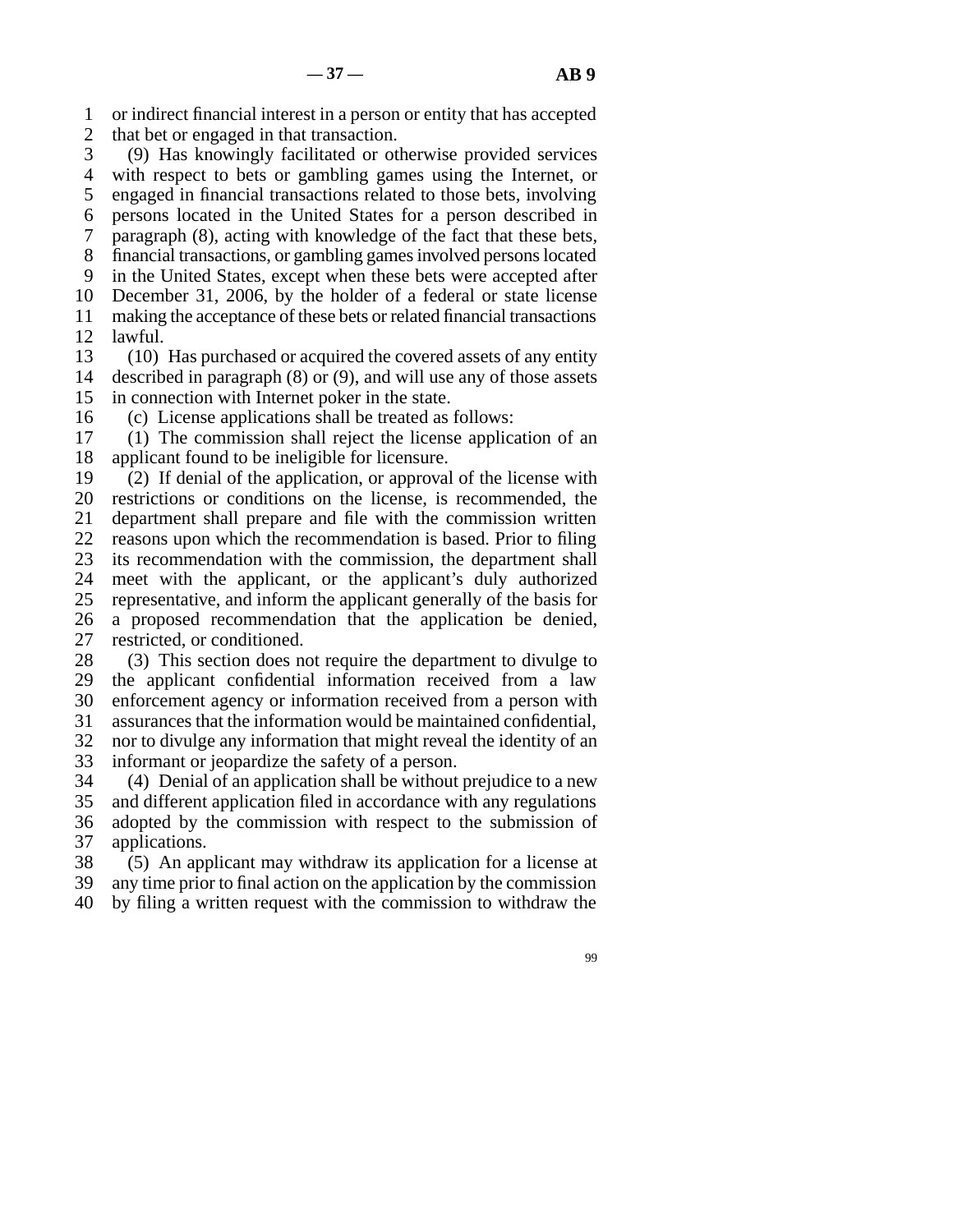line 1 application, absent knowledge of a specific reason to suspect that

2 the person or entity may be found unsuitable.<br>3 (6) The commission shall waive the applic

 $\lambda$  (6) The commission shall waive the application of paragraph

4 (8) or (9) of subdivision (b) for an applicant who demonstrates by 5 clear and convincing evidence that its conduct in connection with

6 bets and games involving persons located in the United States was 7 not unlawful under federal law and the laws of each state in which 8 persons making the bets were located. In making this 9 determination, the commission may consider evidence that the 10 applicant was prosecuted under the laws of any state, the United 11 States, or another jurisdiction. However, the termination of a 12 prosecution in a manner other than a conviction does not

13 demonstrate that the applicant's conduct was lawful. This section

14 does not waive the need to comply with all otherwise applicable

15 license and suitability requirements.

16 (7) The commission shall waive the application of paragraph 17  $(10)$  of subdivision (b) for an applicant who demonstrates by clear 18 and convincing evidence any of the following:

19 (A) The applicant did not know and should not reasonably have

20 known that the covered assets were acquired, derived, or developed

21 directly or indirectly from or associated with any operation that 22 has accepted a bet or engaged in a financial transaction related to

23 that bet from any person in the United States on any form of

24 Internet gaming after December 31, 2006.<br>25 (B) (i) The applicant's conduct involvin  $\Delta$  (B) (i) The applicant's conduct involving the covered assets in 26 connection with bets and gambling games involving persons 27 located in the United States was not unlawful under federal law 28 and the laws of each state in which persons making the bets were 29 located.

30 (ii) In making a determination pursuant to this subparagraph, 31 the commission may consider evidence that the applicant was 32 prosecuted under the laws of any state, the United States, or another jurisdiction. However, the termination of a prosecution in a manner jurisdiction. However, the termination of a prosecution in a manner 34 other than a conviction does not demonstrate that the applicant's

35 conduct was lawful.

 $36$  (C) (i) The applicant's use of the covered assets in connection 37 with intrastate Internet gaming will not adversely affect the line 38 integrity of, or undermine public confidence in, intrastate Internet 39 poker or otherwise pose a threat to the public interest or to the 40 effective regulation and control of intrastate Internet poker.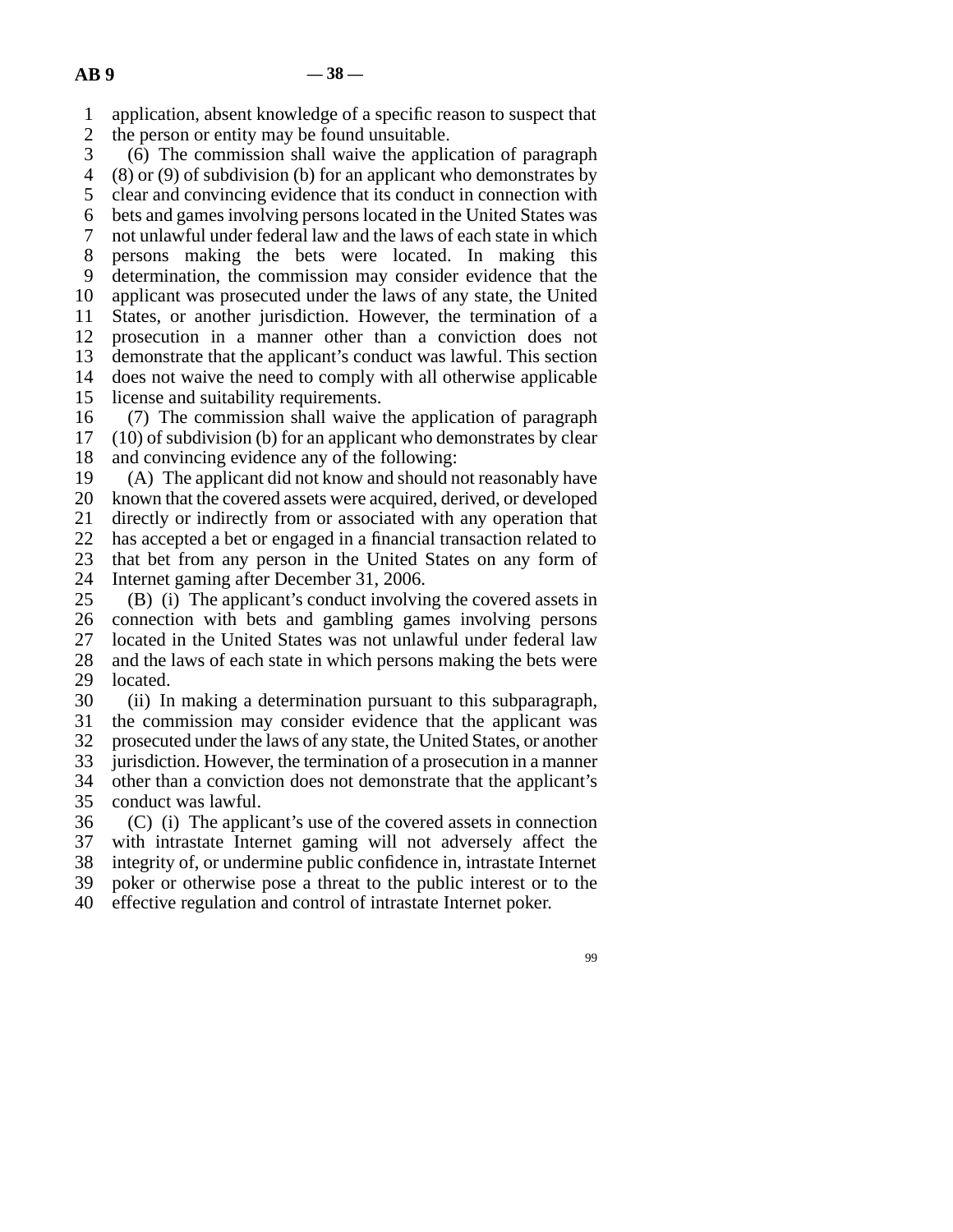line 1 (ii) In making a determination pursuant to this subparagraph, 2 the commission shall consider, along with any other factors the 3 commission deems relevant, the extent to which the applicant line 4 proposes to make use of covered assets for intrastate Internet poker 5 and the extent to which the covered assets have been developed line 6 or used in connection with, or publicly associated or identified 7 with, unlawful gaming activity.

8 19990.407. (a) This chapter does not restrict the authority of line 9 a tribe that is a licensed operator or that owns a tribal enterprise 10 that is a licensed operator to conduct suitability reviews of its 11 service providers.

12 (b) This chapter also does not prohibit a tribal gaming regulatory 13 authority from providing the results of its suitability investigations 14 or determinations to the commission or department for its 15 consideration in issuance of licenses pursuant to this chapter.

- 16
- 17 Article 5. Requirements for the Operation of an Authorized 18 Poker Web Site
- line 19

20 19990.501. (a) A licensed operator shall ensure that registered 21 players are eligible to play authorized Internet poker games and 22 implement appropriate data security standards to prevent access 23 by a person whose age and location have not been verified in

24 accordance with this chapter.<br>25 (b) A registered player sha (b) A registered player shall be physically located within the 26 State of California at the time of gambling.

27 (c) A registered player shall be at least 21 years of age.

28 (d) Each licensed operator shall do all of the following, whether 29 directly or through the actions of its licensed service providers or

30 a satellite service center:

31 (1) Prior to registering a person as a registered player or 32 permitting a person to play an authorized Internet poker game, the 33 licensed operator shall verify that the person is 21 years of age or 34 older. The licensed operator shall attempt to match the name, 35 address, and date of birth provided by the person to information 36 contained in records in a database of individuals who have been 37 verified to be 21 years of age or older by reference to an appropriate 38 database of government records.

39 (2) The licensed operator shall require the person to submit 40 age-verification documents consisting of an attestation signed by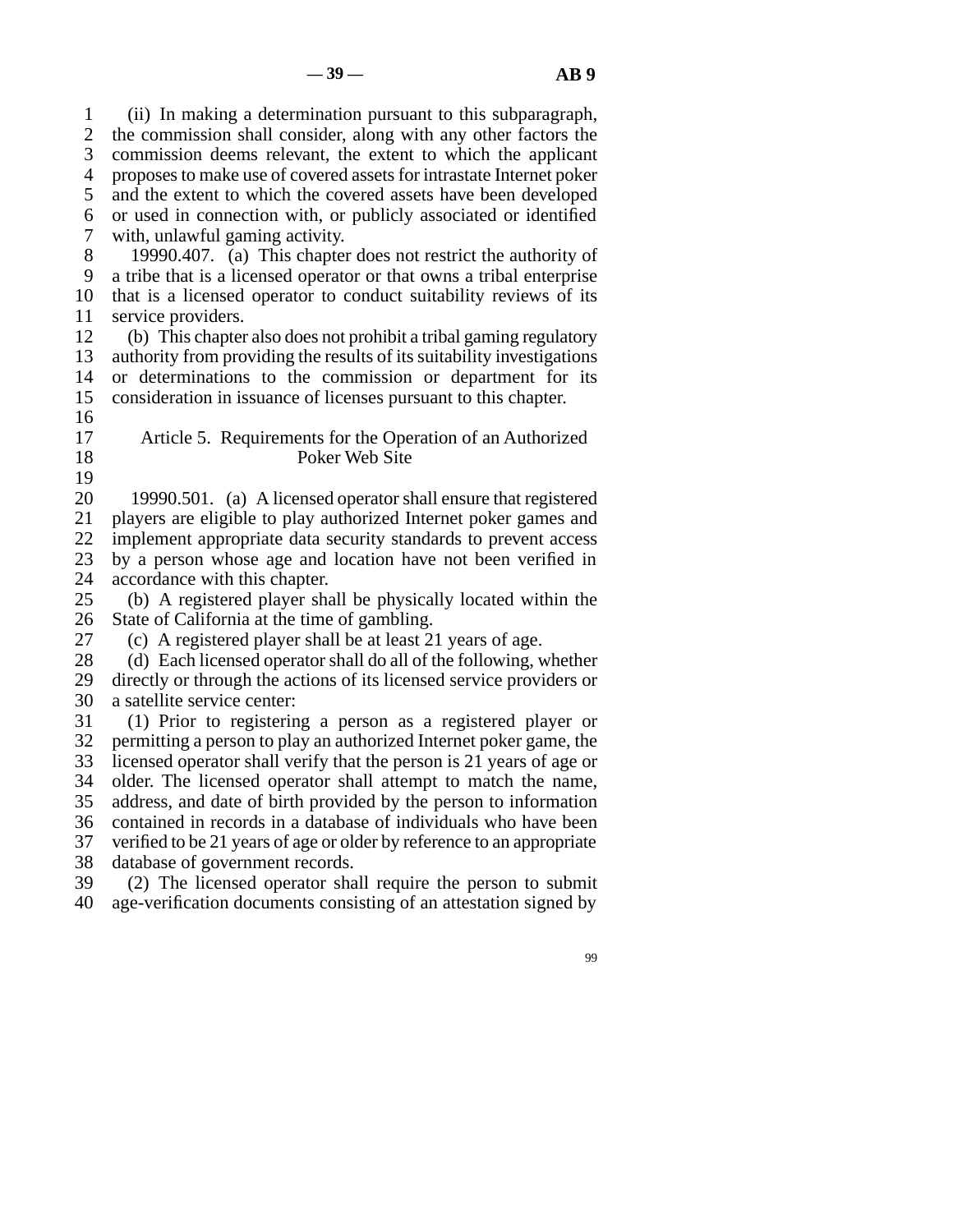line 1 the person that he or she is 21 years of age or older and a copy of 2 a valid form of government identification. For the purposes of this 3 section, a valid form of government identification includes a line 4 driver's license, state identification card, passport, official 5 naturalization or immigration document, such as an alien line 6 registration receipt card or an immigrant visa, or United States 7 military identification.

8 (3) The licensed operator shall verify that the name and physical 9 billing address associated with any financial instrument provided 10 by a person to make deposits matches the name and, if applicable, line 11 the physical billing address that was verified at the time of that 12 person's registration.

13 (4) (A) The licensed operator shall require a registered player 14 to make the initial deposit into his or her registered player account 15 in person at the land-based gaming facility operated by the licensed 16 operator or at a satellite service center operated pursuant to 17 subdivision (c) of Section 19990.505.

18 (B) The licensed operator shall require a registered player to 19 make a withdrawal from his or her registered player account in 20 person at the land-based gaming facility operated by the licensed 21 operator or at a satellite service center operated pursuant to 22 subdivision (c) of Section 19990.505 if either of the following  $23$  apply:

24 (i) The withdrawal is  $\_\_$  dollars (\$ $\_\_$ ) or more.<br>25 (ii) The registered player's cumulative withdray

(ii) The registered player's cumulative withdrawals in a 26 seven-day period total  $\qquad$  dollars (\$  $\qquad$  ) or more.

27 (C) Except as provided in subparagraphs  $(A)$  and  $(B)$ , the 28 licensed operator may permit a registered player to make deposits 29 and withdrawals by any electronic means or in person at the 30 land-based gaming facility operated by the licensed operator or at 31 a satellite service center operated pursuant to subdivision (c) of 32 Section 19990.505.

33 (5) The licensed operator shall submit information to each 34 payment provider through which it makes sales, in an appropriate 35 form and format so that the words "Internet poker" or equivalent 36 description is printed on the purchaser's statement with that 37 payment provider, when a payment to a licensed operator is made 38 and the transaction is categorized as required by law.

 line 39 (e) A licensed operator is not in violation of this section if the 40 operator can demonstrate that it has complied with the requirements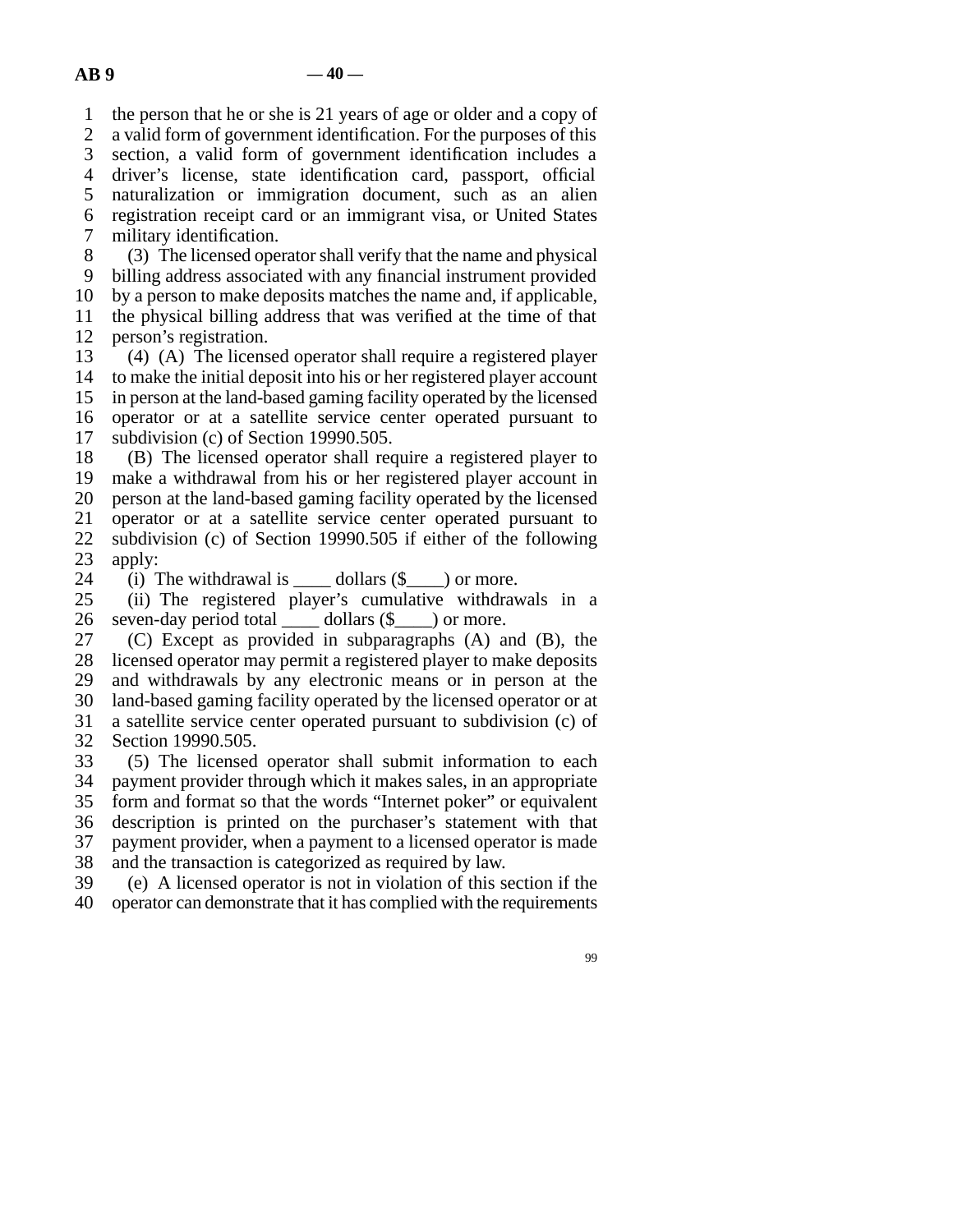1 of paragraphs  $(1)$  and  $(2)$  of subdivision  $(d)$ , and a person under

2 21 years of age participates in an authorized Internet poker game 3 provided by the licensed operator.

 line 4 (f) The department may assess civil penalties against a person 5 who violates this section, whether a licensed operator, owner, line 6 service provider, or player, according to the following schedule:

 $\delta$  7 (1) Not less than one thousand dollars (\$1,000), and not more 8 than two thousand dollars  $(\$2,000)$ , for the first violation.

9 (2) Not less than two thousand five hundred dollars  $(\$2,500)$ ,

10 and not more than three thousand five hundred dollars (\$3,500), 11 for the second violation.

12 (3) Not less than four thousand dollars  $(\$4,000)$ , and not more 13 than five thousand dollars (\$5,000), for the third violation.

14 (4) Not less than five thousand five hundred dollars (\$5,500),

15 and not more than six thousand five hundred dollars (\$6,500), for 16 the fourth violation.

17 (5) Ten thousand dollars  $(\$10,000)$  for a fifth or subsequent 18 violation.

19 (g) The commission shall, by regulation, provide a process for

20 a person to voluntarily restrict his or her play on an authorized 21 poker Web site, and for a licensee to exclude from play any person

22 who has filled out an online self-exclusion form. The regulations

23 shall also provide for a voluntary self-exclusion program that

24 restricts play with all licensed operators. A person shall not 25 self-restrict or self-exclude for more than five years at a time unless self-restrict or self-exclude for more than five years at a time unless

26 the regulations give a person the right to petition for a change in 27 his or her status.

 $28$  (1) The commission shall develop an online self-exclusion form 29 within six months of the effective date of this chapter.

30 (2) The commission shall deliver the form to each licensed 31 operator.

32 (3) A licensed operator shall prominently display a link to the 33 department's Responsible Gambling Internet Web page and the

34 online self-exclusion form on the authorized poker Web site that

35 is displayed when either of the following occurs:

36 (A) A person registers as a registered player.

37 (B) Each time a registered player accesses the authorized poker

38 Web site prior to playing.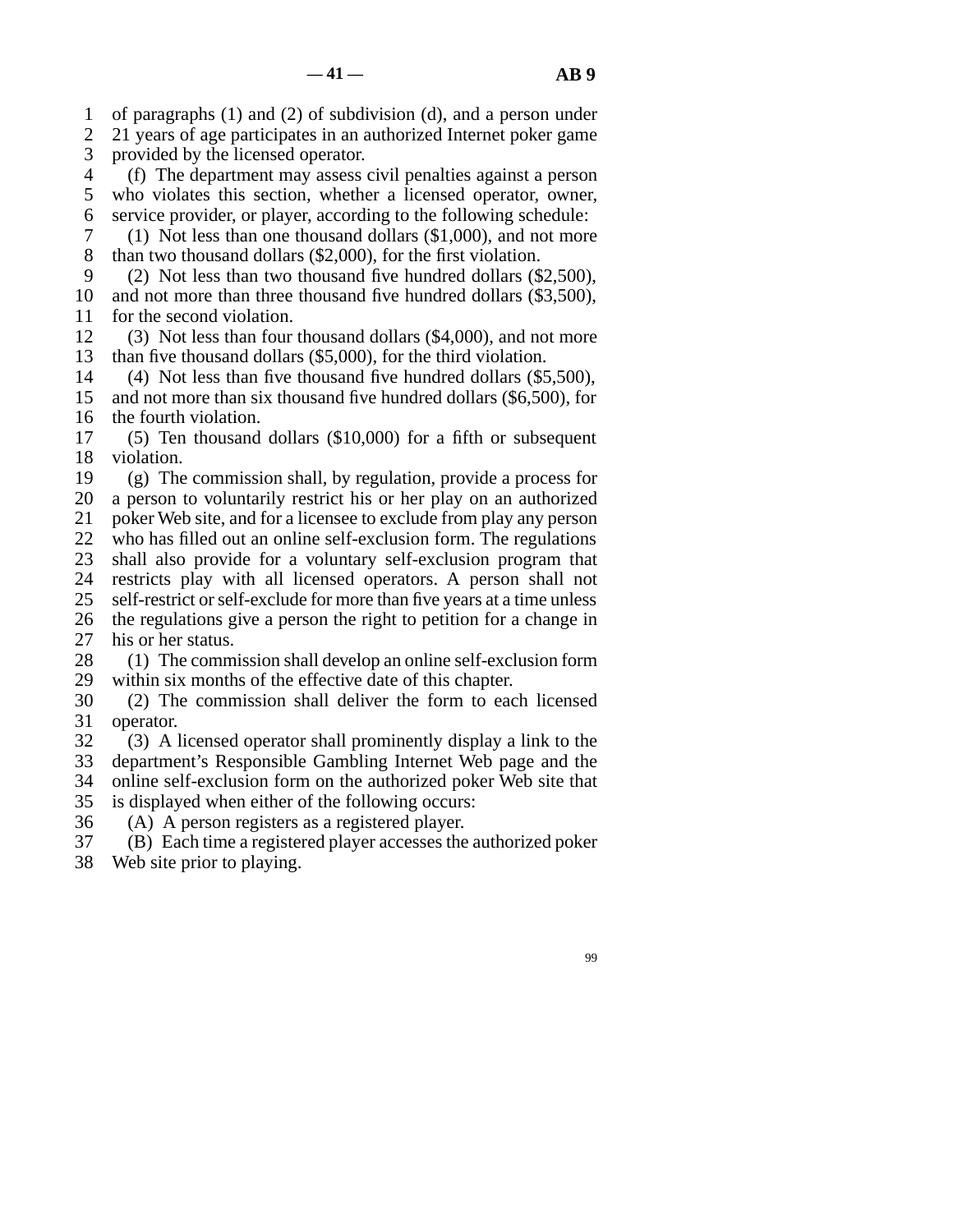line 1 (4) A licensed operator shall retain the online self-exclusion 2 form to identify persons who want to be excluded from play. A

3 licensed operator shall exclude those persons from play.

- 4 (5) A licensed operator that has made commercially reasonable 5 efforts to comply with this subdivision shall not be held liable in
- line 6 any way if a person who has filled out an online self-exclusion 7 form plays despite that person's request to be excluded.
- 8 19990.502. A licensed operator shall offer only authorized 9 Internet poker games and process bets in accordance with the 10 specified game and betting rules established by the licensed 11 operator and approved by the commission pursuant to Section 12 19990.503.
- 13 19990.503. (a) In order to propose a game for play, a licensed 14 operator shall provide the commission with both of the following:
- 15 (1) Game rules and betting rules it proposes to offer to registered 16 players.
- 17 (2) Documentation relating to development and testing of the 18 game's software.
- 19 (b) A licensed operator shall not offer a game for play until the 20 commission has approved the game rules and betting rules.
- 21 19990.504. (a) A licensed operator shall ensure that games 22 are fair.
- 23 (b) A licensed operator shall display a link on its authorized 24 poker Web site that includes the following information for each game offered: game offered:
- 
- 26 (1) The name of the game.<br>27 (2) Any restrictions on play  $(2)$  Any restrictions on play.
- 28  $(3)$  The rules of the game.
- 29  $(4)$  All instructions on how to play.
- 30 (5) The unit and total bets permitted.
- 31 (6) The registered player's current account balance, which shall 32 be updated in real time.
- 33 (7) Any other information that a licensed operator determines
- line 34 is necessary for the registered player to have in real time to compete 35 fairly in the game.
- line 36 (c) Data used to create game results shall be unpredictable so 37 that it is infeasible to predict the next occurrence in a game.
- 38 (d) A licensed operator shall deploy controls and technology to
- 39 minimize fraud or cheating through collusion, including external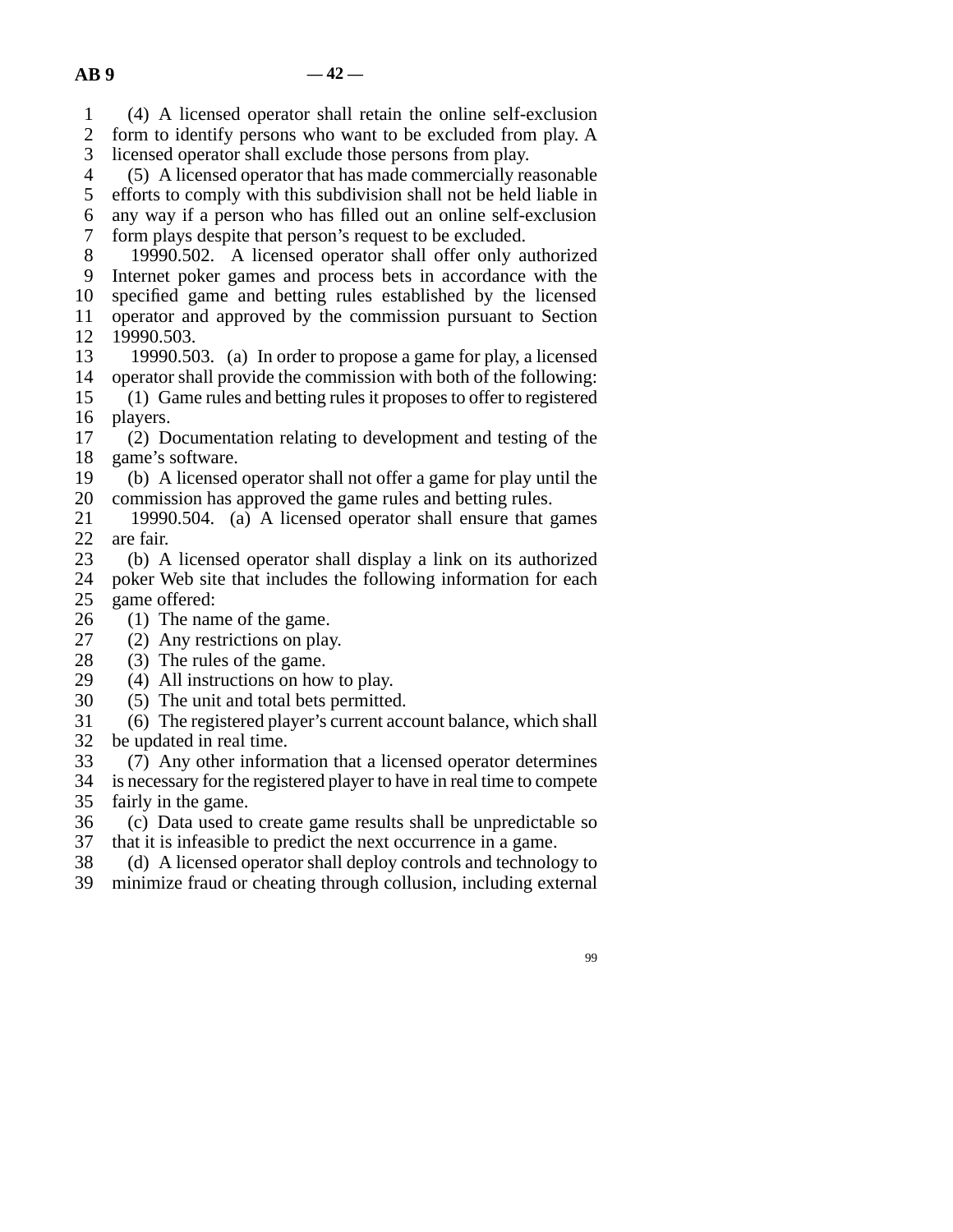line 1 exchange of information between different players, or any other 2 means.<br> $\begin{bmatrix} 2 \\ 1 \end{bmatrix}$  (1) I

 $\left( 1\right)$  If a licensed operator becomes aware that fraud or cheating 4 is taking place or has taken place, it shall take steps to stop those 5 activities immediately and inform the department of all relevant 6 facts.

 line 7 (2) The department shall not impose a fine against a licensed 8 operator to prevent fraud or cheating if the licensed operator can 9 demonstrate that it acted responsibly to prevent those activities as 10 soon as the licensed operator became aware of them.

 line 11 (e) In a per hand game, if the gaming server or software does 12 not allow a game to be completed, the game shall be void and all 13 funds relating to the incomplete game shall be returned to the 14 registered player's account.

15 (f) In a tournament, if the gaming server or software does not 16 allow the tournament to be completed, all prize money shall be 17 distributed among players in accordance with the procedure 18 published by the licensed operator prior to the commencement of 19 the tournament.

20 (g) A licensed operator shall display or allow the results from 21 any authorized Internet poker game, including the redemption of 22 winnings from any game, to be displayed or represented only by 23 showing the card faces of the winning hand and the dollar amount 24 won.<br>25 (h)

(h) A licensed operator shall not do any of the following:

26 (1) Display or allow the outcome from any authorized Internet 27 poker game, including the redemption of winnings from any game, 28 to be displayed or represented in a manner that mimics a slot

29 machine or any other casino style games, including, but not limited

30 to, blackjack, roulette, or craps.

 line 31 (2) Use casino game graphics, themes, or titles, including, but 32 not limited to, depictions of slot machine-style symbols, banked 33 or banking card games, craps, roulette, keno, lotto, or bingo.

34 (3) Allow the use of robotic play at any time by itself, a service 35 provider, or a player.

 line 36 19990.505. (a) A licensed operator shall register players and 37 establish registered player accounts prior to play.<br>38 (b) A person shall not participate in any game

(b) A person shall not participate in any game provided by a

39 licensed operator unless the person is a registered player and holds

40 a registered player account.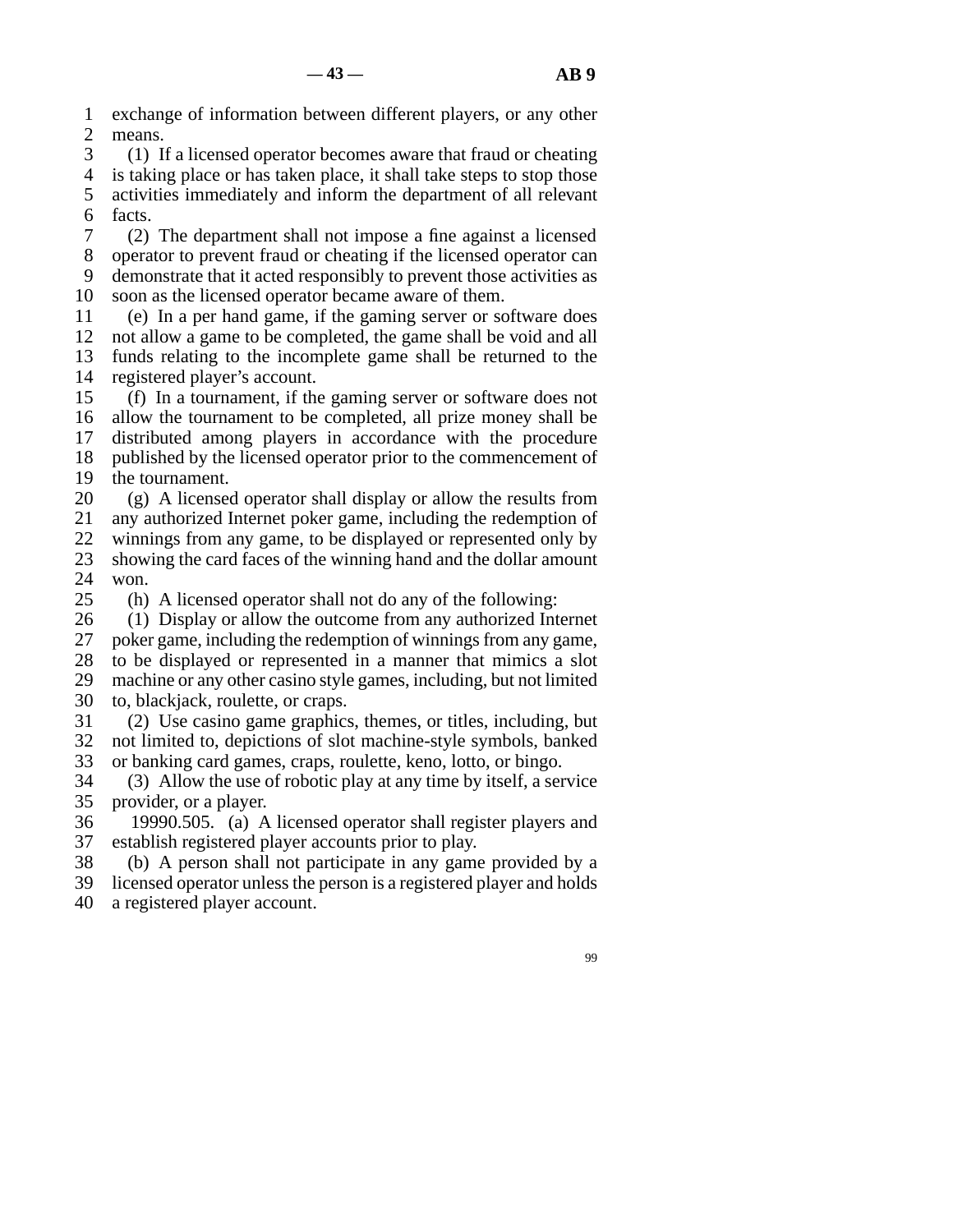line 1 (c) (1) A registered player account shall be established in person 2 at the land-based gaming facility operated by the licensed operator 3 or at a satellite service center operated pursuant to paragraph (2). 4 (2) (A) In order to satisfy the in-person registration and 5 transactional requirements of paragraph (1) of this subdivision and 6 paragraph  $(4)$  of subdivision  $(d)$  of Section 19990.501, a licensed line 7 operator may enter into an agreement for the operation of one or 8 more satellite service centers. A satellite service center may act 9 on behalf of, or in coordination with, the licensed operator in 10 carrying out those requirements. line 11 (B) Both the satellite service center and the licensed operator 12 may be held liable for any violation of this chapter arising out of 13 an agreement between the satellite service center and the licensed

14 operator to provide the in-person services described in clause (ii)

15 of subparagraph  $(C)$ .

16 (C) A licensed operator shall ensure that a satellite service center 17 meets both of the following:

18 (i) Is either of the following:

19 (I) A card room with a land-based gaming facility licensed 20 pursuant to Chapter 5 (commencing with Section 19800).

21 (II) A tribe that operates a casino pursuant to a tribal-state 22 compact.<br>23 (ii) Is

(ii) Is financially, logistically, and technologically capable of 24 performing all of the following in-person services at the satellite 25 service center in accordance with this chapter: service center in accordance with this chapter:

26 (I) Registering players for registered player accounts.<br>27 (II) Accepting funds from registered players for dep

 line 27 (II) Accepting funds from registered players for deposit into 28 registered player accounts.

29 (III) Making payouts from registered player accounts to 30 registered players.

31 (D) A satellite service center may make agreements to act on 32 behalf of, or in coordination with, any one or more licensed 33 operators.

34 (E) The commission may promulgate regulations regarding 35 satellite service centers for the protection of licensed operators, 36 registered players, and intrastate Internet poker, or that otherwise

37 serve the purposes of this chapter.

18 (d) To register and establish a registered player account to play<br>19 poker with real money, a person shall provide all of the following

poker with real money, a person shall provide all of the following

40 registration information: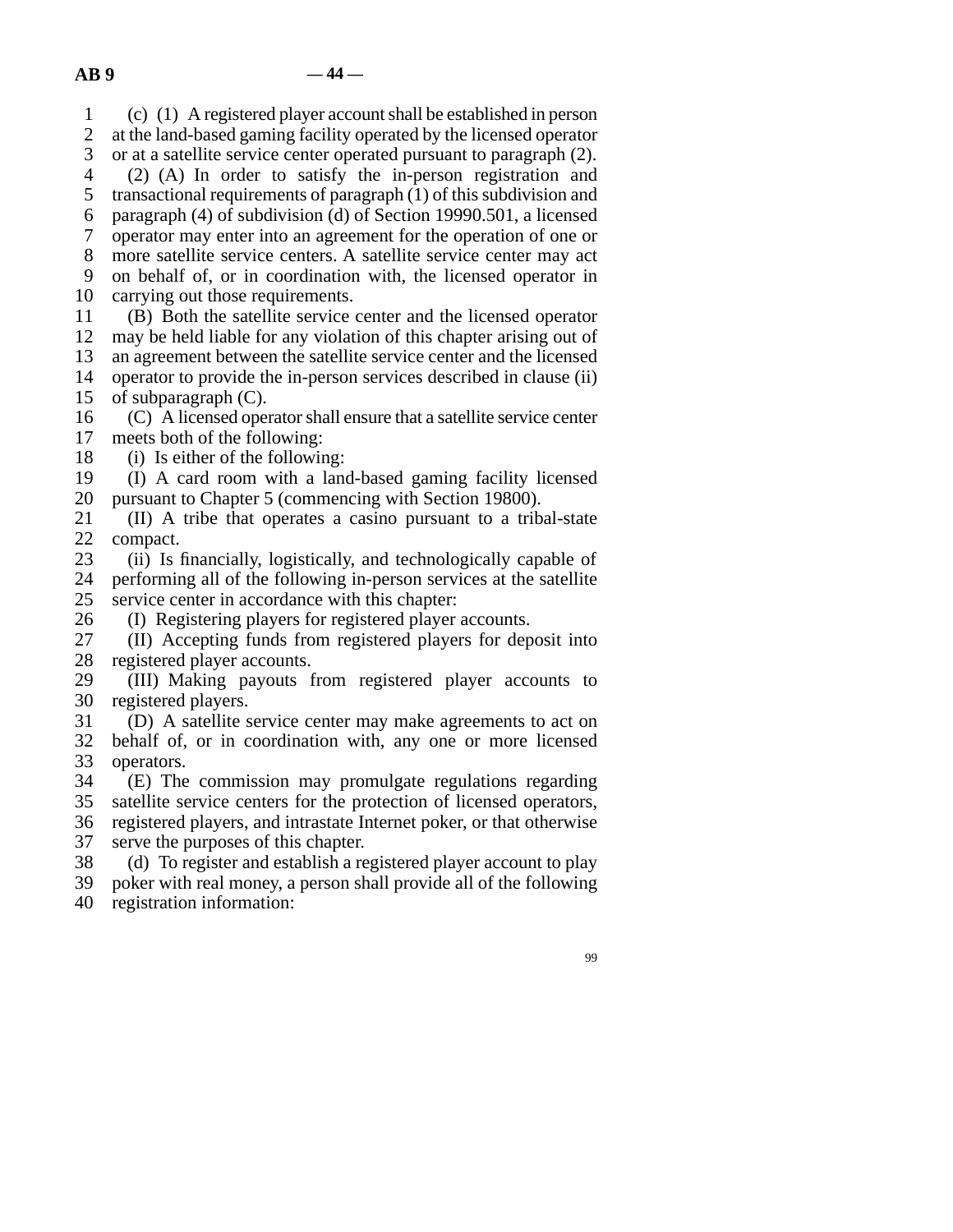- 1 (1) First name and surname.
- 2 (2) Principal residence address.<br>3 (3) Telephone number.
- (3) Telephone number.
- 4 (4) Social security number.

5 (5) Identification or certification to prove that person is at least

- $6\quad 21$  years of age.
- 7 (6) Valid email address.

line 8 (e) A licensed operator shall provide registered players with the

9 means to update the registration information provided to the 10 licensed operator, and shall require that registered players keep 11 registration information current.

12 (f) This section does not prevent a licensed operator from 13 entering into a marketing agreement with a third party, who has 14 been determined to be suitable and licensed as a service provider. been determined to be suitable and licensed as a service provider, 15 to recruit people to become registered players if the registration 16 process described in this section is under the sole control of the 17 licensed operator.

18 19990.506. (a) A licensed operator shall provide a means for 19 registered players to put funds into a registered player account and 20 transfer funds out of that account.

21 (b) A registered player shall identify the source of funds to be 22 used to put money into the registered player account established<br>23 once the registration process is complete. once the registration process is complete.

24 (c) At the time of establishing a registered player account, a 25 registered player shall designate the bank account into which funds registered player shall designate the bank account into which funds

26 from the registered player's authorized poker Web site account 27 are to be transferred.

- 28 (d) A registered player shall not establish more than one account 29 on the same authorized poker Web site.
- line 30 (e) While playing an authorized Internet poker game, the game

31 system shall not permit a registered player to increase the amount

32 of money that player has available at a game table while a hand is

33 in play. Any increase to the funds available to a player during a

34 hand shall not take effect until the following hand.

35 (f) A licensed operator shall maintain records on the balance of 36 each registered player's account.

37 (g) A licensed operator shall not permit a registered player to

- 38 place a bet unless the registered player's account has sufficient
- 39 funds to cover the amount of the bet.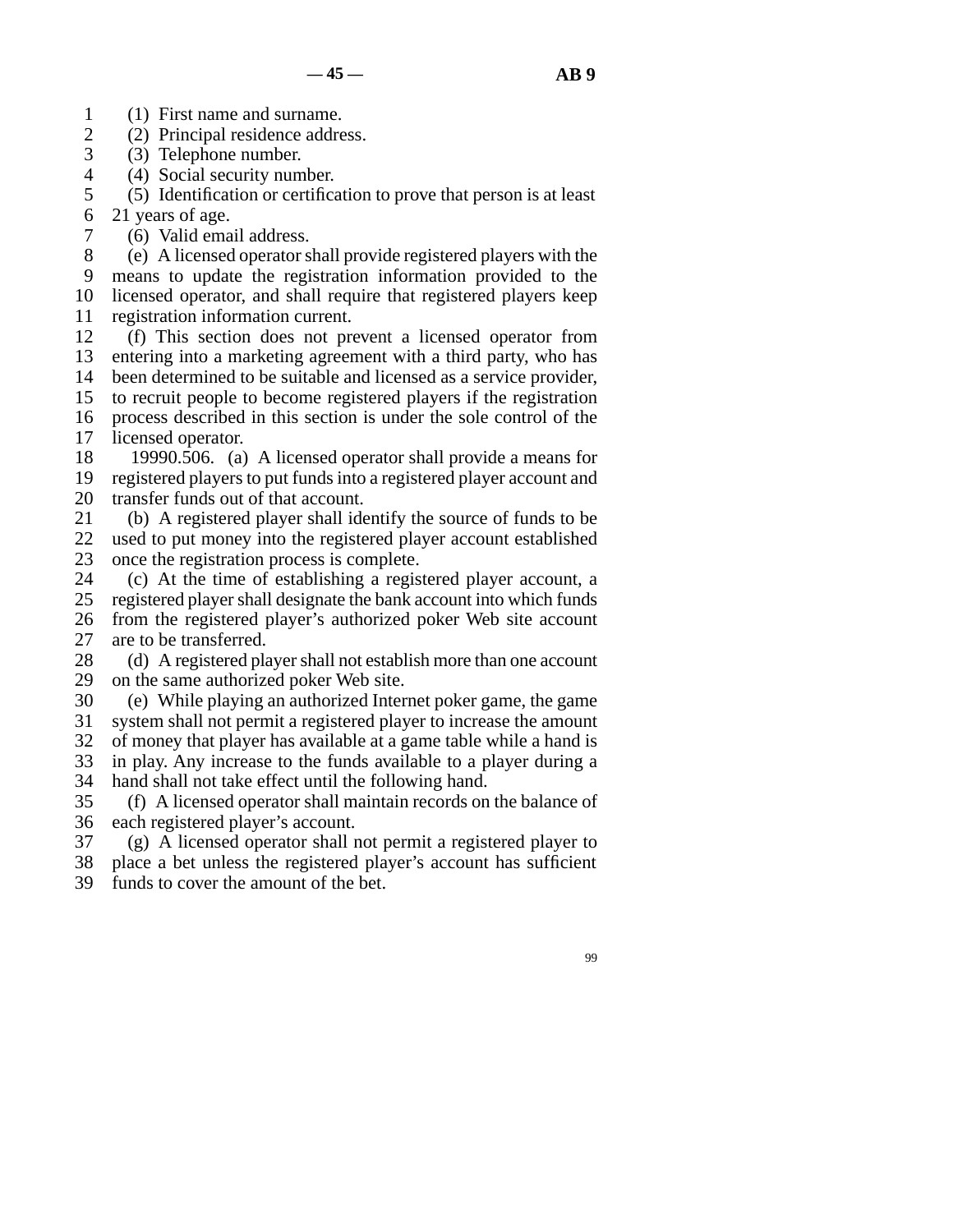line 1 (h) A licensed operator shall not provide credit to a registered

2 player's account or act as agent for a credit provider to facilitate<br>3 the provision of funds. the provision of funds.

4 (i) Interest shall not be paid by a licensed operator with respect 5 to a registered player's account.

 line 6 (j) A licensed operator shall segregate funds it holds in all 7 registered player accounts from all of its other assets.

8 (k) A licensed operator shall not commingle funds in the 9 segregated account containing funds paid by registered players 10 with any other funds held by the licensed operator, including, but

11 not limited to, operating funds of the licensed operator. Both the

12 accounts of the licensed operator and its segregated registered 13 player accounts shall be held in financial institutions located in 14 the state.

15 (*l*) Funds held in a registered player's account shall be used only 16 for the following purposes:

17 (1) To pay per hand, participation, or tournament charges owed 18 by a registered player to the licensed operator for play of authorized 19 Internet poker games.

20 (2) To transfer funds from one registered player's account to 21 the account of another registered player to reconcile the result of

22 a loss in the play of an authorized Internet poker game.<br>23 (3) To transfer funds from a registered player's acc (3) To transfer funds from a registered player's account to a 24 temporary account to be held by a licensed operator pending the 25 outcome of an authorized Internet poker game. outcome of an authorized Internet poker game.

26 (4) To remit tax proceeds due and owing from a registered player<br>27 to the Franchise Tax Board. to the Franchise Tax Board.

28 (5) To transfer funds from a registered player's account with 29 the licensed operator to an account specified by that registered 30 player upon that registered player's request.

31 (6) To purchase or use goods or services supplied by the licensed 32 operator.

33 19990.507. Prior to completing the registration process, a

34 licensed operator shall explain to the person who is registering the

35 privacy policies of the authorized poker Web site, and the person 36 shall assent to the following policies:

37 (a) Personally identifiable information shall not be shared with

38 any nongovernmental third parties, except as provided in Section 19990.512.

19990.512.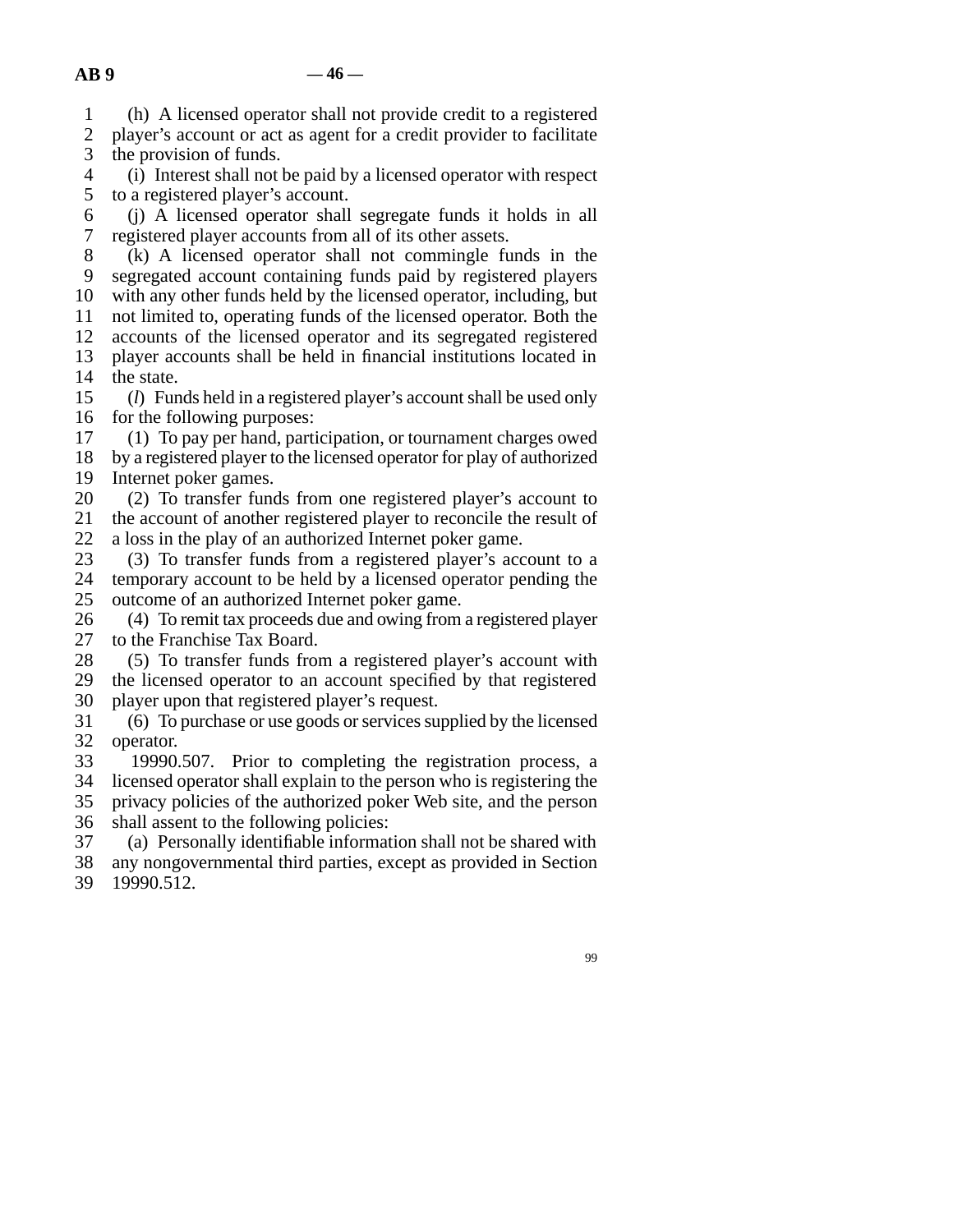line 1 (b) All personally identifiable information about registered 2 players shall be shared with state agencies, including, but not 3 limited to, the department, the commission, the Franchise Tax 4 Board, and the Department of Child Support Services as necessary 5 to assist them in fulfilling their obligations under applicable law.

 line 6 (c) Personally identifiable information may be shared with line 7 governmental agencies only as set forth in subdivision (b) or 8 subject to court order as provided in Section 19990.512.

9 19990.508. A licensed operator may require that a registered 10 player, or a person registering as a player, agree to a Terms of Use 11 Registered Player's Agreement.

12 19990.509. A licensed operator may suspend or revoke the 13 account of a registered player for any of the following reasons:

14 (a) A person or registered player provided false information to 15 the licensed operator, including, but not limited to, in the 16 registration process.

17 (b) The registered player has not updated registration 18 information to keep it current.

19 (c) The registered player has violated the authorized poker Web 20 site's Terms of Use Registered Player's Agreement.

21 (d) The person has already been registered.

22 (e) The licensed operator suspects that the registered player has<br>23 participated in an illegal or unauthorized activity on the authorized participated in an illegal or unauthorized activity on the authorized

24 poker Web site.<br>25 (f) The licens  $\delta$  The licensed operator is directed by a state agency to suspend 26 or revoke the registered player's account.

27 19990.510. Upon registration, and each time a registered player 28 logs into an authorized poker Web site, the licensed operator shall 29 permit a registered player to adjust his or her play settings to:

30 (a) Set a limit on the deposits that can be made per day.

31 (b) Set a limit on the aggregate losses in a registered player's 32 account within a specified period of time.

33 (c) Set a limit on the amount of time that a registered player can 34 play.

 line 35 19990.511. (a) A licensed operator shall offer customer support 36 that shall be available to registered players 24 hours per day, 365 37 days per year.

38 (b) The licensed operator shall give notice to the commission

39 when using personnel for customer support who are out of state.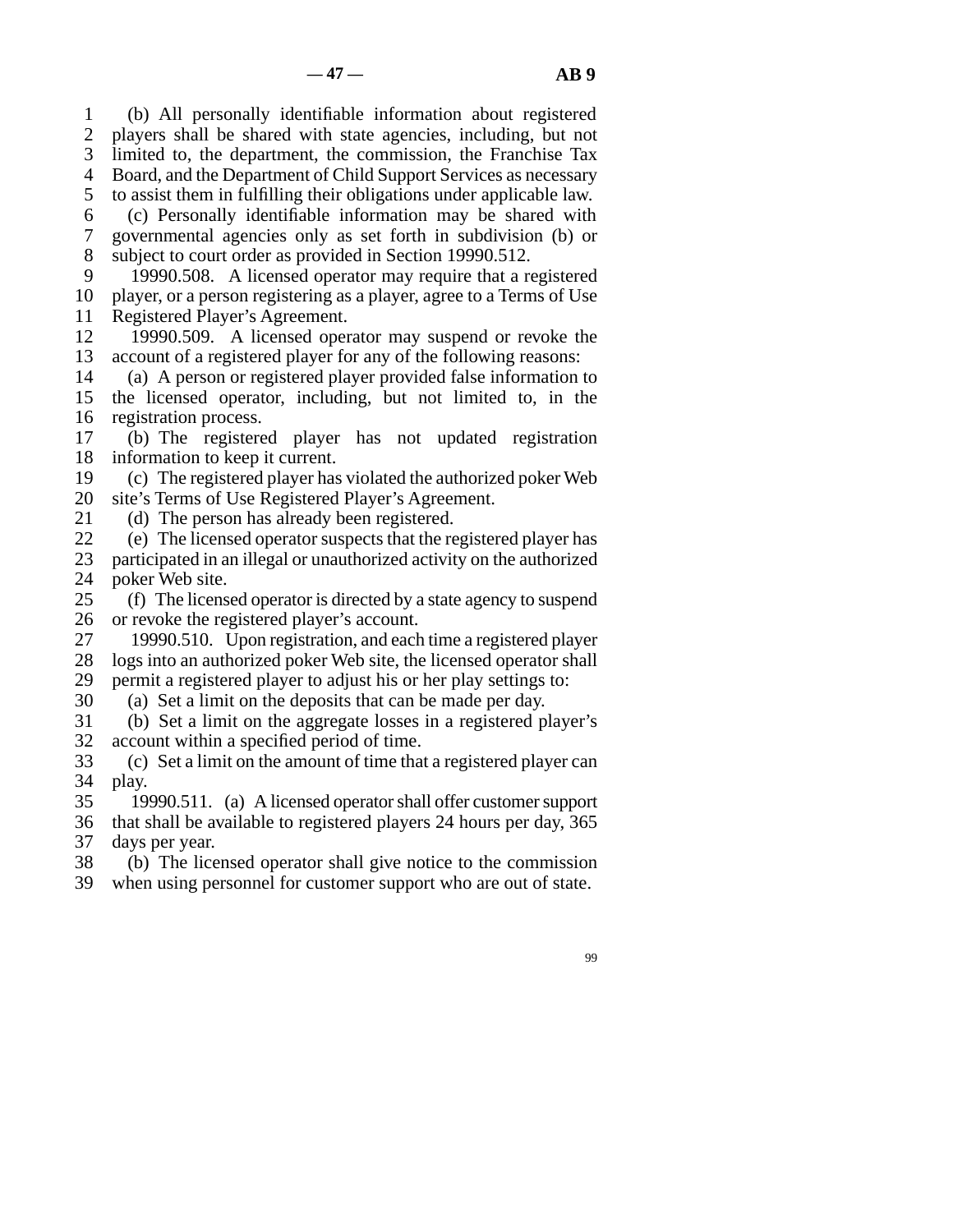1 19990.512. (a) A licensed operator shall use all reasonable 2 efforts to protect the privacy of registered players and their<br>3 personally identifiable information. personally identifiable information.

4 (b) A licensed operator shall comply with all applicable state 5 and federal privacy and data protection laws.

6 (c) A licensed operator shall not collect personally identifiable 7 information concerning any registered player without the prior 8 written or electronic consent of the registered player.

9 (d) A licensed operator may, without limitation, collect 10 personally identifiable information in order to do both of the 11 following:

12 (1) Obtain information necessary to operate the authorized poker 13 Web site and offer authorized Internet poker games to registered 14 players pursuant to this chapter.

15 (2) Detect unauthorized play, activities contrary to a licensed 16 operator's Terms of Use Registered Player's Agreement, or 17 activities contrary to state or federal law.

18 (e) Except as provided in subdivision (f), a licensed operator 19 shall not disclose personally identifiable information concerning 20 any registered player without the prior written or electronic consent

21 of the registered player and shall take actions reasonably necessary

22 to prevent unauthorized access to that information by a person 23 other than the registered player or licensed operator.

24 (f) A licensed operator may disclose personally identifiable 25 information if the disclosure is any of the following: information if the disclosure is any of the following:

26 (1) Necessary to render, or conduct a legitimate business activity<br>27 related to, the provision of authorized Internet poker games to the related to, the provision of authorized Internet poker games to the 28 registered player by the licensed operator.

29 (2) Subject to subdivision (i), made pursuant to a court order 30 authorizing the disclosure, if the registered player is notified of 31 the order by the person to whom the order is directed.

32 (3) A disclosure of the names and addresses of registered players 33 to any tournament third party, if both of the following apply:

34 (A) The licensed operator has provided the registered player 35 the opportunity to prohibit or limit the disclosure.

36 (B) The disclosure does not reveal, directly or indirectly, the 37 nature of any transaction made by the registered player over the 38 authorized poker Web site.

39 (4) A disclosure to the commission to fulfill its obligations under

40 this chapter or to a state agency as authorized in this chapter.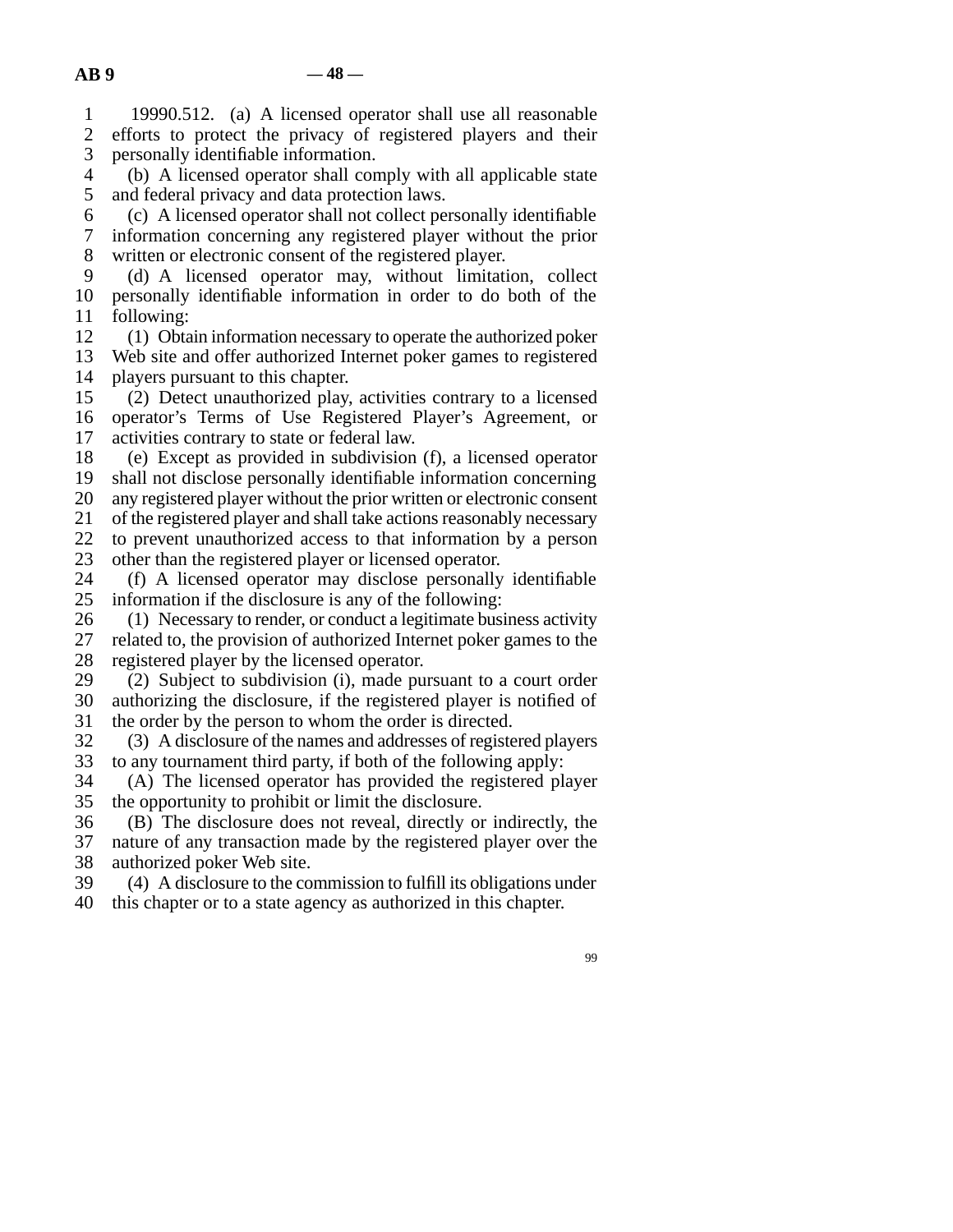line 1 (5) A disclosure to persons found suitable under this chapter if 2 the registered player is notified and consents to the information<br>3 being shared. being shared.

4 (6) A disclosure permitted by the terms of the privacy policy 5 made available on the authorized poker Web site and accepted by 6 the registered player.

 line 7 (g) If requested in writing by a registered player, a licensed 8 operator shall provide a registered player with access to all 9 personally identifiable information regarding that registered player 10 that is collected and maintained by the licensed operator. The 11 licensed operator shall make the information available to the 12 registered player at reasonable times and at a place designated by 13 the licensed operator. A licensed operator shall provide a registered 14 player a reasonable opportunity to correct any error in the 15 information.

16 (h) A licensed operator shall destroy personally identifiable 17 information if all of the following apply:

18 (1) The registered player requests in writing that the licensed 19 operator destroy the information.

- $20$  (2) The information is no longer reasonably necessary for the 21 purpose for which it was collected.
- 22 (3) There are no pending requests or orders for access to the  $23$  information under subdivision (i). information under subdivision (i).

24 (i) A governmental or nongovernmental third party may obtain<br>25 personally identifiable information concerning a registered player personally identifiable information concerning a registered player 26 pursuant to a court order only if, in the court proceeding relevant 27 to the court order, both of the following apply:

 $28$  (1) The third party offers clear and convincing evidence that 29 the subject of the information is reasonably suspected of engaging 30 in criminal activity or otherwise relevant to a pending civil action 31 and that the information sought would be material evidence in the

32 case.

33 (2) The registered player about whom the information is 34 requested is afforded the opportunity to appear and contest the 35 third party's claim.

 line 36 19990.513. A licensed operator shall establish a book of 37 accounts and regularly audit all of its financial records and reports, 38 which shall, at a minimum, include all of the following:

39 (a) Monthly auditable and aggregate financial statements of 40 gambling transactions.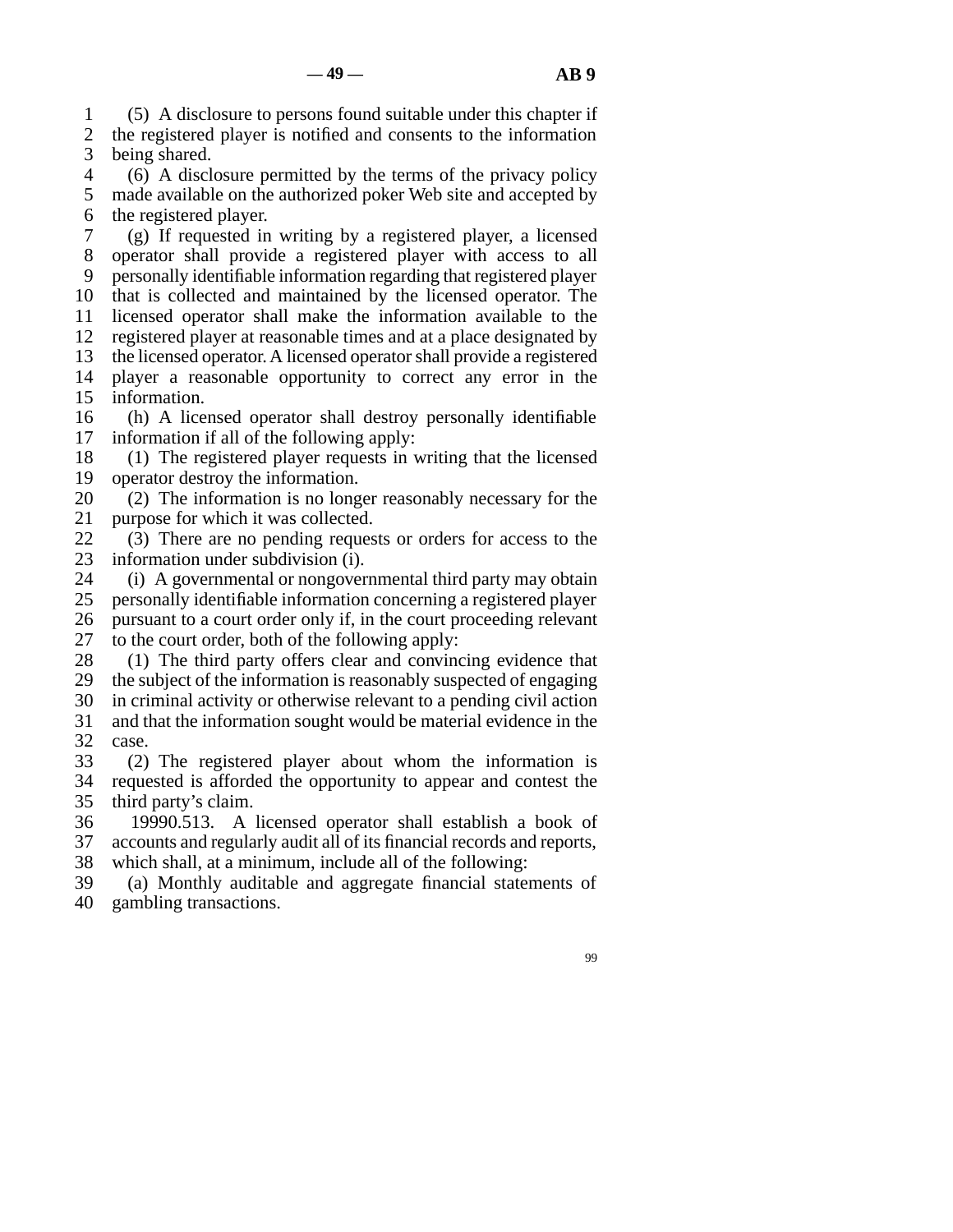line 1 (b) Monthly calculation of all amounts payable to the state.

2 (c) The identity of registered players.<br>3 (d) The balance on each registered players.

(d) The balance on each registered player's account at the start

4 of a session of play, the amount won or lost by each registered 5 player during a game, and the balance on the registered player's 6 account.

 line 7 (e) The bets placed on each game, time stamped by the games 8 server.

9 (f) The result of each game, time stamped by the games server.

 $\log$  10 (g) The amount, if any, as determined by the registered player, 11 withheld from winnings for federal or state income tax purposes.

12 19990.514. (a) A licensed operator shall make all financial 13 records established and maintained pursuant to Section 19990.513, 14 including, but not limited to, all books, records, documents, 15 financial information, and financial reports, available on an 16 electronic basis, as required by the commission or other state 17 agencies so that those state agencies can fulfill their responsibilities 18 under this chapter. A state agency may request specific printed 19 hard copies of records for good cause.

20 (b) The licensed operator's data shall be retained in a manner 21 by which it may be accessed online by a state agency with 22 responsibilities pursuant to this chapter. The commission shall 23 identify which state agencies require online access.

24 (c) Notwithstanding subdivision (b), data covered by 25 subdivisions (d), (e), and (f) of Section 19990.513, shall be subdivisions (d), (e), and (f) of Section 19990.513, shall be 26 accessible to the state agencies online for 120 days, and, thereafter, 27 archived and retained for one year.

28 19990.515. A licensed operator shall do all of the following:

29 (a) Implement technical systems that materially aid the 30 commission in the protection of registered players. Software shall 31 meet, at a minimum, international industry standards as verified 32 by a gaming laboratory approved by the commission.

33 (b) Define and document its methodology for developing 34 software and applications and describe the manner in which 35 software protects registered players from fraud and other risks in 36 the play of authorized Internet poker games and in the management 37 of registered player accounts.

38 (c) Meet minimum game server connectivity requirements to 39 ensure that registered players are protected from losses due to 40 connectivity problems.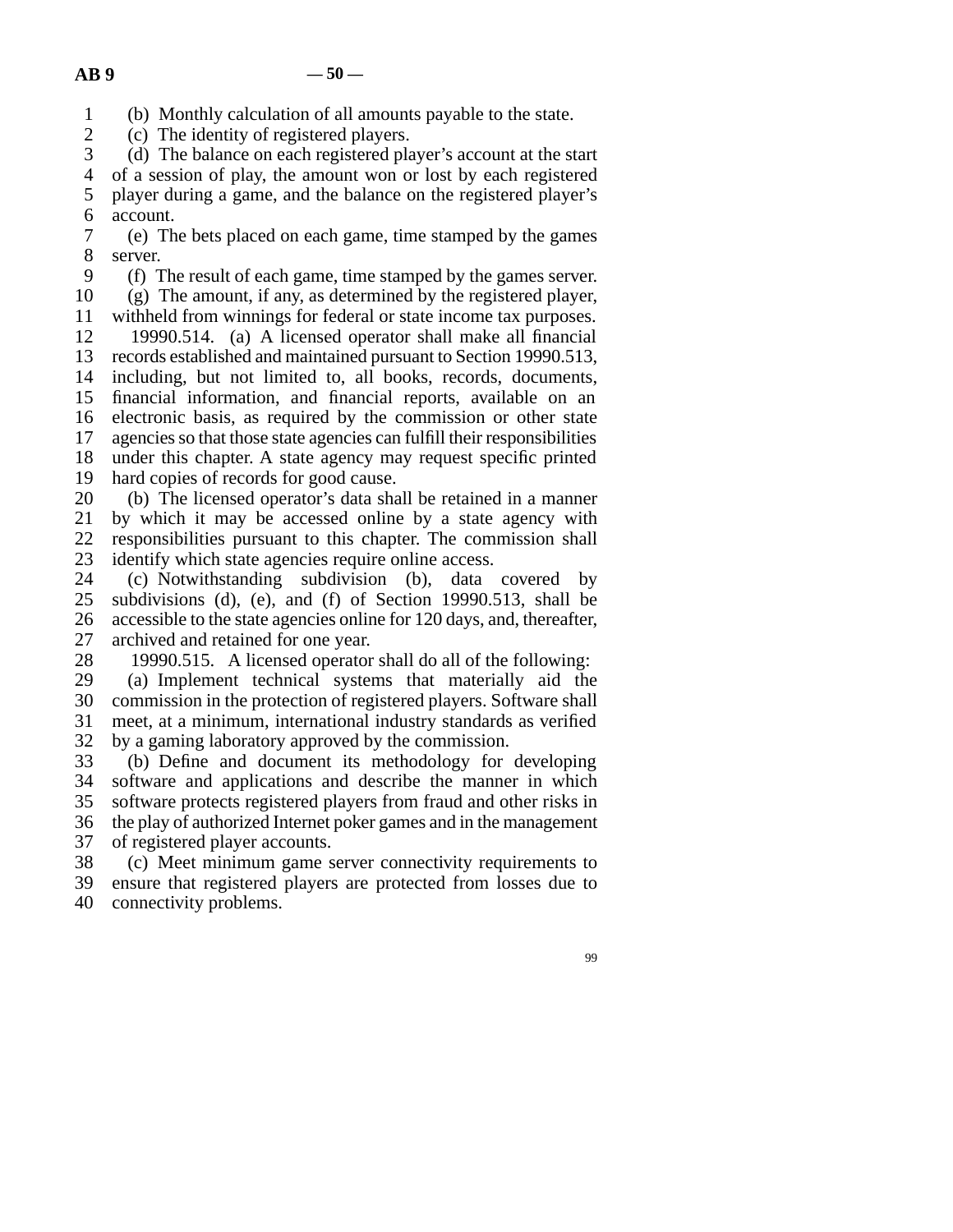line 1 (d) Ensure that all transactions involving registered players' 2 funds are recoverable by the system in the event of a failure or

3 malfunction.

- line 4 (e) Ensure that all information required for reviewing a game line 5 interrupted due to loss of connectivity is recoverable by the licensed 6 operator.
- line 7 (f) Document and implement preventative and detective controls 8 addressing money laundering and fraud risks.
- 9 19990.516. (a) A licensed operator may charge registered 10 players to play in authorized Internet poker games.
- line 11 (b) (1) A licensed operator may charge a per hand charge if the 12 per hand charge is designated and conspicuously posted on the
- 13 licensed operator's authorized poker Web site.
- 14 (2) A licensed operator may vary the per hand charges to 15 registered players based on betting limits or other factors.
- 16 (c) (1) A licensed operator may charge a tournament charge if 17 the tournament charge is designated and conspicuously posted on 18 the licensed operator's authorized poker Web site.
- 19 (2) A licensed operator may vary tournament charges based on 20 tournament prizes or other factors.
- 21 (d) A licensed operator shall provide notice to the commission 22 of the charges to registered players prior to initiating play.<br>23 19990.517. A licensed operator may do any of the follo

19990.517. A licensed operator may do any of the following:

- 24 (a) Enter into an agreement with any third party to sponsor or 25 underwrite prizes for a tournament, subject to the approval of the underwrite prizes for a tournament, subject to the approval of the 26 commission and, if applicable, the tribal gaming regulatory 27 authority.
- 28 (b) Enter into an agreement to sell advertisement space on any 29 Internet Web site it controls.
- 30 (c) Enter into an agreement with a third-party service provider 31 for marketing, or any other purpose consistent with this chapter,
- 32 including, but not limited to, displaying the name of a marketing
- 33 partner on a screen viewed by a registered player. However, to the 34 extent any business relationships or financial arrangements with
- 35 third-party service providers were utilized or existed to further
- 36 Internet gaming or transactions related to that gaming or those
- 37 transactions in violation of federal or state law, those relationships
- 38 and arrangements shall be discontinued.
- 39 (d) Enable a chat function between registered players if it has 40 in place effective controls against collusion.
	- 99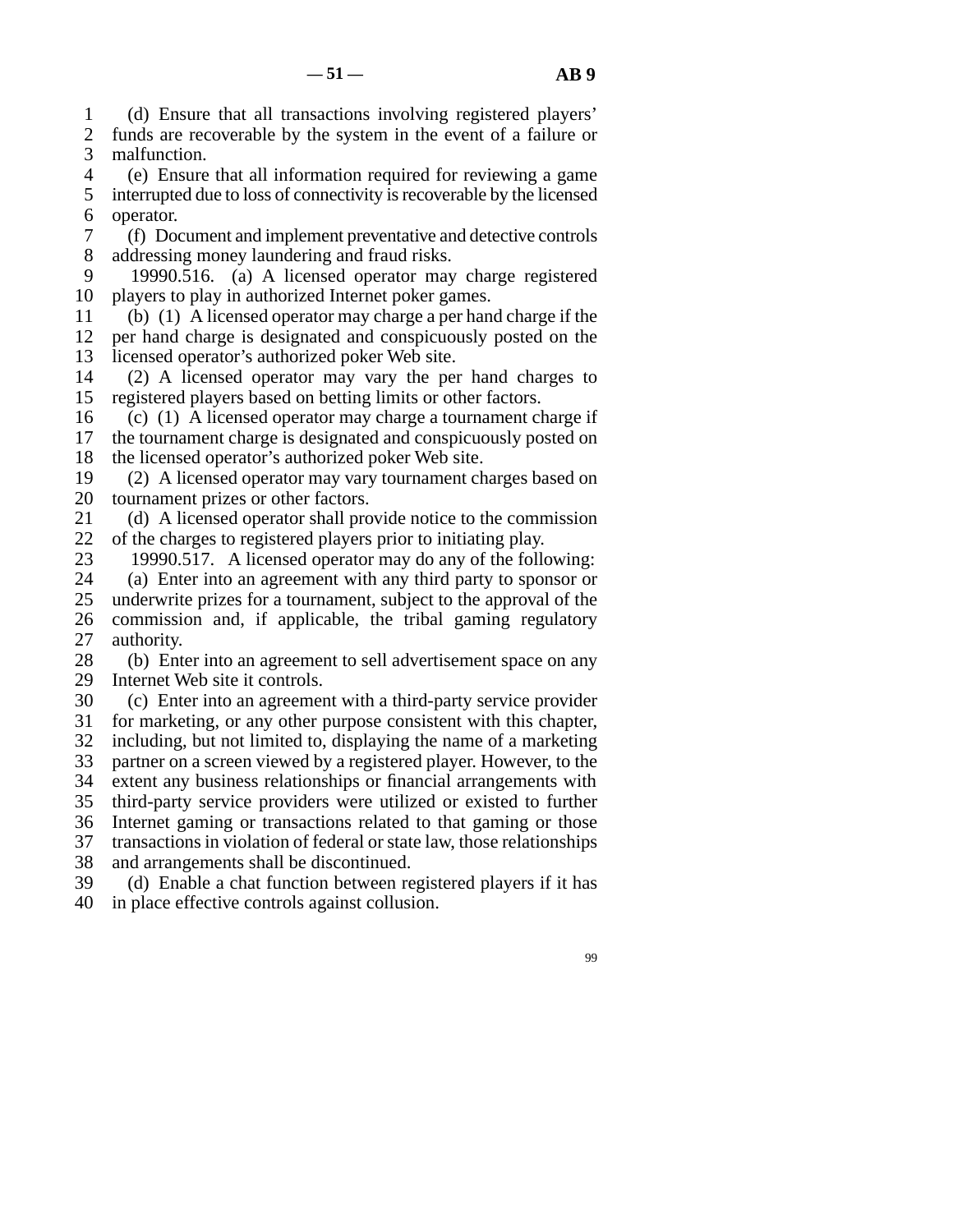line 1 (e) Post Internet Web links on the Internet Web sites it controls

2 to permit registered players to access remote Internet Web sites.<br>3 (f) Offer authorized Internet poker games on up to two (f) Offer authorized Internet poker games on up to two 4 authorized poker Web sites pursuant to its license.

5 (g) Enter into contractual agreements with one or more licensed line 6 operators for the purpose of ensuring adequate player liquidity.

7 19990.518. There are three categories of application fees, 8 regulatory fees, and license deposits, as follows:

9 (a) Application Processing Fee. In order to cover the costs of 10 suitability investigations and other costs of processing an 11 application for a license, registration, or work permit, the applicant 12 shall deposit the applicable application processing fee as provided 13 in subdivision (a) of Section 19990.402, subdivision (d) of Section 14 19990.403, subdivision (b) of Section 19990.404, subdivision (b), 15 (c), or (e) of Section 19990.405, or Section 19990.605. Any balance 16 of the application processing fee that remains after completion of 17 a background investigation and the finding of suitability shall be

18 refunded to the applicant. If additional moneys are needed to 19 complete the investigation of the license applicant, the applicant

20 shall pay the funds necessary to complete the investigation.

21 (b) One-time License Deposit. Prior to offering any games for 22 play or accepting any bets on its authorized poker Web site, a 23 licensed operator shall pay the one-time license deposit as provided 24 in subdivision (a) of Section 19990.519. This deposit shall be an 25 advance against the duty on gross gaming revenues specified in advance against the duty on gross gaming revenues specified in 26 subdivision (b) of Section 19990.519.

27 (c) Ongoing Regulatory Fees. Following issuance of a license 28 and beginning of operations thereunder, the licensed operator shall 29 pay the ongoing regulatory fees set forth in subdivision (c) of 30 Section 19990.519.

31 19990.519. (a) In support of the application for a license 32 pursuant to this chapter, prior to offering games or accepting bets 33 on its authorized poker Web site, the licensed operator shall remit 34 to the Treasurer a one-time license deposit in the amount of five 35 million (\$5,000,000), to be deposited into the General Fund, and 36 credited against charges imposed pursuant to subdivision (b) on 37 the licensed operator's gross gaming revenues. Upon depletion of 38 the license deposit, the commission shall notify the licensed 39 operator to commence quarterly payments to the state in accordance 40 with subdivision (b).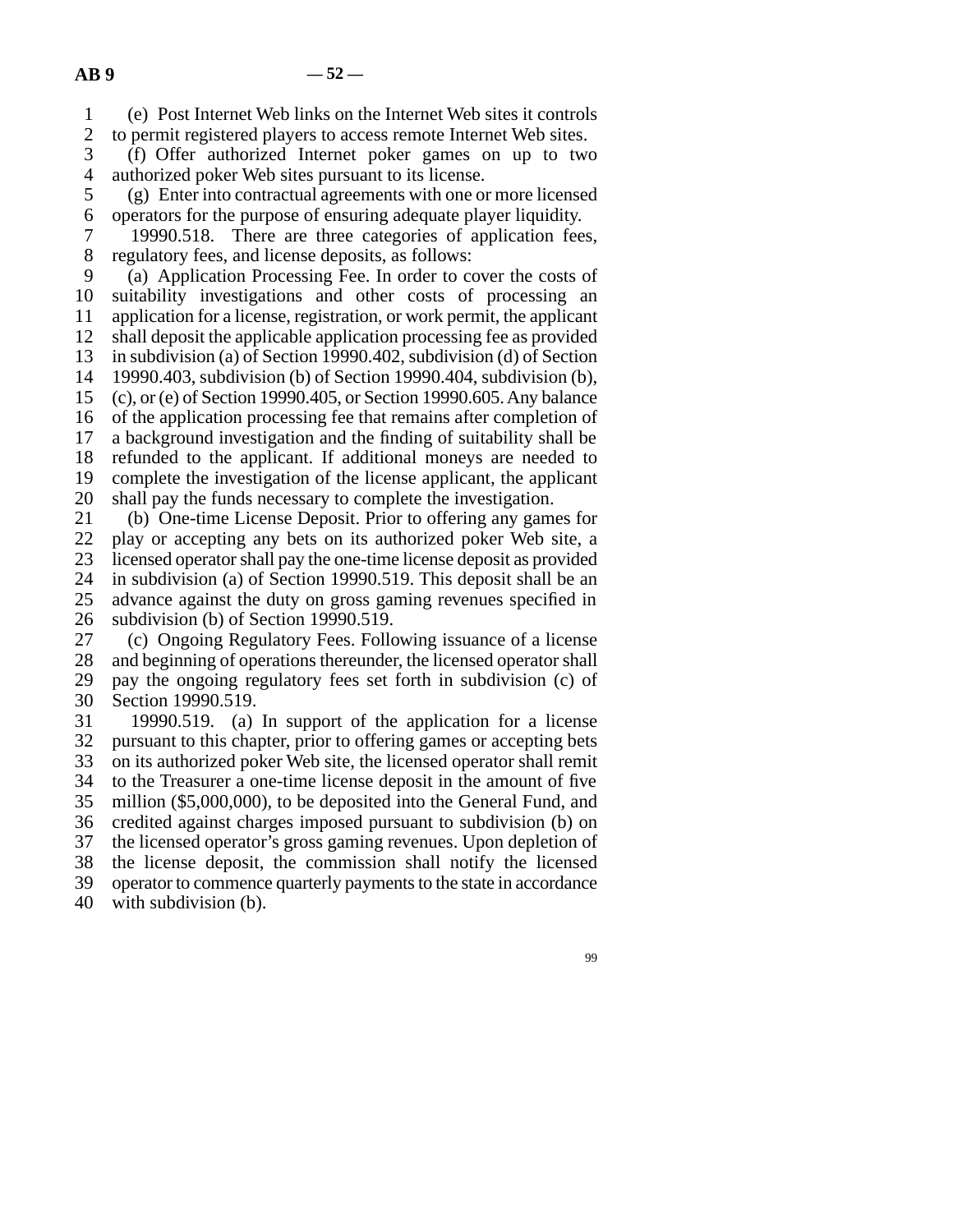line 1 (b) In consideration of the substantial value of each license, a 2 licensed operator shall remit to the Treasurer on a quarterly basis

3 for deposit in the General Fund an amount equal to 5 percent of 4 its gross gaming revenues.

5 (1) Each quarterly payment shall be due on the 10th day of the 6 month following the end of each quarter.

 line 7 (2) A licensed operator shall make all electronic and written 8 financial records available to the Treasurer, the commission, and 9 the department on an electronic basis.

10 (c) Each licensed operator shall pay a regulatory fee, to be 11 deposited in the Internet Poker Fund, in an amount to be determined 12 by the commission, for the reasonable costs of license oversight, 13 consumer protection, state regulation, problem gambling programs, 14 and other purposes related to this chapter, determined on a pro rata

15 basis depending on the number of licensed operators in the state. 16 19990.520. (a) The licensed operator shall facilitate the 17 collection of personal income taxes from registered players by the

18 Franchise Tax Board and shall be responsible for providing current

19 and accurate documentation on a timely basis to all state agencies,

20 as provided in this chapter.

21 (b) The state and its agencies shall treat the proprietary 22 information provided by a licensed operator as confidential to 23 protect the licensed operator and to protect the security of the

24 authorized poker Web site.<br>25 (c) The confidentiality line 25 (c) The confidentiality provisions of this chapter exempt 26 proprietary information supplied by a licensee to a state agency 27 from public disclosure consistent with subdivision (b) of Section 28 6253 of the Government Code.

29 19990.521. (a) A licensee shall act expeditiously to cure any 30 violation of this chapter, or any regulation adopted pursuant to this

31 chapter, in the offer or administration of authorized Internet poker 32 games that interferes with its obligations to the state or registered

33 players under this chapter.

34 (b) If a licensee becomes aware of any violation of this chapter,

35 it shall notify the commission immediately and work with the

36 commission to develop a plan to rectify the violation.

37 (c) If the commission becomes aware of any violation of this

38 chapter, or if it becomes aware of any activities that might lead to 39 a violation, the commission shall provide notice of that violation

40 to the licensee and the department. If the violation is not timely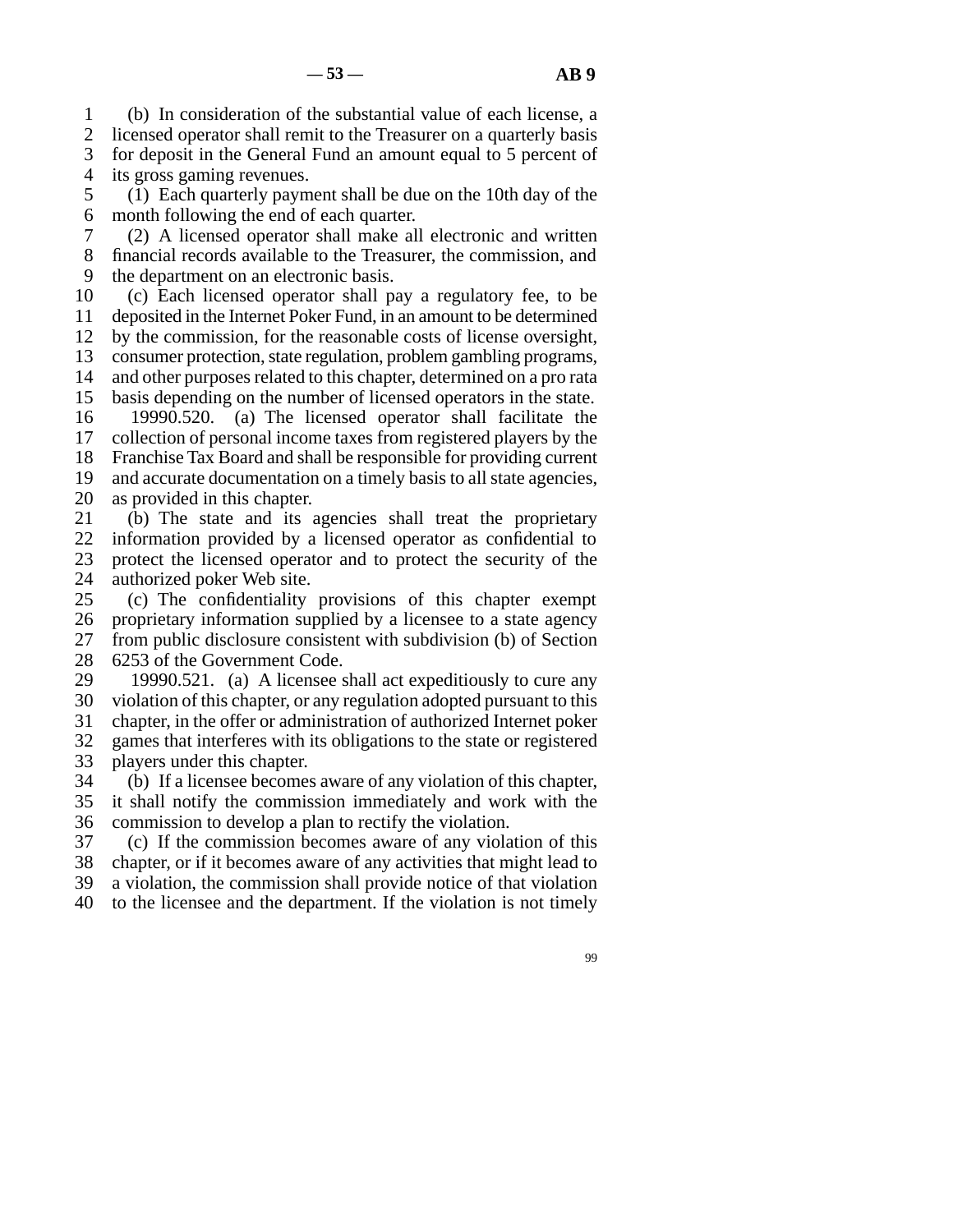line 1 cured, the commission may refer it to the department for 2 investigation and possible enforcement.<br>3 (d) All state agencies with responsib

(d) All state agencies with responsibilities under this chapter 4 shall report any actual or suspected violation of this chapter, or 5 any regulation adopted pursuant to this chapter, or activities that line 6 may lead to a violation, to the department immediately so that the 7 department can assess whether it needs to commence an 8 investigation or enforcement action.

 line 9 (e) A licensee shall be afforded a reasonable time period to cure 10 any reported violation. During this time period, a licensee shall 11 not be subject to prosecution for the criminal penalty described in 12 Section 19990.303, or liable for the civil penalties described in 13 this article.

14 (f) The department shall have subpoena power in an 15 investigation of any violation of this chapter, or any regulation 16 adopted pursuant to this chapter.

 $17$  (g) The commission may revoke or suspend any license or work 18 permit under this chapter upon reaching a finding that the licensee 19 or employee is in violation of any provision of this chapter, or any 20 regulation adopted pursuant to this chapter. However, a tribal 21 licensee shall not have its license suspended or revoked, or be 22 fined or otherwise penalized, for complying with any applicable 23 federal law or regulation when operating an authorized poker Web 24 site on Indian lands. To the extent that any state requirement is 25 more stringent than any applicable federal requirement, the tribal more stringent than any applicable federal requirement, the tribal 26 licensee shall comply with the more stringent state requirement, 27 unless the federal requirement preempts state law. 28 (h) A licensee may appeal any final decision of the commission

29 or the department pursuant to this section to the superior court. 30 The superior court shall hear any appeal de novo.

31 (i) The department shall protect the rights and assets of 32 registered players on an authorized poker Web site if the licensed

33 operator's license pursuant to this chapter is revoked or the licensed

34 operator becomes bankrupt.

 line 35 19990.522. (a) A license issued pursuant to this chapter is not 36 transferable, unless the commission approves the transfer of the

37 license prior to the closing of the transaction pursuant to regulation.

38 The commission shall determine whether the applicant is legally

39 qualified to be licensed under this chapter.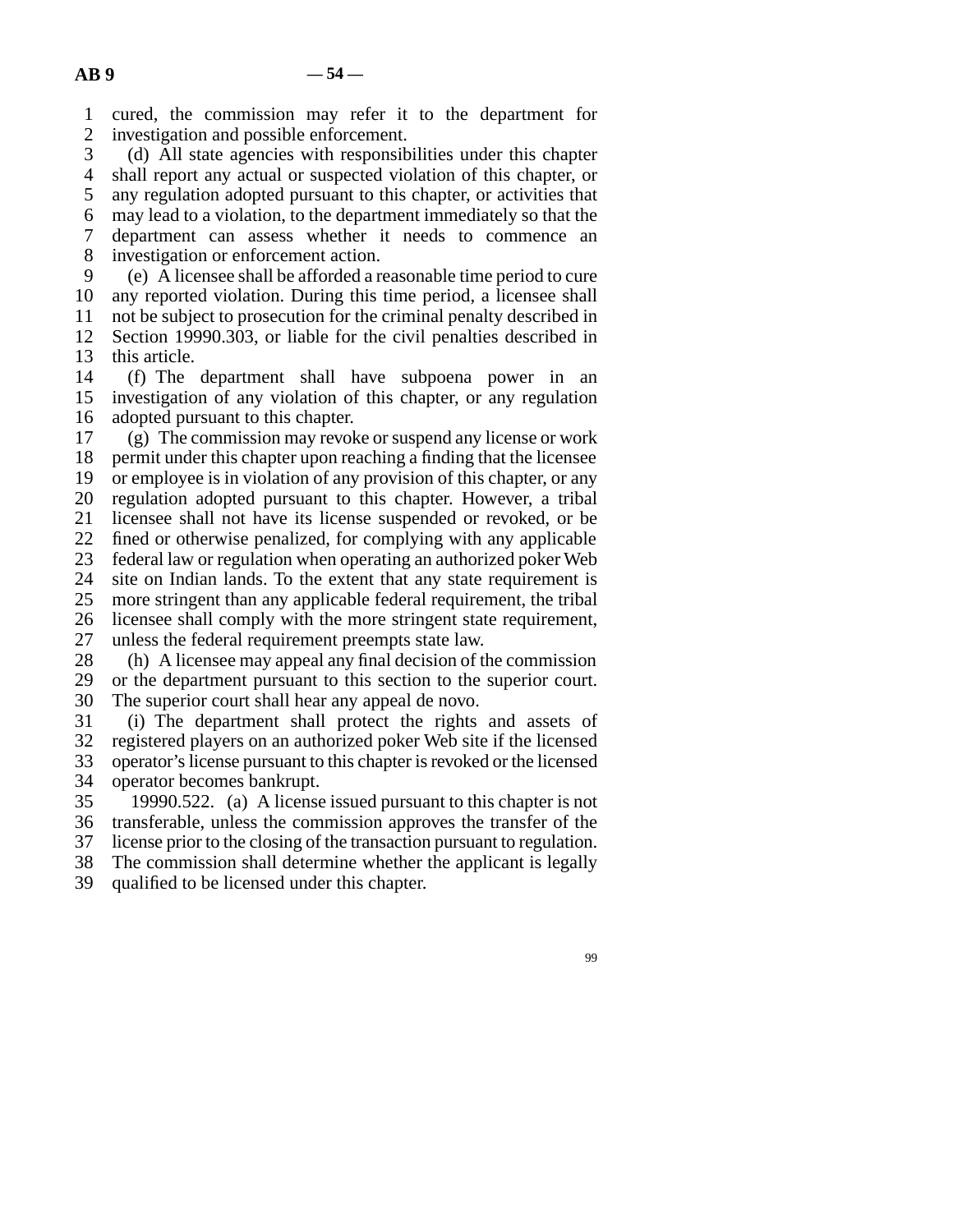line 1 (b) The commission shall investigate to ensure that any person 2 acquiring a licensed operator is an eligible entity, suitable, and 3 otherwise financially, technically, and legally qualified to be a 4 licensee pursuant to this chapter. If an acquiring person is found 5 to be unsuitable to be a licensee, or otherwise not financially, line 6 technically, or legally qualified to be a licensee, the licensed 7 operator or the acquiring person may challenge that determination. line 8 (c) The commission shall investigate to ensure that any person 9 acquiring an ownership interest in a licensee is suitable and 10 otherwise financially, technically, and legally qualified to be an 11 owner of a licensee pursuant to this chapter. If an acquiring person 12 is found to be unsuitable to be an owner of a licensee, or otherwise 13 not financially, technically, or legally qualified to be an owner of 14 a licensee, the licensee or the acquiring person may challenge that a licensee, the licensee or the acquiring person may challenge that 15 determination.

16 (d) A person shall not become the owner of a licensee pursuant 17 to this section unless both of the following apply:

18 (1) The person is eligible to own a card room interest pursuant 19 to Section 19858 or 19858.5.

20  $(2)$  Either of the following apply:

21  $(A)$  The transfer is a change in ownership form, including, but 22 not limited to, an incorporation or putting the ownership interest 23 in a trust that has the same noncontigent beneficiaries as the

24 transferor owner.<br>25 (B) Any of the  $\Delta$  25 (B) Any of the following apply:

26 (i) The person acquiring the ownership interest is an heir or 27 successor beneficiary following the owner's or beneficiary's death successor beneficiary following the owner's or beneficiary's death 28 or incapacity.

29 (ii) The person acquiring the ownership interest receives the 30 interest from an immediate family member.

 line 31 (iii) The person acquiring the ownership interest receives the 32 interest in a marital dissolution and was a spouse of the owner.

33 (iv) The person acquiring the ownership interest is appointed a 34 trustee, conservator, or receiver over the ownership interest.

 $35$  (v) The transferor is bankrupt and the transfer is approved by 36 the bankruptcy court.

37 (vi) The transfer occurs within five years of the Internet poker

38 operator first being licensed and the buyer has had an ownership

39 interest in the same or another licensed operator or card room for

40 at least five years.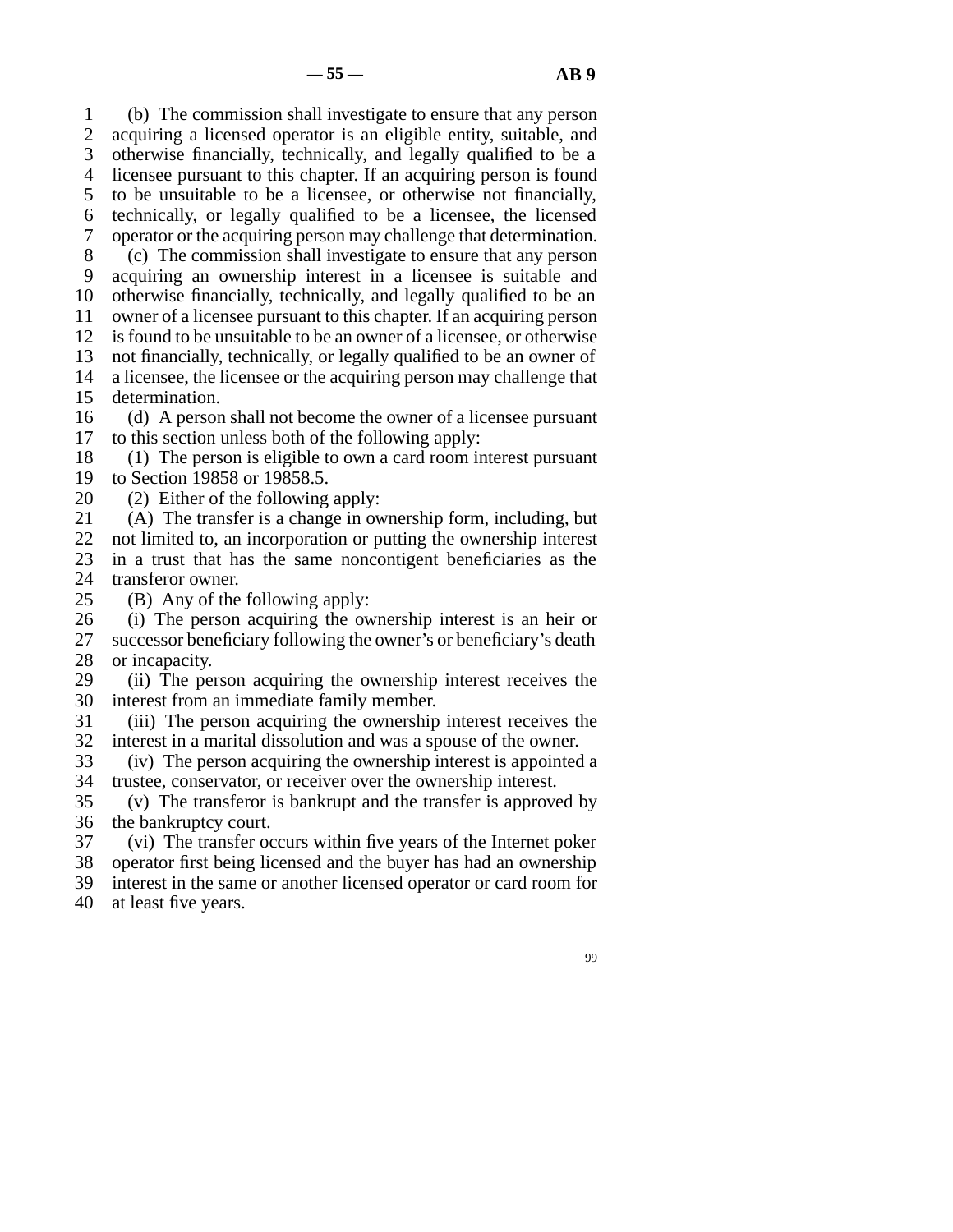| $\mathbf{1}$             | (vii) The transfer occurs more than five years after the Internet      |
|--------------------------|------------------------------------------------------------------------|
| $\overline{c}$           | poker operator is first licensed.                                      |
| 3                        | (e) Except as authorized in subdivision (d), a licensee or owner       |
| $\overline{\mathcal{L}}$ | of a licensee shall not make multiple transfers of ownership           |
| 5                        | interests in the licensee that cumulatively exceed 45 percent of the   |
| 6                        | ownership interests in the licensee.                                   |
| 7                        | 19990.523. All facilities, software, including downloadable            |
| 8                        | programs, and any other property, both tangible and intangible,        |
| 9                        | used by the licensed operator in offering authorized Internet poker    |
| 10                       | games for play on an authorized poker Web site shall be the            |
| 11                       | property of the licensed operator or its licensed service providers,   |
| 12                       | and shall be subject to the approval of the commission.                |
| 13                       | 19990.524. If any dispute arises between the state and a               |
| 14                       | licensee, either the commission or a licensee may file an action in    |
| 15                       | the superior court of any county in which the commission has an        |
| 16                       | office for an interpretation of the rights and responsibilities of the |
| 17                       | state and the licensee pursuant to this chapter.                       |
| 18                       |                                                                        |
| 19                       | Article 6. Employee Work Permits                                       |
| 20                       |                                                                        |
| 21                       | 19990.601. (a) Except as provided in Section 19990.602, a              |
| 22                       | licensee shall apply to the commission for an employee work            |
| 23                       | permit on behalf of each employee.                                     |
| 24                       | (b) Prior to initiating operations and thereafter, a licensee shall    |
| 25                       | ensure that every employee has been issued an employee work            |
| 26                       | permit by the commission prior to that person having access to the     |
| 27                       | licensee's facilities. The permit shall be renewed every two years.    |
| 28                       | (c) The commission shall not issue an employee work permit             |
| 29                       | unless, based on all of the information and documents submitted,       |
| 30                       | the commission is satisfied that the applicant is, at a minimum, all   |
| 31                       | of the following:                                                      |
| 32                       | (1) A person of good character, honesty, and integrity.                |
| 33                       | (2) A person whose prior activities, criminal record, if any,          |
| 34                       | reputation, habits, and associations do not pose a threat to the       |
| 35                       | integrity of a gaming operation or public interest of this state, or   |
| 36                       | to the effective regulation and control of controlled gambling, as     |
| 37                       | defined in Section 19805, or create or enhance the dangers of          |
| 38                       | unsuitable, unfair, or illegal practices, methods, and activities in   |
| 39                       | the conduct of controlled gambling or in the carrying on of            |
| 40                       | incidental business and financial arrangements.                        |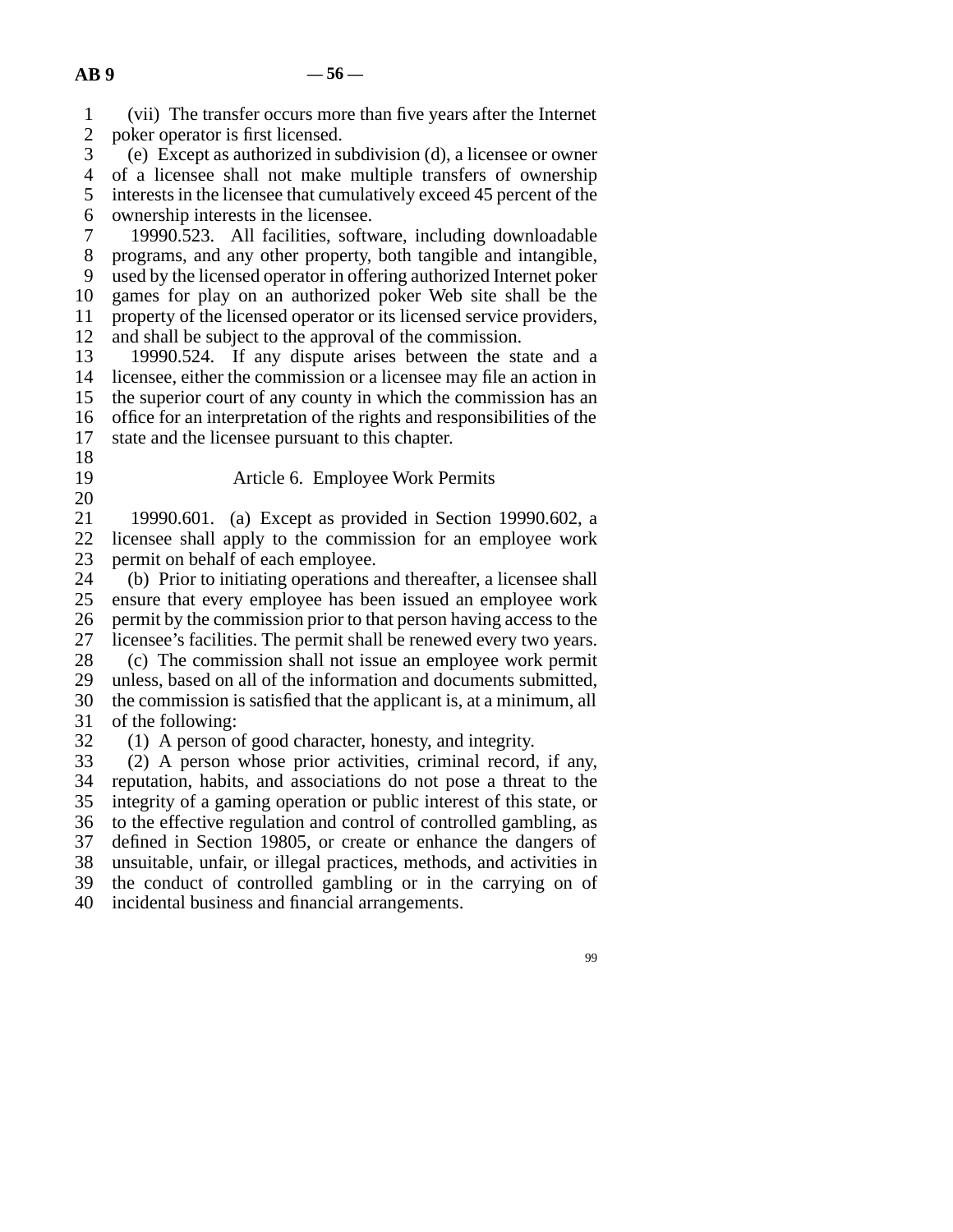1 (3) A person who is in all other respects qualified to hold an 2 employee work permit as provided in this chapter.

3 (d) The commission shall not issue an employee work permit 4 unless the applicant meets the qualification standards adopted by 5 the commission by regulation. A tribal gaming regulatory authority line 6 may impose additional qualifications with respect to activities on 7 Indian lands.

8 19990.602. (a) A tribe that is a licensed operator, or that owns line 9 a tribal enterprise that is a licensed operator, may elect to 10 participate in the tribal gaming regulatory authority process 11 prescribed by this section for the issuance of employee work 12 permits. If the tribe does not elect to participate in the tribal gaming 13 regulatory authority process as provided in this section, then the 14 process specified in this section regarding submission and action 15 by the tribal gaming regulatory authority on the application for 16 employee work permit shall not apply, and the other provisions of 17 this chapter shall instead govern.

18 (b) The joint state and tribal processes required pursuant to this 19 section are intended to promote and involve joint cooperation 20 among the tribal gaming regulatory authority, the commission, 21 and the department.

22 (c) The tribal employee work permit process shall be as follows:<br>23 (1) All applications for employee work permits first shall be  $\lceil 1 \rceil$  All applications for employee work permits first shall be 24 filed with the tribal gaming regulatory authority, which shall<br>25 promptly file a copy of the application with the commission, promptly file a copy of the application with the commission, 26 together with information regarding the filing date and the payment 27 of fees and deposits. The application shall be accompanied by the 28 fees required in Section 19990.605, except those fees shall be 29 deposited into a tribal account created for the purpose of holding 30 the deposited funds and using them for the costs of conducting the 31 required suitability review.

32 (A) Failure to pay the application processing fee may be grounds 33 for denial of the application.

34 (B) Any balance of the application processing fee from a permit 35 applicant that remains after completion of a background 36 investigation and the finding of suitability shall be refunded to the 37 applicant. If additional moneys are needed to complete the 38 investigation of the permit applicant, the applicant shall pay the 39 funds necessary to complete the investigation.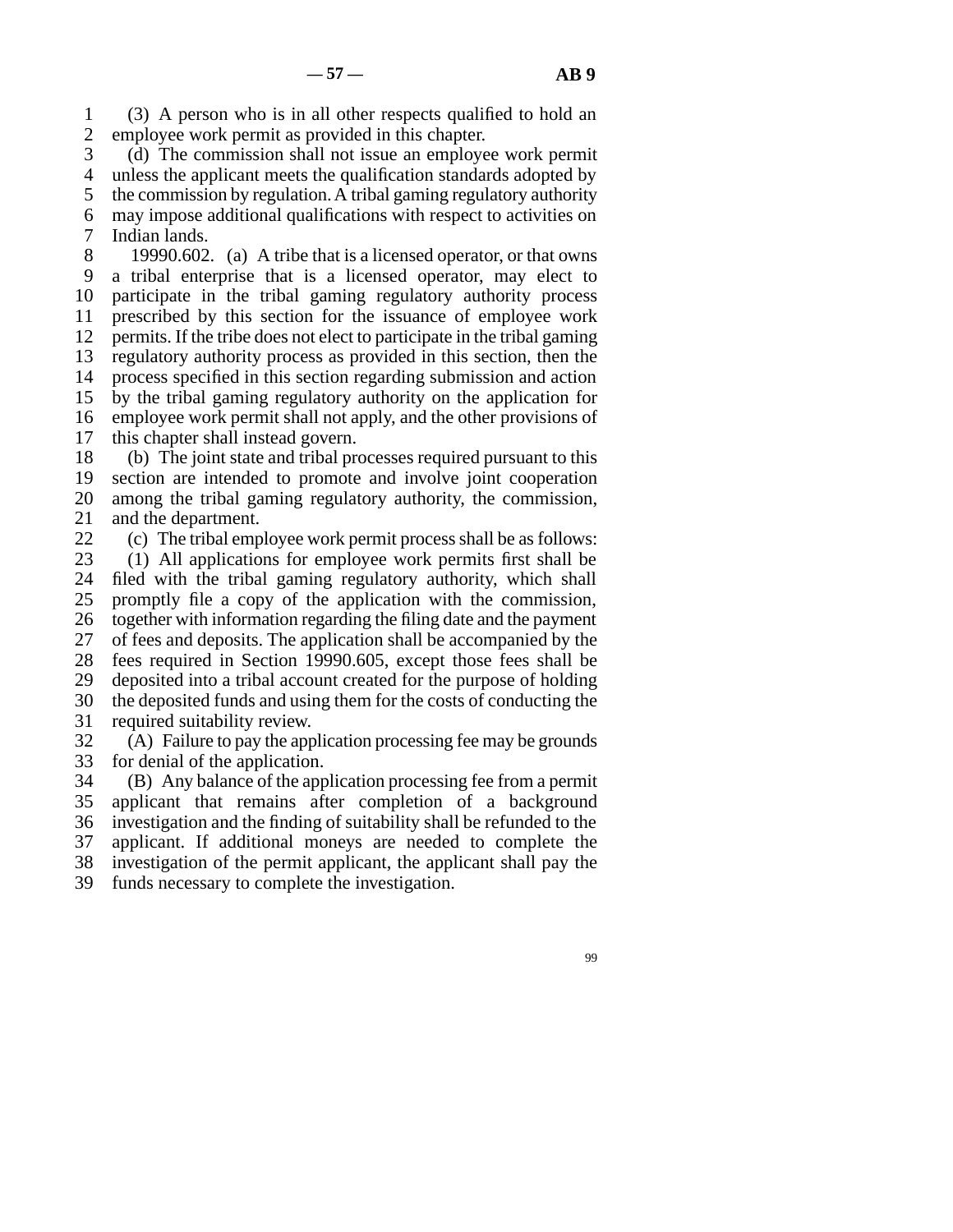line 1 (2) In reviewing an application for a work permit, the tribal 2 gaming regulatory authority shall determine whether issuance of 3 the employee work permit would meet the suitability standards the employee work permit would meet the suitability standards 4 set forth in this chapter. The tribal gaming regulatory authority 5 shall not issue a permit unless, based on all information and line 6 documents submitted, the tribal gaming regulatory authority 7 determines that the applicant meets all of the criteria set forth in 8 this chapter for the issuance of the employee work permit.

9 (3) The tribal gaming regulatory authority shall conduct, or 10 cause to be conducted, all necessary background investigations 11 reasonably required to determine that the applicant is qualified for 12 an employee work permit under the standards set forth in this 13 chapter for the issuance of the employee work permit.

14 (4) In lieu of completing its own background investigation, and 15 to the extent that doing so does not conflict with or violate this 16 chapter, the tribal gaming regulatory authority may contract with 17 the department for the conduct of background investigations, may 18 rely on a state certification of nonobjection previously issued under 19 a gaming compact involving another tribe, or may rely on a state 20 gaming license previously issued to the applicant, to fulfill some 21 or all of the tribal gaming regulatory authority's background 22 investigation obligation. An applicant for a tribal employee work 23 permit shall provide releases to make background information 24 regarding the applicant available to the tribal gaming regulatory<br>25 authority and the commission. authority and the commission.

26 (5) Upon completion of the necessary background investigation,<br>27 the tribal gaming regulatory authority may issue a finding that the the tribal gaming regulatory authority may issue a finding that the 28 person or entity is eligible for an employee work permit on a 29 conditional or unconditional basis. This section does not create a 30 property or other right of an applicant in an opportunity to be 31 permitted, or in a permit itself, both of which shall be considered 32 to be privileges granted to the applicant in the sole discretion of 33 the tribal gaming regulatory authority.

34 (6) Upon receipt of a completed license application and a 35 determination by the tribal gaming regulatory authority that the 36 applicant is eligible and suitable for the employee work permit, 37 the tribal gaming regulatory authority shall transmit to the 38 commission a notice of intent to issue a permit to the applicant. 39 The tribal gaming regulatory authority shall not issue an employee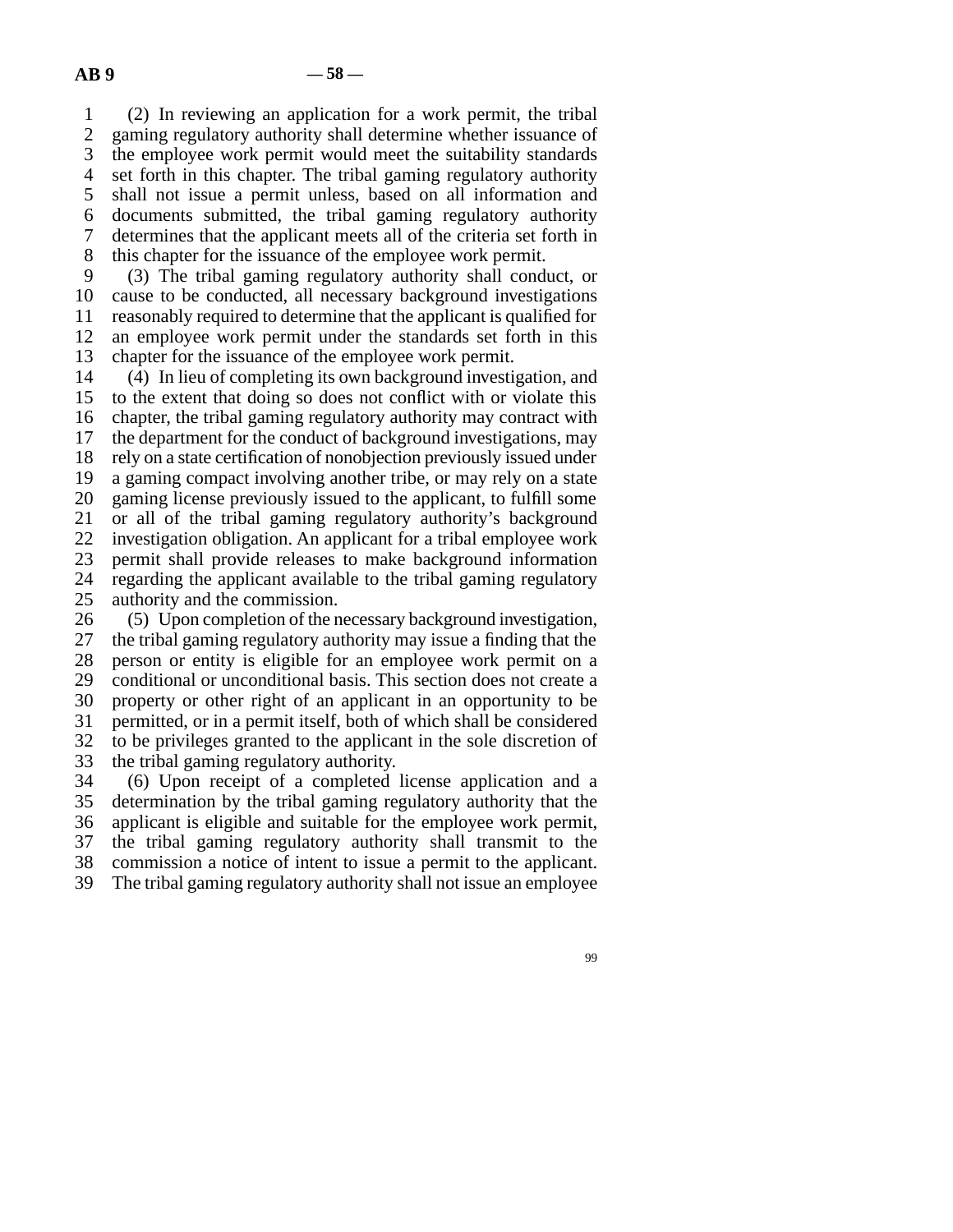line 1 work permit until the process required by paragraph (7) is 2 complete.<br>3  $(7)$  After

(7) After receipt of the tribal gaming regulatory authority's 4 notice pursuant to paragraph (6), and upon completion of the 5 necessary background investigation or other verification of line 6 suitability, the commission shall issue a notice to the tribal gaming line 7 regulatory authority stating its finding that the applicant is suitable 8 or is not suitable for the requested permit. The commission may 9 charge an additional application processing fee pursuant to Section 10 19990.605 to cover the reasonable costs of conducting its 11 verification of suitability.

 $12$  (A) If the commission notices a finding that the applicant is 13 suitable, the tribal gaming regulatory agency shall issue an 14 employee work permit to the applicant. The permit shall be 15 effective pursuant to this chapter as though issued by the 16 commission.

 $17$  (B) If the commission notices a finding that the applicant is not 18 suitable, the tribal gaming regulatory authority shall not issue the 19 requested permit. Prior to denying an application for a 20 determination of suitability, the commission shall notify the tribal 21 gaming regulatory authority and afford the tribe an opportunity to 22 be heard. If the commission denies an application for a 23 determination of suitability, the commission shall provide the 24 applicant with written notice of all appeal rights available under 25 state law. state law.

26 (C) Upon receipt of notice that the commission or department, 27 collectively or individually, or the tribal gaming regulatory 28 authority has determined that a person would be unsuitable in a 29 similar application filed in connection with a nontribal operation, 30 the tribal gaming regulatory authority shall not issue the requested 31 permit or, if that notice is received after issuance of the permit, 32 promptly revoke that permit. However, the tribal gaming regulatory 33 authority may, in its discretion, reissue a permit to the person 34 following entry of a final judgment reversing the determination of 35 the commission and department in a proceeding in state court 36 conducted pursuant to Section 1085 of the Code of Civil Procedure. line 37 (8) A tribal permit application submitted pursuant to this section 38 may be denied, and any permit issued may be revoked, if the tribal 39 gaming regulatory authority determines that the application is line 40 incomplete or deficient, or if the applicant is determined to be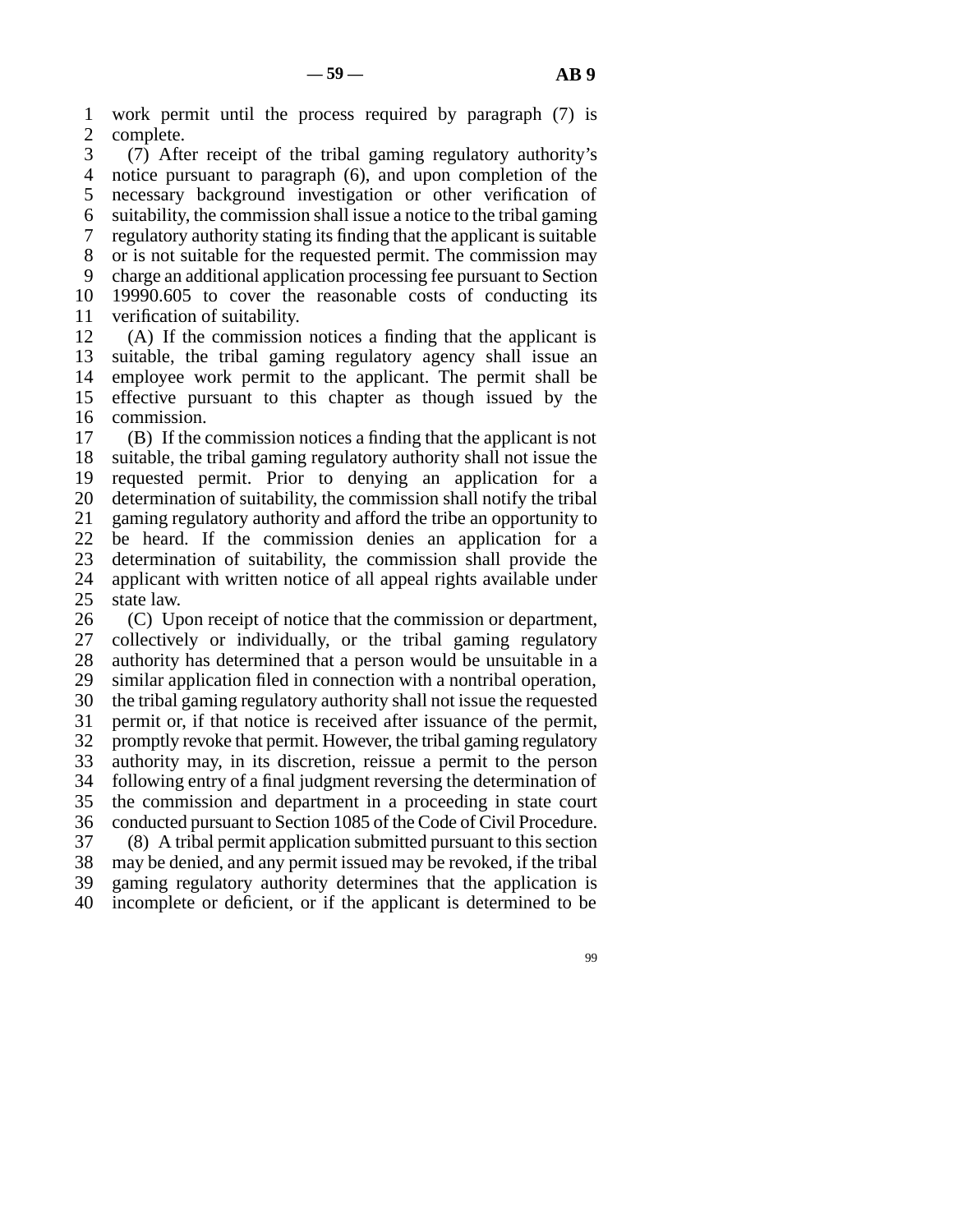line 1 unsuitable or otherwise unqualified for a permit. Pending 2 consideration of revocation, the tribal gaming regulatory authority 3 may suspend a permit. All rights to notice and hearing shall be line 4 governed by the rules of the tribal gaming regulatory authority, 5 which shall meet minimum requirements to be developed among line 6 the tribes, the commission, and the department, and as to which line 7 the applicant will be notified in writing, along with notice of an

8 intent to suspend or revoke the permit.

9 (9) The tribal gaming regulatory authority may summarily 10 suspend an employee work permit issued pursuant to this section 11 if the tribal gaming regulatory authority determines that the 12 continued permitting of the person or entity could constitute a continued permitting of the person or entity could constitute a 13 threat to the public health or safety or may violate this chapter.

14 (d) The commission and tribal gaming regulatory authorities 15 conducting suitability reviews pursuant to this section shall 16 cooperate in sharing as much background information as possible 17 in order to maximize investigative efficiency and thoroughness, 18 to minimize investigative costs, and to expedite the permitting 19 process.

20 (e) The commission and the tribes that have elected to conduct 21 suitability reviews pursuant to this section shall cooperate in 22 developing standard forms for tribal gaming employee work permit 23 applicants, on a statewide basis, that reduce or eliminate duplicative 24 or excessive paperwork, and that take into account the requirements<br>25 of this chapter and the expense of compliance with those

of this chapter and the expense of compliance with those 26 requirements.

27 19990.603. An applicant for an employee work permit is 28 disqualified for any of the following reasons:

29 (a) Failure of the applicant to clearly establish eligibility and 30 qualification in accordance with this chapter.

31 (b) Failure of the applicant to provide timely information, 32 documentation, and assurances required by this chapter or requested 33 by any state official, failure of the applicant to reveal any fact 34 material to the qualification, or the supplying of information that 35 is untrue or misleading as to a material fact pertaining to the 36 qualification criteria.

37 (c) Conviction of a felony, including a conviction by a federal 38 court, a court in another state, or a court in another country, for a 39 crime that would constitute a felony if committed in California.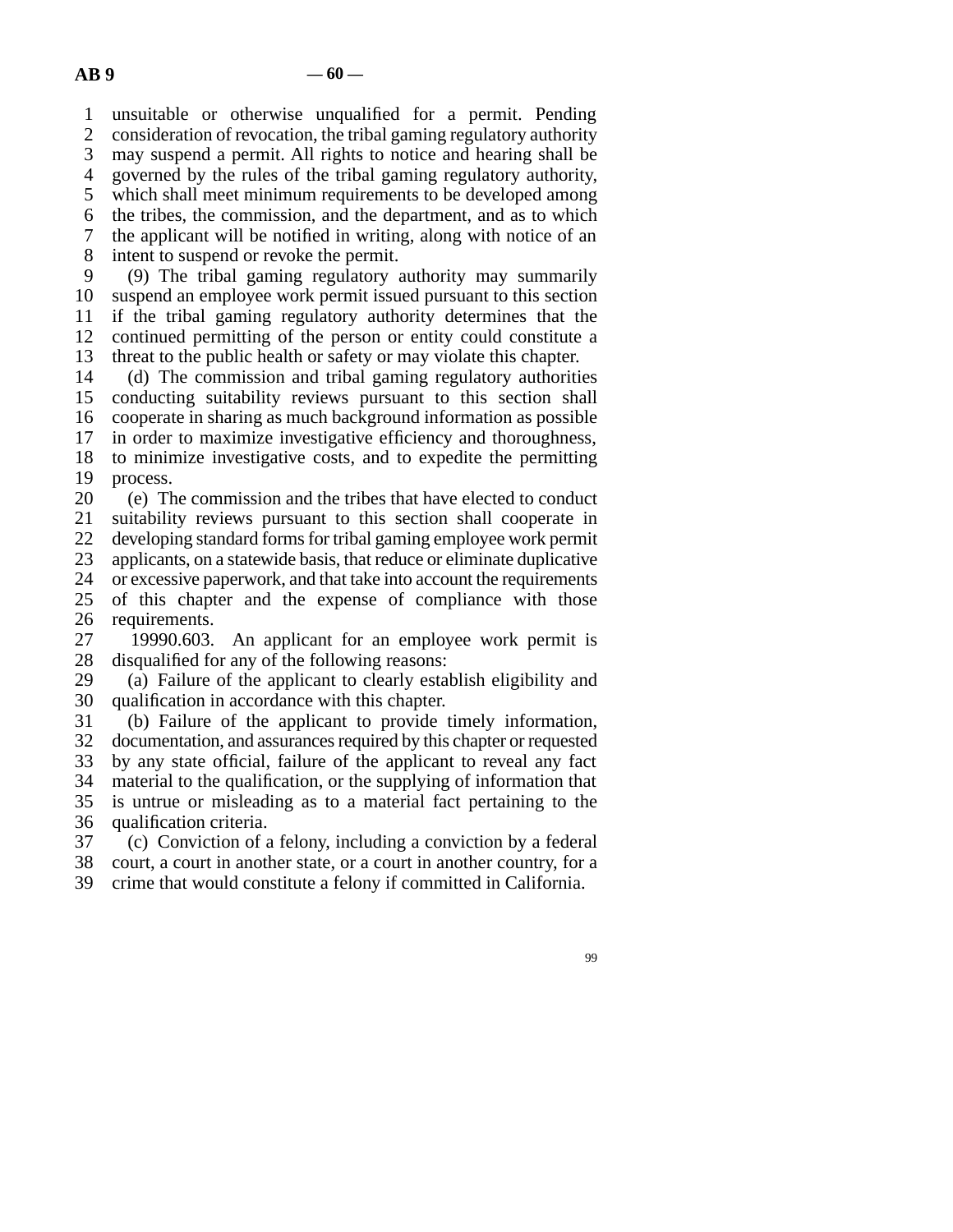line 1 (d) Conviction of the applicant for any misdemeanor involving 2 dishonesty or moral turpitude within the 10-year period 3 immediately preceding the submission of the application, unless 4 the applicant has been granted relief pursuant to Section 1203.4, 5 1203.4a, or 1203.45 of the Penal Code. However, the granting of 6 relief pursuant to Section 1203.4, 1203.4a, or 1203.45 of the Penal line 7 Code shall not constitute a limitation on the discretion of the 8 department or affect the applicant's burden under subdivision (b). 9 (e) Association of the applicant with criminal profiteering 10 activity or organized crime, as defined by Section 186.2 of the 11 Penal Code.

12 (f) Contemptuous defiance by the applicant of any legislative 13 investigative body, or other official investigative body of any state 14 or of the United States, when that body is engaged in the 15 investigation of crimes relating to gambling, official corruption 16 related to gambling activities, or criminal profiteering activity or 17 organized crime, as defined by Section 186.2 of the Penal Code.

18 (g) The applicant is less than 21 years of age.

19 (h) The applicant was an officer or director of, or, in the 20 judgment of the commission, had the authority to exercise 21 significant influence over decisions concerning the operation of, 22 an entity that has knowingly and intentionally accepted a bet, or 23 engaged in transactions related to those bets, from any person in 24 the United States on any form of Internet gaming after December<br>25 31, 2006, except as authorized by this chapter or comparable 31, 2006, except as authorized by this chapter or comparable 26 federal or state law in the jurisdiction in which the bet was accepted 27 or in which a financial transaction related to the bet or transaction 28 was located, or has been the holder of a direct or indirect financial 29 interest in a person or entity that has accepted that bet, unless the 30 applicant presents clear and convincing evidence of both of the 31 following:

32 (1) That the acceptance of the bet or engagement in the 33 transaction was not knowing or intentional.

34 (2) That the bet was accepted or the transaction was engaged 35 in notwithstanding reasonable efforts by the service provider, its 36 affiliate or subsidiary, to exclude bets from persons located in a 37 jurisdiction in which it was not licensed or authorized to accept 38 bets.

line 39 19990.604. (a) If a licensed operator has any owners, officers,

40 or directors who are not employees, it shall ensure that each of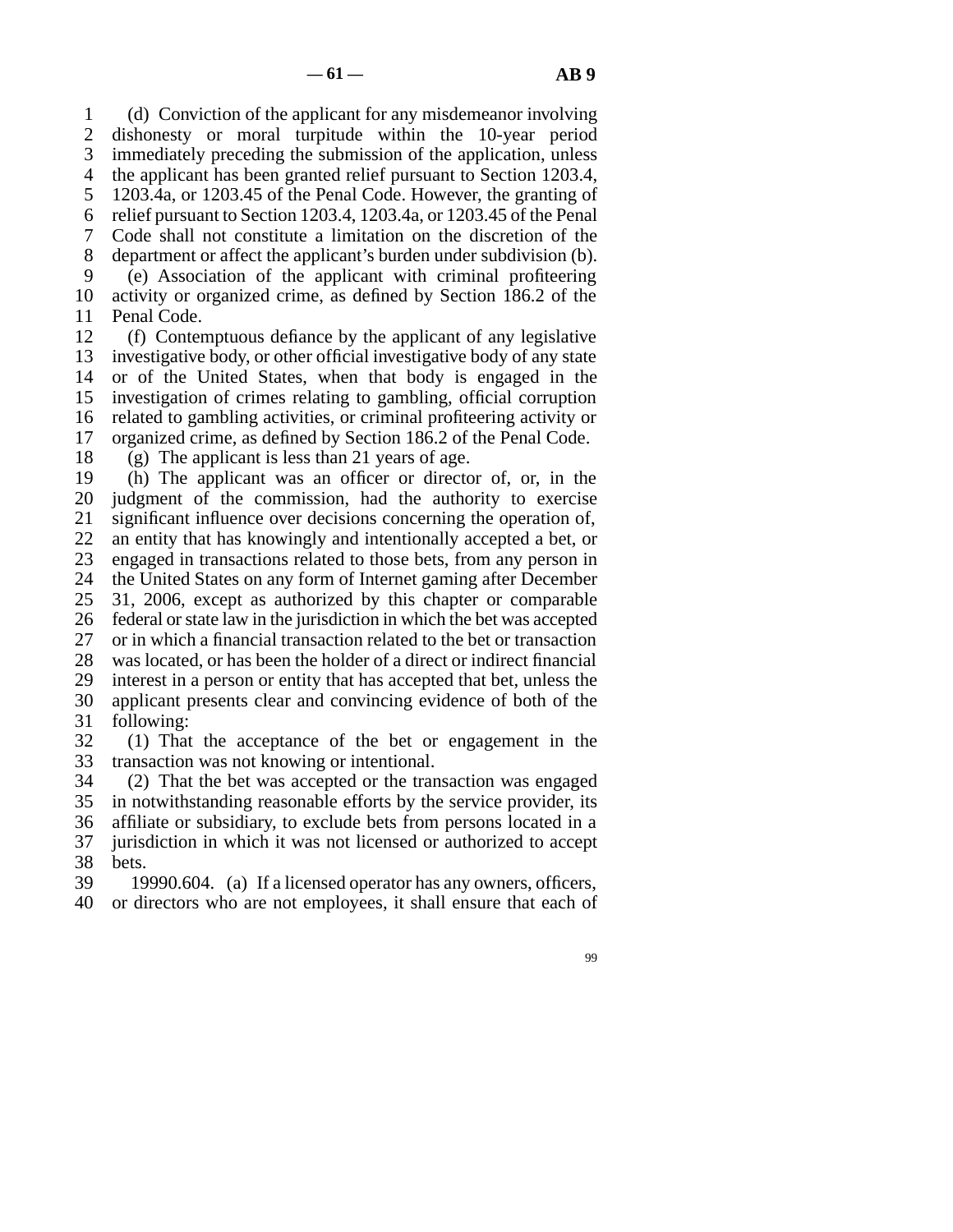line 1 those persons obtains an employee work permit before having any

2 role or decisionmaking authority regarding the licensed operator's 3 gaming operations.

4 (b) If the licensed operator is a tribal enterprise controlled by 5 an independent board of directors, the officers, directors, and line 6 employees of that tribal enterprise are subject to suitability review line 7 pursuant to this section. This section does not require that an 8 officer, director, employee, or member of the tribe that owns the 9 tribal enterprise be subject to suitability review if that individual 10 is not also an officer, director, employee, or member of the tribal 11 enterprise or a person who controls the core functions of the tribal 12 enterprise.

13 19990.605. The commission and, if applicable, the tribal 14 gaming regulatory authority, shall establish application processing 15 fees to be paid by a licensee for the reasonable cost of background 16 investigation on employee work permit applications. The 17 commission shall establish processes for the revocation or 18 suspension of an employee work permit, and to withdraw an 19 application for an employee work permit.

20 19990.606. (a) A licensed operator or service provider shall 21 not enter into, without prior approval of the commission, a contract 22 or agreement with either of the following:<br>23 (1) A person who is denied a gamblin

 $(1)$  A person who is denied a gambling license or employee 24 work permit pursuant to Chapter 5 (commencing with Section 25 19800), or whose gambling license or employee work permit is 19800), or whose gambling license or employee work permit is 26 suspended or revoked.

27 (2) Any business enterprise under the control of a person 28 described in paragraph (1), after the date of receipt of notice of 29 the action.

30 (b) (1) Except as provided in paragraph  $(2)$ , a licensed operator 31 or service provider shall not enter into a contract or agreement 32 with a person or entity that has done either of the following:

33 (A) Knowingly and intentionally accepted a bet, or engaged in 34 transactions related to those bets, from any person in the United 35 States on any form of Internet gaming after December 31, 2006, 36 except as authorized by this chapter or comparable federal or state 37 law in the jurisdiction in which the bet was accepted or in which 38 a financial transaction related to the bet was located.

39 (B) Has been the holder of a direct or indirect financial interest 40 in a person or entity that has accepted a bet or engaged in a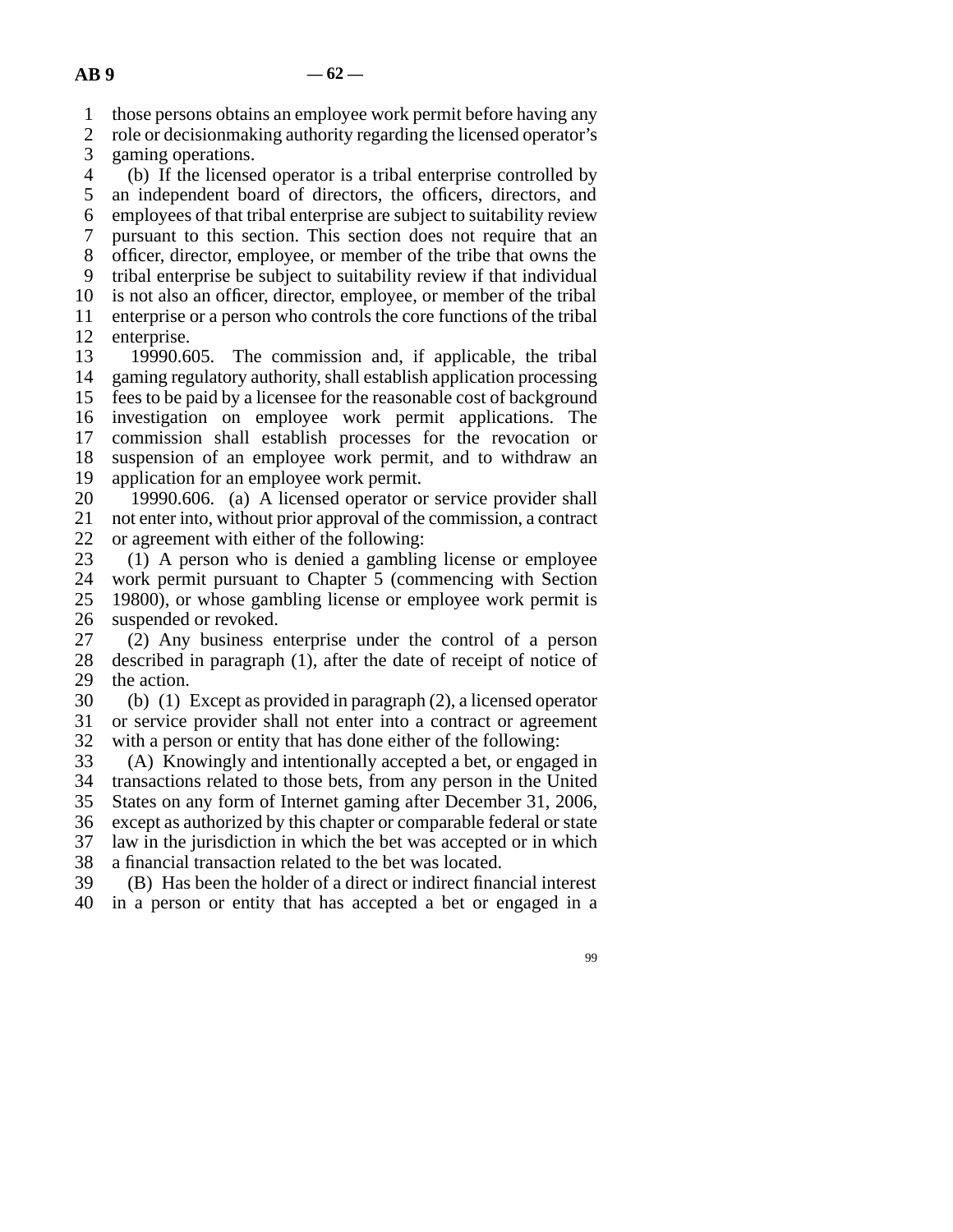1 financial transaction related to those bets as described in 2 subparagraph  $(A)$ .

3 (2) A licensed operator or service provider may enter into a 4 contract or agreement with a person or entity described in  $\delta$  paragraph (1) if the person or entity presents clear and convincing  $\delta$  evidence of both of the following:

 line 7 (A) That the acceptance of the bet or engagement in the 8 transaction was not knowing or intentional.

9 (B) That the bet was accepted or the transaction was engaged 10 in notwithstanding reasonable efforts by the service provider, or 11 its affiliate or subsidiary, to exclude bets from persons located in 12 a jurisdiction in which it was not licensed or authorized to accept

13 bets.

14 19990.607. (a) (1) A licensed operator or service provider 15 shall not employ, without prior approval of the commission, a 16 person in any capacity for which he or she is required to have an 17 employee work permit, if the person has been denied a gambling 18 license or an employee work permit pursuant to Chapter 5 19 (commencing with Section 19800), or if his or her gambling license 20 or employee work permit has been suspended or revoked after the 21 date of receipt of notice of the action by the commission or tribal 22 gaming regulatory authority.<br>23  $(2)$  A licensed operator or

 $\lambda$  (2) A licensed operator or service provider shall not enter into 24 a contract or agreement with a person whose application for a 25 gambling license or an employee work permit has been withdrawn gambling license or an employee work permit has been withdrawn 26 with prejudice, or with a business enterprise under the control of 27 that person, for the period of time during which the person is 28 prohibited from filing a new application for a gambling license or 29 an employee work permit.

30 (b) (1) If an employee who is required to hold an employee 31 work permit pursuant to this chapter is denied an employee work 32 permit, or has his or her employee work permit revoked, the 33 employee shall be terminated immediately in all capacities. Upon 34 notifying the licensee of the denial or revocation, the employee 35 shall have no further involvement in the gambling operation.

 $36$  (2) If an employee who is required to hold an employee work 37 permit pursuant to this chapter has his or her employee work permit 38 suspended, the employee shall be suspended in all capacities. Upon 39 notifying the licensee of the suspension, the employee shall not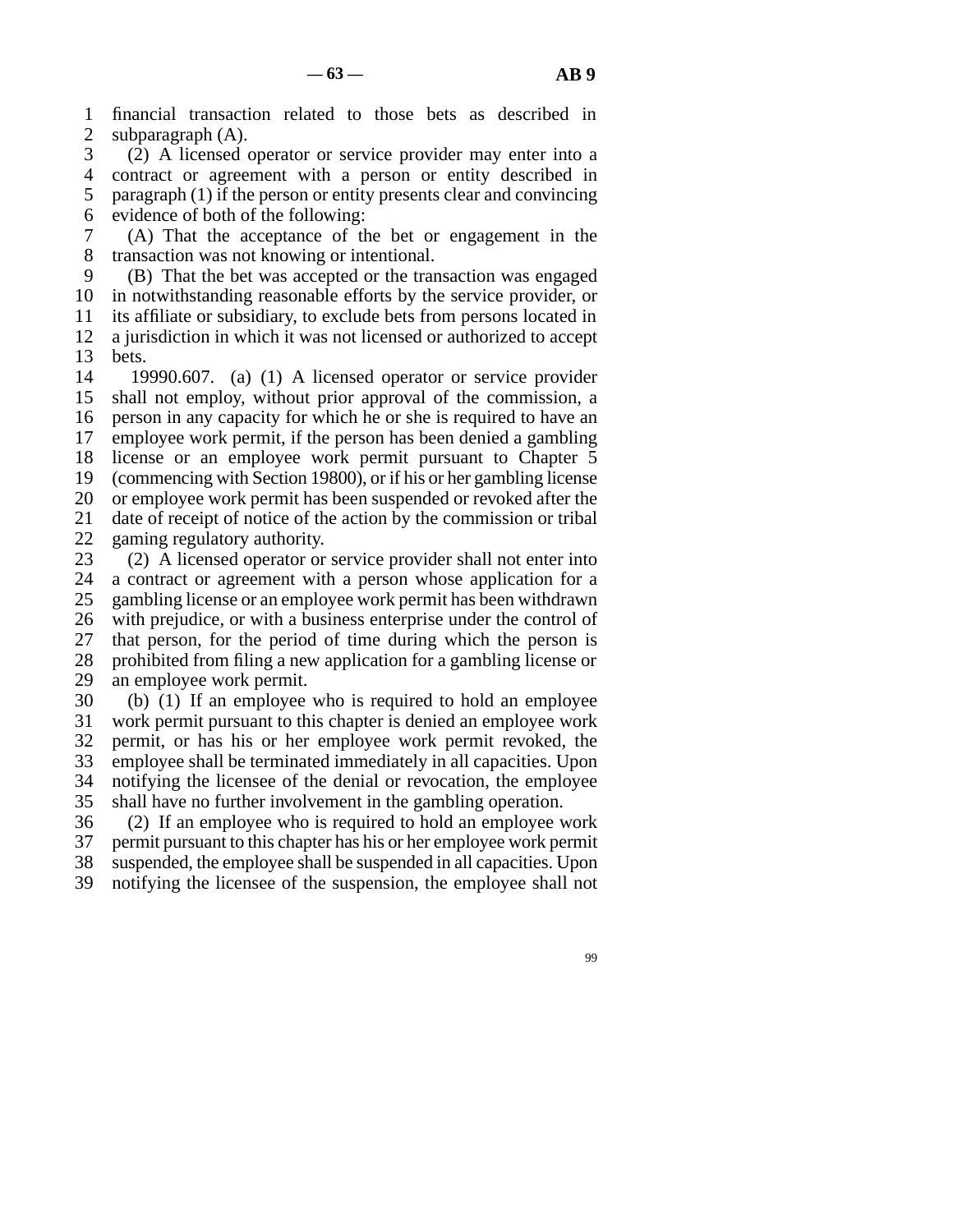line 1 be permitted to have any involvement in the gambling operation 2 during the period of suspension.<br>3 (3) A licensed operator or ser

(3) A licensed operator or service provider shall not designate 4 another employee to replace the employee whose employment was 5 terminated or suspended, unless the other employee has an existing

6 work permit.

 line 7 (c) A licensed operator or service provider shall not pay to a 8 person whose employment has been terminated or suspended as 9 described in subdivision (b) any remuneration for any service 10 performed in any capacity in which the person is required to hold 11 an employee work permit, except for amounts due for services 12 rendered before the date of receipt of the notice.

13 (d) Except as provided in subdivision (b), a contract or 14 agreement for the provision of services or property to a licensed 15 operator or service provider or for the conduct of any activity 16 pertaining to the operation of an authorized poker Web site, that 17 is to be performed by a person required by this chapter, or by 18 regulation, to hold an employee work permit, shall be terminated 19 upon a suspension or revocation of the person's employee work 20 permit.

21 (e) If a contract or agreement for the provision of services or 22 property to a licensed operator or service provider, or for the 23 conduct of any activity at an authorized poker Web site, is to be 24 performed by a person required by this chapter or by regulations<br>25 adopted pursuant to this chapter, to hold an employee work permit, adopted pursuant to this chapter, to hold an employee work permit, 26 the contract or agreement shall be deemed to include a provision 27 for its termination without liability on the part of the licensed 28 operator or service provider upon a suspension or revocation of 29 the person's employee work permit. In any action brought by the 30 commission to terminate a contract or agreement pursuant to 31 subdivision (d) or this subdivision, it is not a defense that the 32 contract or agreement does not expressly include the provision 33 described in this subdivision, and the lack of express inclusion of 34 the provision in the contract or agreement is not a basis for 35 enforcement of the contract or agreement by a party to the contract 36 or agreement.

37 19990.608. (a) Except as provided in subdivision (b), and 38 notwithstanding any other provision of this chapter, an individual 39 that possesses a key employee finding of suitability, or an owner's line 40 license, endorsement on an owner's license, key employee license,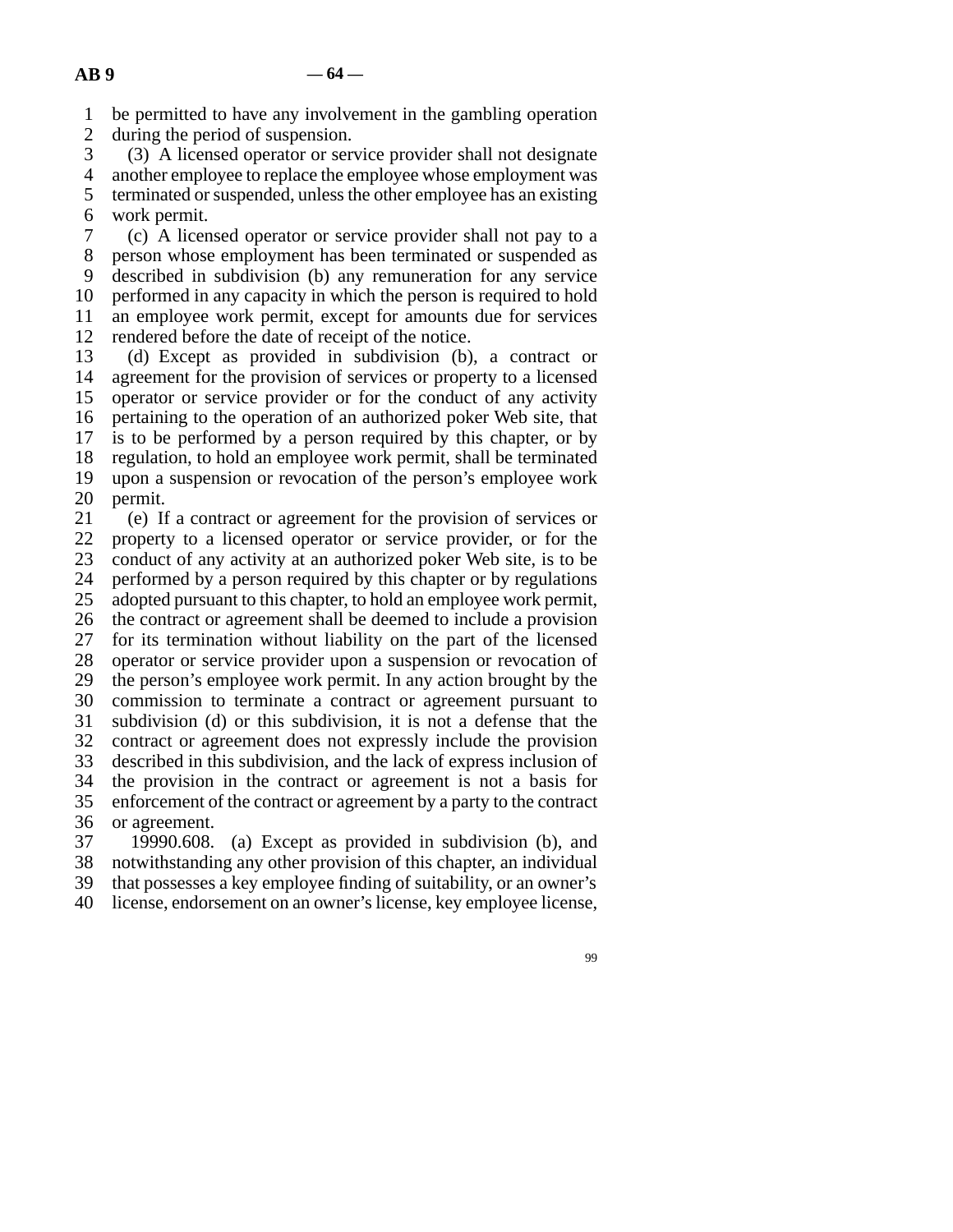1 or work permit issued by the commission pursuant to Chapter 5 2 (commencing with Section 19800), shall not be required to undergo

3 a new background investigation to obtain a new work permit 4 pursuant to this chapter.

 line 5 (b) Notwithstanding subdivision (a), the commission may, at 6 its discretion, require an individual to undergo a new background line 7 investigation or obtain a new approval or work permit to work 8 with or for a licensee pursuant to this chapter in order to assure 9 compliance with this chapter, including, but not limited to, Sections line 10 19990.602, 19990.604, and 19990.606.

- $\frac{11}{12}$
- 

### Article 7. Protection of Registered Players

 $\frac{13}{14}$ 19990.701. A licensed operator shall use its best efforts to 15 protect registered players. Subject to the approval of the 16 commission, and consistent with uniform standards established by 17 the commission by regulation, each licensed operator shall establish 18 administrative procedures to resolve registered player complaints. 19 19990.702. (a) If a registered player has a complaint against 20 a licensed operator, the exclusive remedy shall be to register the 21 complaint with the commission.

22 (b) The commission, in consultation with the department, shall<br>23 establish regulations with respect to registered player complaints. establish regulations with respect to registered player complaints. 24 (c) Under the regulations, the commission shall do all of the 25 following:

following:

26 (1) Investigate registered player complaints to determine if a 27 licensed operator has failed to meet its obligations to a registered 28 player.

29 (2) Attempt to resolve complaints by registered players if a 30 licensed operator fails to meet an obligation to a registered player.

31 (3) Initiate enforcement actions to require specific performance 32 of any obligation that the commission has determined a licensed 33 operator has failed to fulfill with respect to a registered player.

34 (d) A licensed operator may appeal any action by the 35 commission pursuant to this article to the superior court, which 36 shall review the appeal de novo.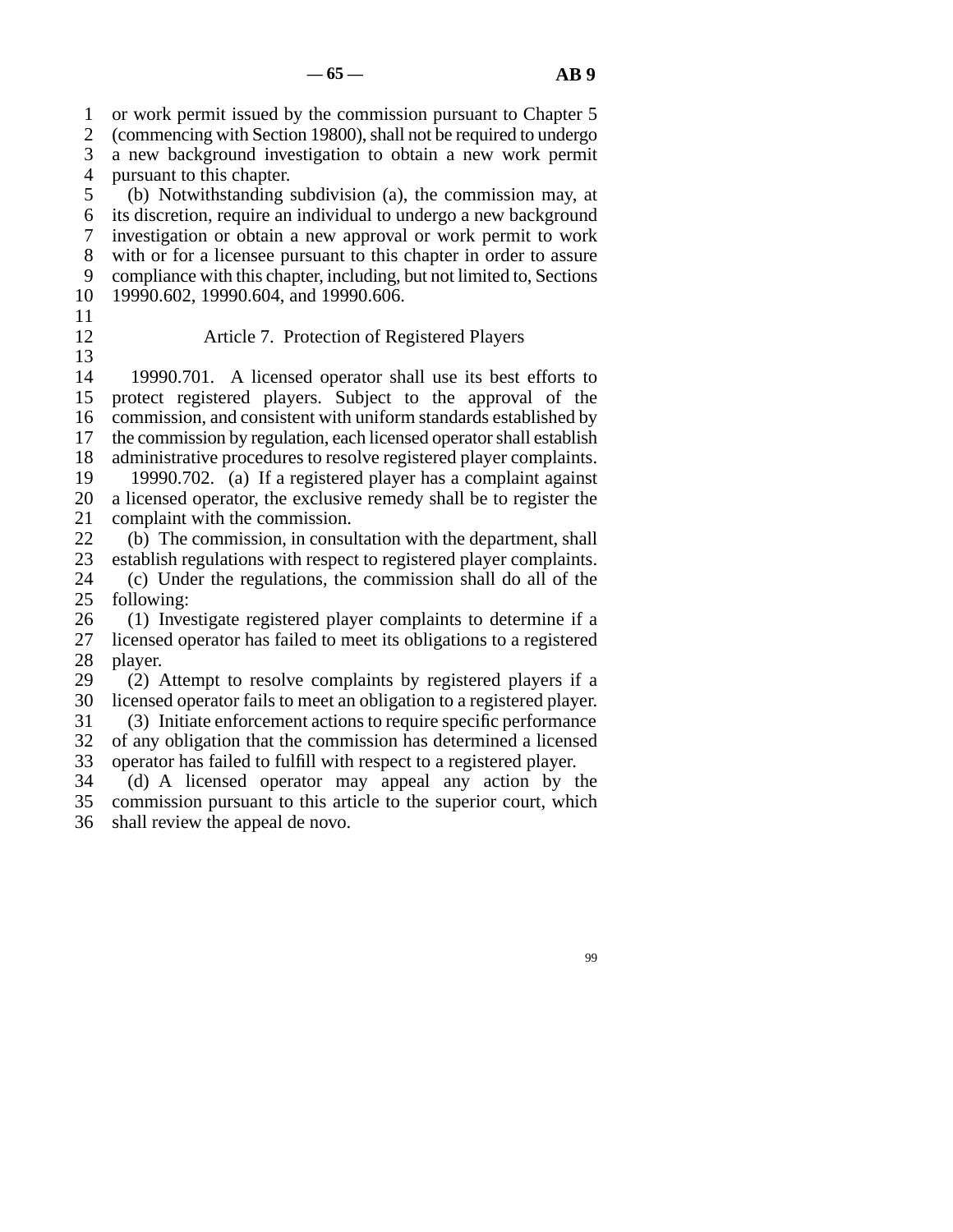# line 1 Article 8. Financial Provisions for State Regulation and 2 Unlawful Gambling Enforcement

 $\mathfrak{Z}$ 4 19990.801. The Treasurer shall transfer all amounts received 5 pursuant to subdivision (a) of Section 19990.402, subdivision (d) 6 of Section 19990.403, subdivision (b) of Section 19990.404, 7 subdivisions (b), (c), or (e) of Section 19990.405, subdivision (c) 8 of Section 19990.519, and Section 19990.605 to the Controller for 9 deposit in the Internet Poker Fund, which is created in the State 10 Treasury, to be administered by the department. Notwithstanding 11 Section 13340 of the Government Code, all moneys in the fund 12 are continuously appropriated to the department and the 13 commission, without regard to fiscal years, in the amounts 14 necessary for the department and the commission to perform their 15 duties under this chapter.

16 19990.802. (a) The Unlawful Gambling Enforcement Fund is 17 hereby established within the General Fund for purposes of 18 ensuring adequate resources for law enforcement charged with 19 enforcing the prohibitions and protections of this chapter. The 20 Unlawful Gambling Enforcement Fund shall be funded by 21 depositing:

22 (1)  $\mu$  percent of the revenue from the civil penalties<br>23 recovered by law enforcement authorities pursuant to Section recovered by law enforcement authorities pursuant to Section 24 19990.804 into the fund prior to the distribution required under<br>25 subdivision (c) of Section 19990.804. subdivision (c) of Section 19990.804.

26 (2) All amounts or property recovered pursuant to Section 27 19990.805. 19990.805.

 line 28 (3) \_\_\_\_ percent of the duties paid by licensed operators 29 pursuant to subdivision (b) of Section 19990.519.

- 30 (4) The revenue from the civil penalties recovered pursuant to 31 subdivision (f) of Section 19990.501.
- 32 (b) Up to  $\frac{1}{33}$  million dollars (\$ $\frac{1}{33}$ ) in the fund may be expended annually by the Attorney General, upon appropriation expended annually by the Attorney General, upon appropriation 34 by the Legislature, for the purposes of this chapter.
- line 35 19990.803. (a) The state agencies shall submit revenue requests 36 for allocation from the Unlawful Gambling Enforcement Fund for 37 the upcoming fiscal year to the Senate Committee on Budget and 38 Fiscal Review and the Assembly Committee on Budget, as well 39 as the Senate and Assembly Committees on Governmental 40 Organization and the Department of Finance on or before March
	- 99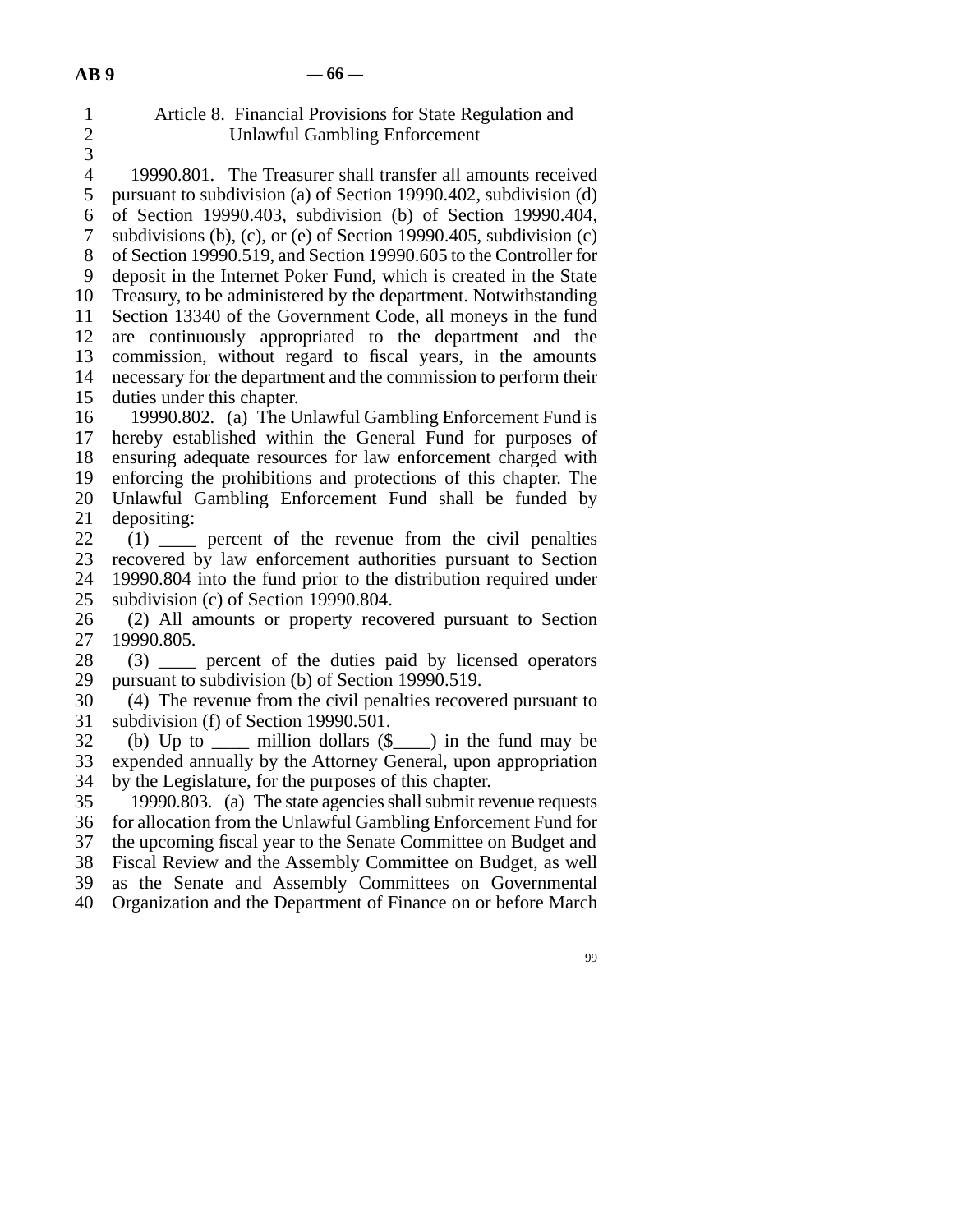1 31 of the preceding fiscal year. A justification of those costs shall

2 be provided with each submission of revenue requests.<br>3 (b) The State Department of Public Health, Office of (b) The State Department of Public Health, Office of Problem 4 Gambling, shall submit revenue requests for allocation from the 5 Unlawful Gambling Enforcement Fund for programs to alleviate line 6 problem gambling that result from the offering of authorized 7 Internet poker games for the upcoming fiscal year to the Senate 8 Committee on Budget and Fiscal Review and the Assembly 9 Committee on Budget, as well as the Senate and Assembly 10 Committees on Governmental Organization, the Senate and 11 Assembly Committees on Human Services, and the Department 12 of Finance on or before March 31 of the preceding fiscal year. A 13 justification of those costs shall be provided with each submission 14 of revenue requests.

15 19990.804. (a) Except as provided in subdivision (f) of Section 16 19990.501, a person who engages or conspires to engage in 17 activities prohibited by this chapter, or activities prohibited by line 18 Section 321, 322, 323, 324, 326, 330, 330a, 330b, 330c, 330d, 19 330.1, 330.4, or 331 of the Penal Code, is liable for a civil penalty 20 not to exceed  $\_\_$  dollars (\$ $\_\_$ ) for each violation, in addition 21 to any other penalty or remedy that may be imposed by law, which 22 shall be assessed and recovered in a civil action brought in the 23 name of the people of the State of California by the Attorney 24 General, a district attorney, a county counsel authorized by 25 agreement with the district attorney in an action involving the agreement with the district attorney in an action involving the 26 violation of a county ordinance, the city attorney of a city having 27 a population in excess of 750,000 persons, the city attorney of a 28 city and county, or, with the consent of the district attorney, the 29 city prosecutor in a city with a full-time city prosecutor, in a court 30 of competent jurisdiction. 31 (b) In determining the amount of the civil penalty described in

 $32$  subdivision (a), the court shall consider any relevant circumstance 33 presented by a party to the case, including, but not limited to, any

- 34 of the following:
- 35 (1) The nature and seriousness of the misconduct.
- 36 (2) The number of violations.
- 37 (3) The persistence of the misconduct.
- 18 (4) The length of time over which the misconduct occurred.<br>
39 (5) The willfulness of the defendant's misconduct.
- $\lambda$  (5) The willfulness of the defendant's misconduct.
- 40 (6) The defendant's assets, liabilities, and net worth.
- 99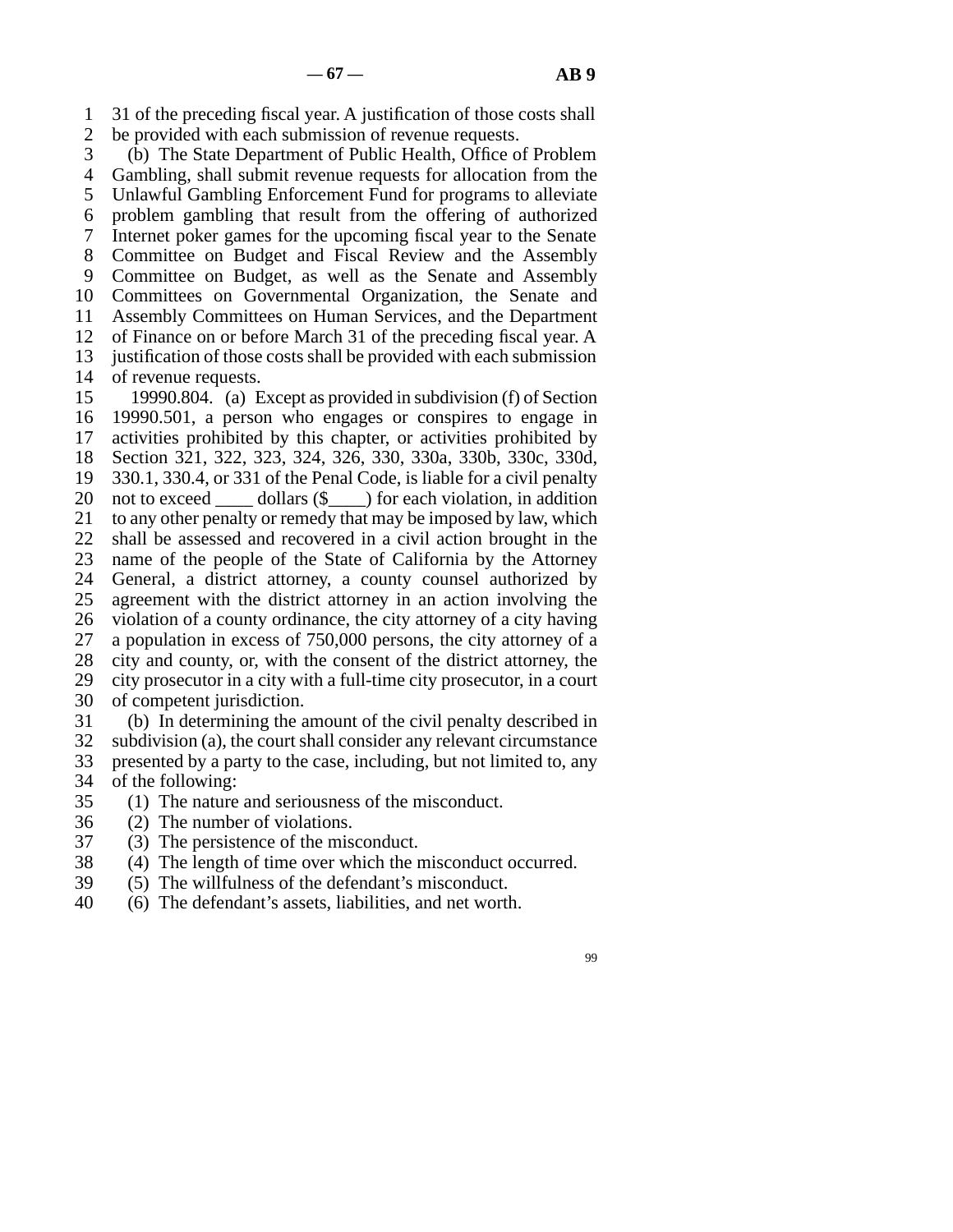line 1 (c) (1) Subject to paragraph (1) of subdivision (a) of Section 2 19990.802, civil penalties recovered by law enforcement authorities

3 pursuant to this section shall be allocated as follows:

4 (A) If the action is brought by the Attorney General, one-half 5 of the penalty collected shall be paid to the treasurer of the county 6 in which the judgment was entered for deposit into that county's line 7 general fund, and one-half to the Treasurer for deposit into the

8 Unlawful Gambling Enforcement Fund.

9 (B) If the action is brought by a district attorney or county 10 counsel, the penalty collected shall be paid to the treasurer of the 11 county in which the judgment was entered for deposit into that 12 county's general fund.

13 (C) If the action is brought by a city attorney or city prosecutor, 14 one-half of the penalty collected shall be paid to the treasurer of 15 the city in which the judgment was entered for deposit into that 16 city's general fund, and one-half to the treasurer of the county in 17 which judgment was entered for deposit into that county's general 18 fund. If the action is brought by the city attorney of a city and 19 county, the entire amount of the penalty collected shall be paid to 20 the treasurer of the city and county in which the judgment was 21 entered.

22 (2) The revenue from all civil penalties allocated to the Unlawful<br>23 Gambling Enforcement Fund pursuant to subparagraph (A) of Gambling Enforcement Fund pursuant to subparagraph (A) of 24 paragraph (1), upon appropriation by the Legislature, shall be used<br>25 by the Attorney General exclusively to support the investigation by the Attorney General exclusively to support the investigation 26 and enforcement of violations of California's gambling laws, 27 including the implementation of judgments obtained from 28 prosecution and investigation of those violations and violations of line 29 Sections 321, 322, 323, 324, 326, 330, 330a, 330b, 330c, 330d, 30 330.1, 330.4, and 331 of the Penal Code, and other activities that 31 are in furtherance of this chapter. 32 (3) The revenue from all civil penalties allocated to the treasurer

33 of the county, city, or city and county in which the judgment was 34 entered pursuant to subparagraphs  $(A)$ ,  $(B)$  and  $(C)$  of paragraph  $35$  (1) shall be for the exclusive use of the district attorney, the county 36 counsel, the city attorney, or the city prosecutor, whichever is 37 applicable, for the enforcement of this chapter and existing laws

38 prohibiting illegal gambling activity.<br>39 19990.805. (a) Any money, other

19990.805. (a) Any money, other representative of value, or 40 real or personal property used in, or derived from, the play of a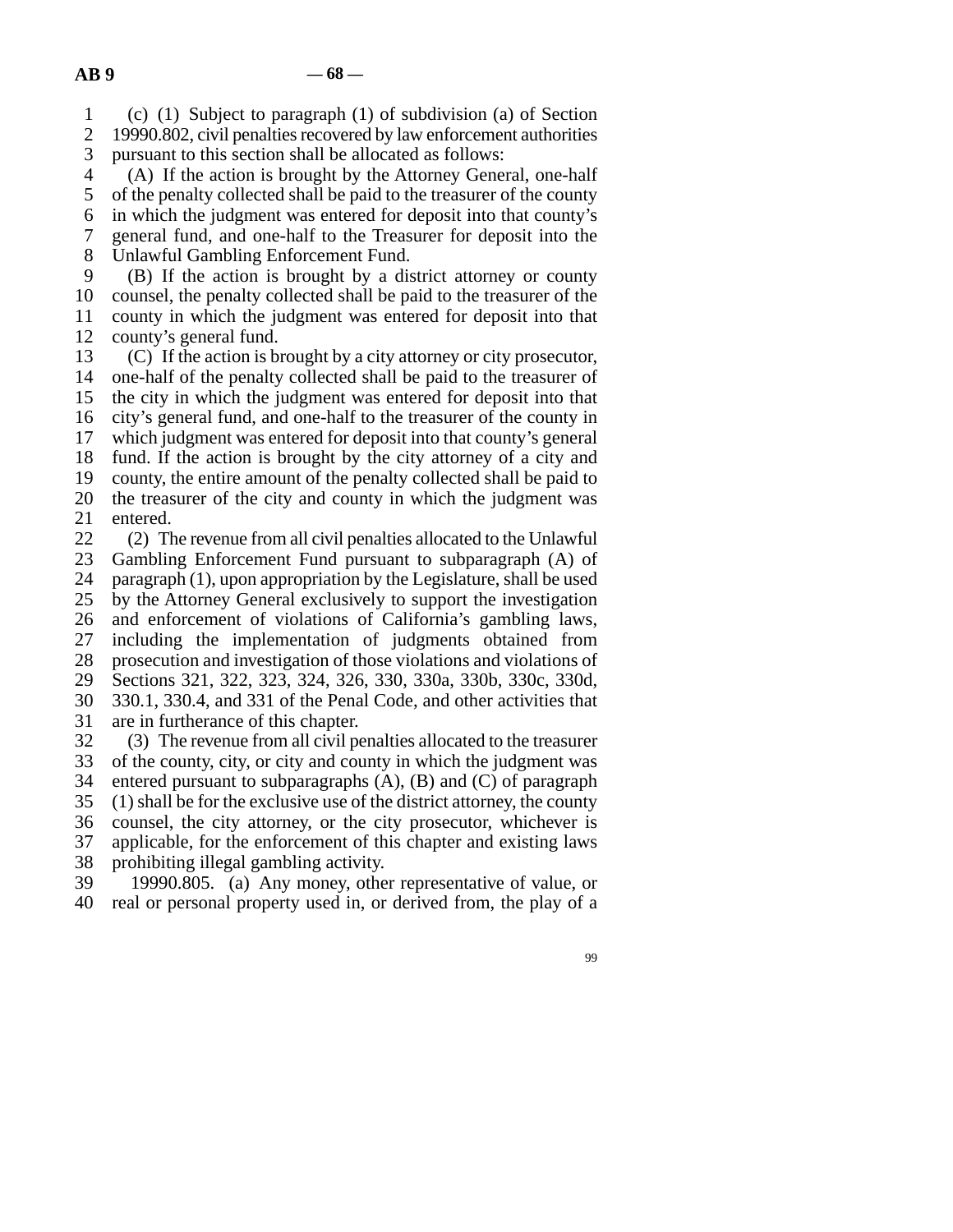1 game provided on the Internet that is not authorized by the state 2 pursuant to this chapter is subject to seizure by the commission or 3 by a peace officer. 4 (b) Upon a finding by a court that the money, other 5 representative of value, or real or personal property was used in, line 6 or derived from, the play of a game provided on the Internet that lacktriangleright 7 is not authorized by the state pursuant to this chapter, that money 8 or property shall be forfeited to the Unlawful Gambling 9 Enforcement Fund established in Section 19990.802. line 10 line 11 Article 9. Preemption of Local Regulation  $12$ 13 19990.901. A city, county, or city and county shall not regulate, 14 tax, or enter into a contract with respect to any matter related to 15 this chapter. This section does not prohibit or limit the investigation 16 and prosecution of any violation of this chapter. line 17 18 Article 10. Reports to the Legislature line 19 20 19990.1001. Notwithstanding Section 10231.5 of the 21 Government Code, within one year of the operative date of this 22 chapter, and annually thereafter, the commission, in consultation 23 with the department, the Treasurer, and the Franchise Tax Board, 24 shall issue a report to the Legislature describing the state's efforts<br>25 to meet the policy goals articulated in this chapter. The report shall to meet the policy goals articulated in this chapter. The report shall 26 be submitted in compliance with Section 9795 of the Government 27 Code. 28 19990.1002. (a) At least four years after the issue date of any 29 license pursuant to this chapter, but no later than five years after 30 that date, the Bureau of State Audits shall issue a report to the 31 Legislature detailing the implementation of this chapter. 32 (b) A report submitted pursuant to subdivision (a) shall be 33 submitted in compliance with Section 9795 of the Government 34 Code. line 35 (c) This section shall remain in effect only until January 1, 2020,

36 and as of that date is repealed, unless a later enacted statute, that 37 is enacted before January 1, 2020, deletes or extends that date.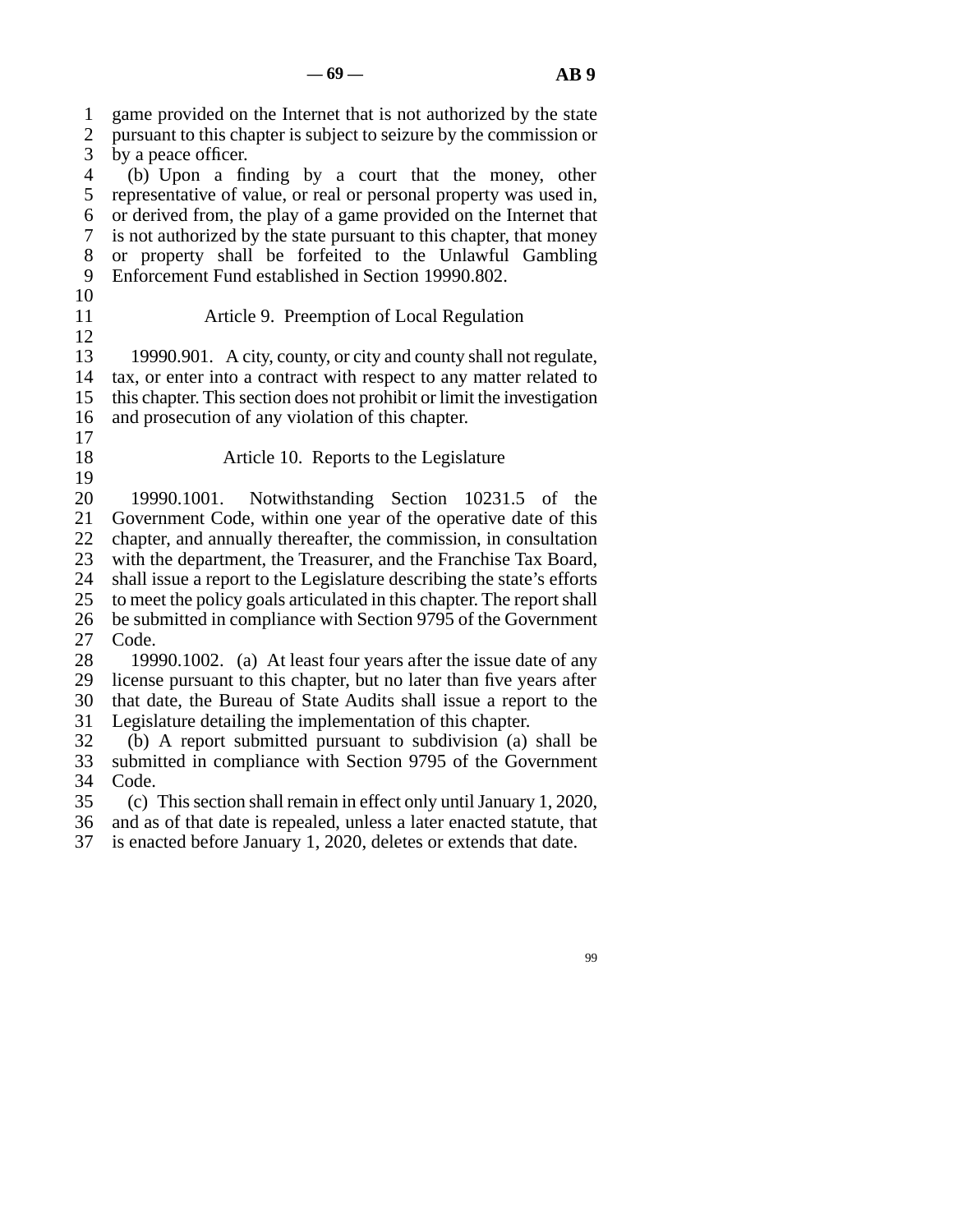1 **Article 11. Partial Severability**  $\frac{2}{3}$ 19990.1101. (a) Except as provided in subdivision  $(b)$ , the 4 provisions of this chapter are severable. If any provision of this 5 chapter, other than those listed in subdivision (b), or its application, line 6 is held invalid, that invalidity shall not affect other provisions or 7 applications that can be given effect without the invalid provision 8 or application. 9 (b) (1) The following provisions of this chapter are not 10 severable: line 11 (A) Establishing poker as the only permissible Internet gambling 12 game. 13 (B) Prohibiting persons or entities who have knowingly or 14 intentionally engaged in Internet gambling or related financial 15 transactions in violation of federal or state law from being licensed 16 under this chapter or selling their assets used in unlawful Internet 17 gambling for reuse by entities licensed pursuant to this chapter. 18 (C) Limiting the entities that are eligible for an operator license. 19 (2) If any of the provisions identified in paragraph (1), or 20 application of those provisions to any person or circumstances, is 21 held invalid, the entire chapter shall be invalid. 22 SEC. 2. The Legislature finds and declares that Section<br>23 19990.403 of the Business and Professions Code. as added by 19990.403 of the Business and Professions Code, as added by 24 Section 1 of this act, imposes a limitation on the public's right of 25 access to the meetings of public bodies or the writings of public access to the meetings of public bodies or the writings of public 26 officials and agencies within the meaning of Section 3 of Article 27 I of the California Constitution. Pursuant to that constitutional 28 provision, the Legislature makes the following findings to 29 demonstrate the interest protected by this limitation and the need 30 for protecting that interest: 31 The limitations on the people's right of access set forth in this 32 chapter are necessary to protect the privacy and integrity of 33 information submitted by registered players as well as the 34 proprietary information of the license applicants and licensees. 35 SEC. 3. No reimbursement is required by this act pursuant to 36 Section 6 of Article XIIIB of the California Constitution because 37 the only costs that may be incurred by a local agency or school 38 district will be incurred because this act creates a new crime or 39 infraction, eliminates a crime or infraction, or changes the penalty 40 for a crime or infraction, within the meaning of Section 17556 of